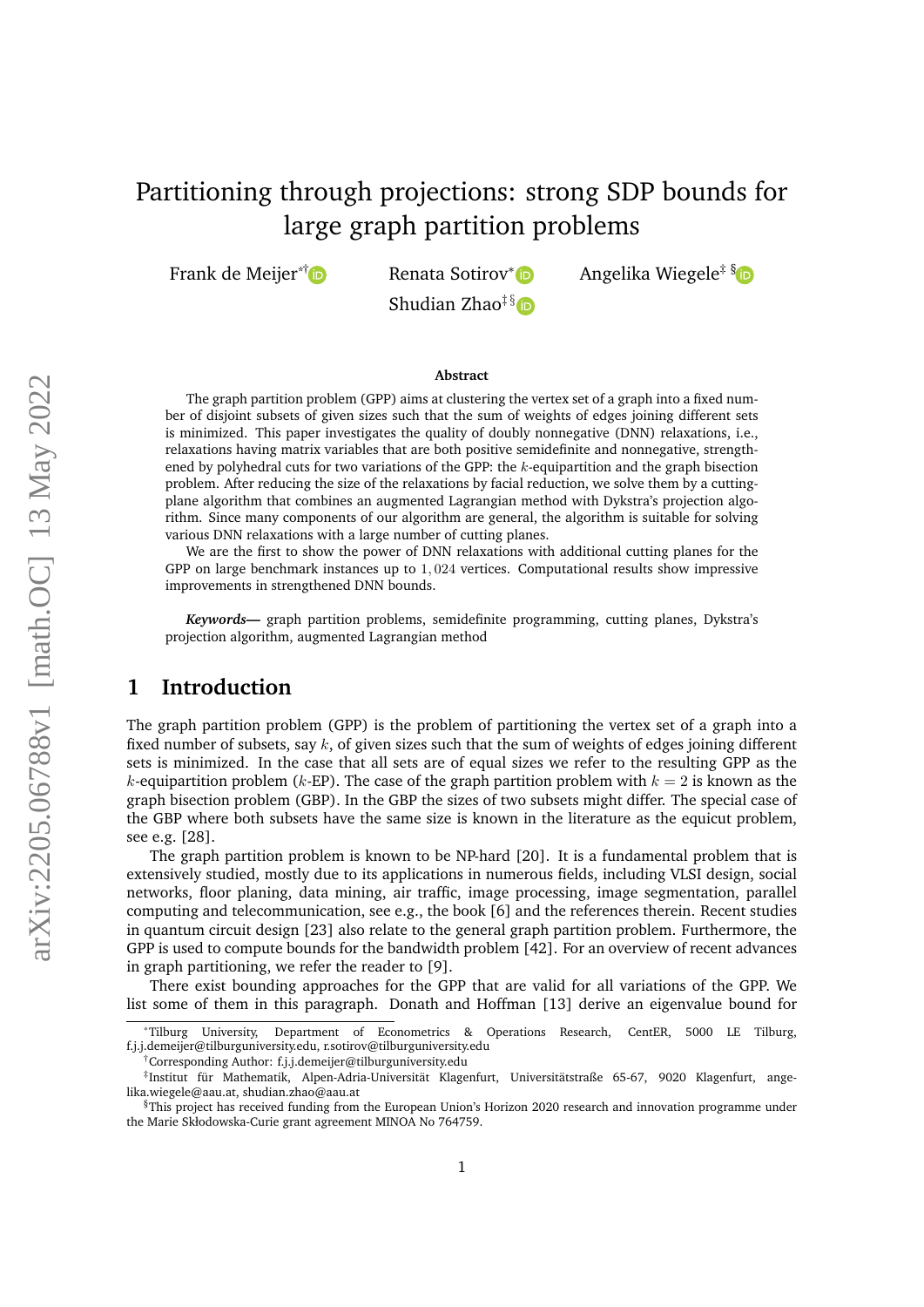the graph partition problem. That bound is improved by Rendl and Wolkowicz [\[41\]](#page-30-1). Wolkowicz and Zhao [\[52\]](#page-30-2) derive semidefinite programming (SDP) relaxations for the graph partition problem that are based on the so-called vector lifting approach. That is, relaxations in [\[52\]](#page-30-2) have matrix variables of order  $nk + 1$ , where *n* is the number of vertices in the graph. An SDP relaxation based on the so-called matrix lifting approach is derived in [\[45\]](#page-30-3), resulting in a compact relaxation for the GPP having matrix variables of order *n*. The relaxation from [\[45\]](#page-30-3) is a doubly nonnegative (DNN) relaxation, which is an SDP relaxation over the set of nonnegative matrices. In general, vector lifting relaxations provide stronger bounds than matrix lifting relaxations.

For the *k*-equipartition problem, Karisch and Rendl [\[27\]](#page-29-3), among others, show how to reformulate the Donath-Hoffman and the Rendl-Wolkowicz relaxations as semidefinite programming problems. Karisch and Rendl also present several SDP relaxations with increasing complexity for the *k*-EP with matrix variables of order *n* that dominate relaxations from [\[13,](#page-28-2) [41\]](#page-30-1). The strongest SDP relaxation from [\[27\]](#page-29-3) is a DNN relaxation with additional triangle and independent set inequalities. That relaxation provides the best known SDP bounds for the *k*-EP. However, it is difficult to compute those bounds for general graphs with more than 300 vertices when using interior point methods. In [\[12\]](#page-28-3), the authors compute bounds from [\[27\]](#page-29-3) for highly symmetric graphs by aggregating the triangle and independent set inequalities. Their approach results in significantly reduced computational effort for solving SDP relaxations with large number of cutting planes for highly symmetric graphs. De Klerk et al. [\[29\]](#page-29-4) exploit the fact that the *k*-EP is a special case of the quadratic assignment problem (QAP) to derive a DNN relaxation for the *k*-EP from a DNN relaxation for the QAP. The size of the resulting relaxation is reduced by exploiting symmetry reduction. Numerical results show that the relaxation from [\[29\]](#page-29-4) does not dominate the strongest relaxation from [\[27\]](#page-29-3).

There exist several SDP relaxations for the graph bisection problem. Two equivalent SDP relaxations for the GBP whose matrix variables have order *n* are given in [\[28,](#page-29-0) [45\]](#page-30-3). The strongest matrix lifting DNN relaxation with a matrix variable of order *n* is derived in [\[46\]](#page-30-4). That relaxation is equiv-alent to the vector lifting DNN relaxation from [\[52\]](#page-30-2), which has matrix variables of order  $2n + 1$ . For comparison of the above mentioned SDP relaxations for the *k*-EP and the GBP, see e.g., [\[44\]](#page-30-5) and [\[45\]](#page-30-3), respectively.

Finally, we list below exact methods for solving the graph partition problem and its variants. Karisch et al. [\[28\]](#page-29-0) develop a branch-and-bound algorithm that is based on a cutting-plane approach. In particular, the algorithm combines semidefinite programming and polyhedral constraints, i.e., triangle inequalities, to solve instances of the GBP. The algorithm from [\[28\]](#page-29-0) solves problem instances with up to 90 vertices. Hager et al. [\[21\]](#page-29-5) present a branch-and-bound algorithm for the graph bisection problem that exploits continuous quadratic programming formulations of the problem. The use of SDP bounds leads to the best performance of the algorithm from [\[21\]](#page-29-5). Armbruster et al. [\[4\]](#page-28-4) evaluate the strength of a branch-and-cut framework on large and sparse instances, using linear and SDP relaxations of the GBP. The numerical results in [\[4\]](#page-28-4) show that in the majority of the cases the semidefinite programming approach outperforms the linear one. Since prior to [\[4\]](#page-28-4) it was widely believed that SDP relaxations are useful only for small and dense instances, the results of [\[4\]](#page-28-4) influenced recent solver developments. As observed by [\[9\]](#page-28-1), all mentioned exact approaches typically solve only very small problems with very large running times. The aim of this paper is to further investigate the quality of DNN relaxations on large graphs, that are strengthened by polyhedral cuts and solved by a first order method.

### **Main results and outline**

Doubly nonnegative relaxations are known to provide superior bounds for various optimization problems. Although additional cutting planes further improve DNN relaxations, it is extremely difficult to compute the resulting bounds already for relaxations with matrix variables of order 300 via interior point methods. We design an efficient algorithm for computing DNN bounds with a huge number of additional cutting planes and show the power of the resulting bounds for two variations of the graph partition problem.

We conduct a study for the *k*-equipartition problem and the graph bisection problem. Although there exists a DNN relaxation for the GPP [\[52\]](#page-30-2) that is suitable for both problems, we study the prob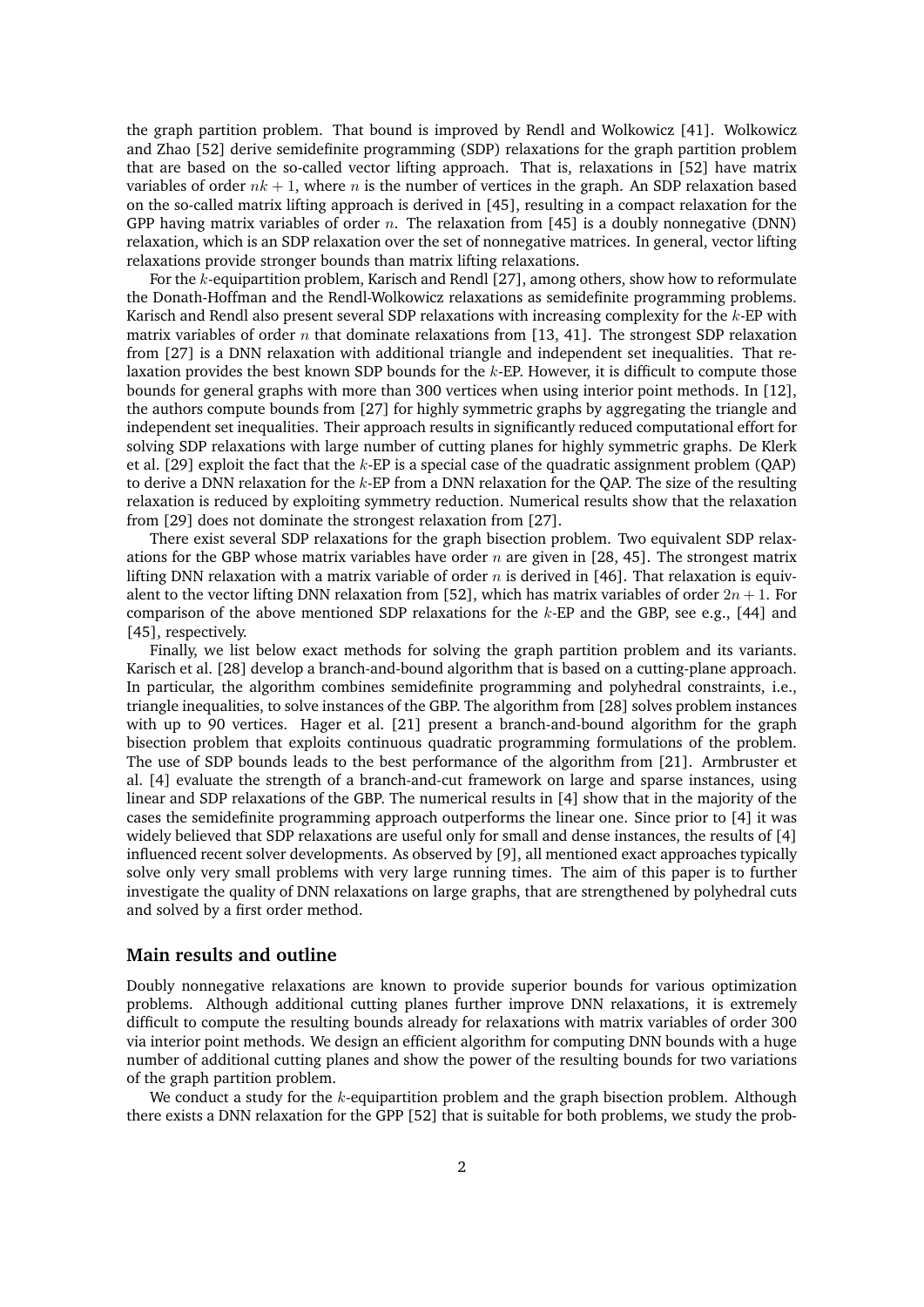lems separately. Namely, the *k*-EP allows various equivalent SDP relaxations having different sizes of matrix variables due to the problem's invariance under permutations of the subsets. Since one can solve DNN relaxations with smaller matrix variables more efficiently than those with larger matrix variables, we consider the matrix lifting DNN relaxation for the *k*-EP from [\[27\]](#page-29-3) that is strengthened by the triangle and independent set inequalities. On the other hand, the vector lifting DNN relaxation for the GBP from [\[52\]](#page-30-2) is known to dominate matrix lifting DNN relaxations for the same problem. Therefore, we consider the vector lifting DNN relaxation for the GBP and strengthen it by adding boolean quadric polytope (BQP) inequalities.

Prior to solving the DNN relaxations, we use facial reduction to obtain equivalent smaller dimensional relaxations that are strictly feasible. The approach we use for the GBP is based on the dimension of the underlying polytope. Observe that it is not known in general how to project onto the minimal face of a DNN relaxation.

To solve the DNN relaxations with additional polyhedral inequalities we design a cutting-plane algorithm that combines an augmented Lagrangian method with Dykstra's projection algorithm. The body of the algorithm is the Alternating Direction Method of Multipliers (ADMM). The ADMM exploits the natural splitting of the relaxations that arises from the facial reduction. In each iteration it solves two subproblems and updates the Lagrange multipliers by a stepsize update. When adding additional polyhedral cuts, one of these subproblems becomes more complex. Therefore, we utilize Dykstra's cyclic projection algorithm to solve it. The joint implementation of these solver components leads to an algorithm that we refer to as the cutting-plane ADMM (CP–ADMM). To make the CP– ADMM efficient, we cluster non-overlapping cuts, which allows us to perform the projections in each cluster simultaneously. This can be seen as (partially) parallelizing Dykstra's cyclic algorithm. Efficiency of the algorithm is also due to exploiting the warm start approach each time new violated cuts are added, as well as efficient separation routines.

Since we present the various components of the CP–ADMM in a general way, the algorithm is suitable for solving various DNN relaxations incorporating additional cutting planes. One of the ingredients of the algorithm are the projectors onto the polyhedra induced by the cutting planes, which dependent on the problem at hand. In this work we consider three types of cuts for which we explicitly derive the corresponding projection operators.

Our numerical results show that the CP–ADMM algorithm computes strong GPP bounds for graphs with up to 1,024 vertices by adding at most 50,000 cuts in less than two hours. Since our algorithm does not require lots of memory, we are able to compute strong bounds for even larger graphs than presented here. Numerical results also show that the additional cutting planes significantly improve the DNN relaxations, and that the resulting bounds can close gaps for instances with up to 500 vertices.

The paper is structured as follows. In Section [2](#page-3-0) we introduce the graph partition problem. Section [2.1](#page-4-0) presents DNN relaxations for the *k*-EP. In Section [2.2](#page-6-0) we present DNN relaxations for the GBP and show how to apply facial reduction by exploiting the dimension of the bisection polytope. Our cutting-plane augmented Lagrangian algorithm is introduced in Section [3.](#page-10-0) The main ingredients of the algorithm are given in Section [3.1](#page-10-1) and Section [3.2.](#page-11-0) In particular, Section [3.1](#page-10-1) explains steps of the ADMM and Section [3.2](#page-11-0) introduces Dykstra's projection algorithm and its semi-parallelized version. The CP–ADMM algorithm is outlined in Section [3.3.](#page-13-0) Section [4](#page-15-0) considers various families of cutting planes that are used to strengthen DNN relaxations for the *k*-EP and GBP. Numerical results are given in Section [5.](#page-18-0)

### **Notation**

The set of  $n \times n$  real symmetric matrices is denoted by  $S<sup>n</sup>$ . The space of symmetric matrices is considered with the trace inner product, which for any  $X, Y \in S^n$  is defined as  $\langle X, Y \rangle := \text{tr}(XY)$ . The associated norm is the Frobenius norm  $\|X\|_F:=\sqrt{\text{tr}(XX)}$ . The cone of symmetric positive semidefinite matrices of order *n* is defined as  $\mathcal{S}^n_+ := \{X \in \mathcal{S}^n : X \succeq \mathbf{0}\}.$ 

We use  $[n]$  to denote the set of integers  $\{1, \ldots, n\}$ . The vec(·) operator maps an  $n \times m$  matrix to a vector of length *nm* by stacking the columns of the matrix on top of one another. The Kronecker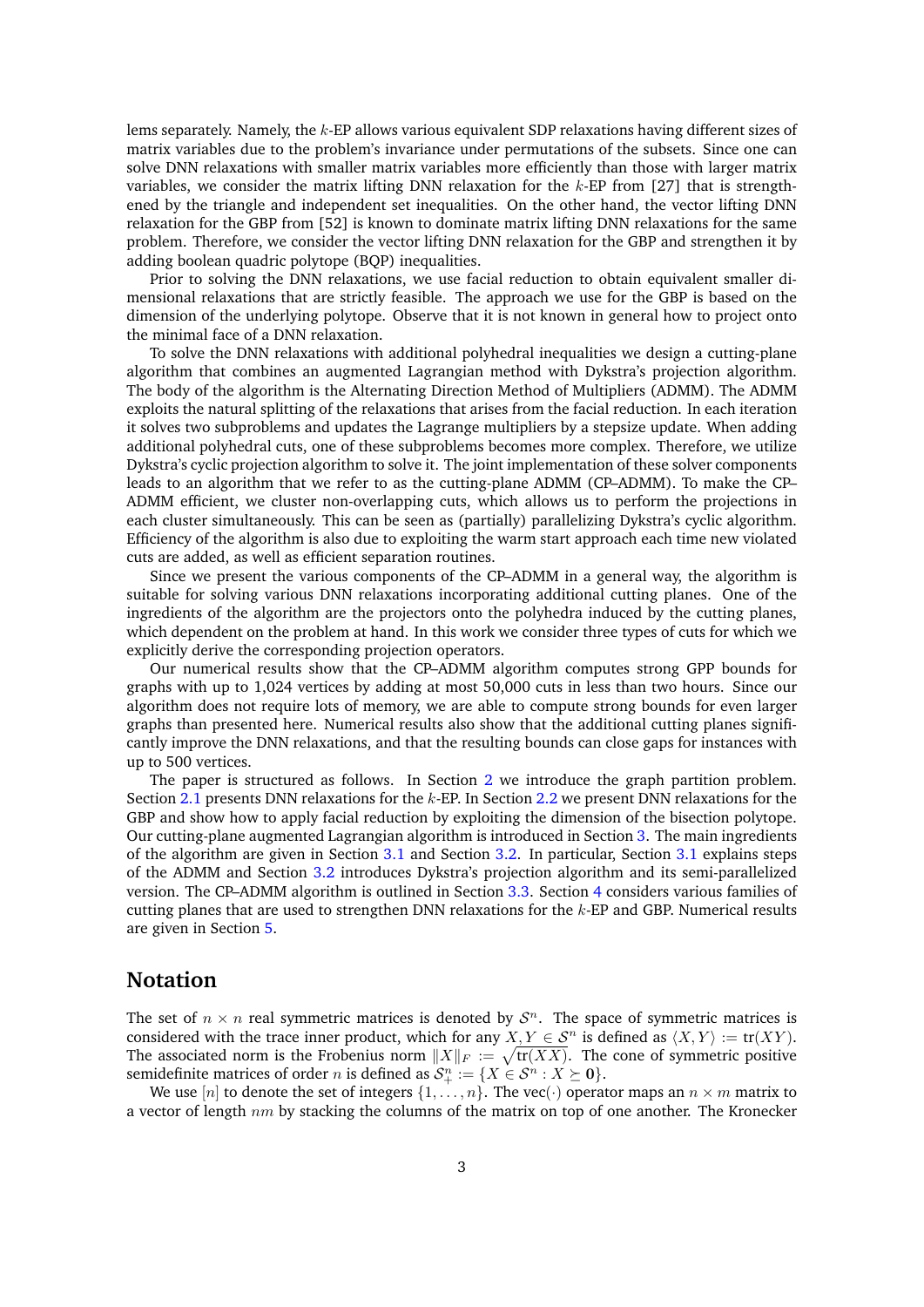product  $A \otimes B$  of matrices  $A \in \mathbb{R}^{p \times q}$  and  $B \in \mathbb{R}^{r \times s}$  is defined as the  $pr \times qs$  matrix composed of  $pq$ blocks of size  $r \times s$ , with block *ij* given by  $a_{ij}B$ ,  $i \in [p]$ ,  $j \in [q]$ . We use the following properties of the Kronecker product and the vec operator:

$$
\text{vec}(AXB) = (B^\top \otimes A)\text{vec}(X) \tag{1}
$$

<span id="page-3-5"></span><span id="page-3-4"></span>
$$
tr(AB) = vec(AT)T vec(B).
$$
 (2)

The Hadamard product of two matrices  $X = (x_{ij})$  and  $Y = (y_{ij})$  of the same size is denoted by *X* ◦ *Y* and is defined as  $(X ∘ Y)_{ij}$  :=  $x_{ij}y_{ij}$ .

We denote by  $\mathbf{1}_n$  the vector of all ones of length  $n,$  and define  $\mathbf{J}_n:=\mathbf{1}_n\mathbf{1}_n^\top.$  The all zero vector of length *n* is denoted by  $\mathbf{0}_n$ . We use  $\mathbf{I}_n$  to denote the identity matrix of order *n*, while its *i*-th column is given by  $\mathbf{u}_i$ . In case that the dimension of  $\mathbf{1}_n,\mathbf{0}_n,\mathbf{J}_n$  and  $\mathbf{I}_n$  is clear from the context, we omit the subscript.

The operator diag:  $\mathbb{R}^{n \times n} \to \mathbb{R}^n$  maps a square matrix to a vector consisting of its diagonal elements. Its adjoint operator is denoted by Diag:  $\mathbb{R}^n \to \mathbb{R}^{n \times n}$ . The rank of matrix *X* is denoted by rank $(X)$ .

# <span id="page-3-0"></span>**2 The graph partition problem**

Let  $G = (V, E)$  be an undirected graph with vertex set *V*,  $|V| = n$ , and edge set *E*. Let  $w: E \to \mathbb{R}$ be a weight function on the edges. Let *k* be a given integer such that 2 ≤ *k* ≤ *n* − 1. The graph partition problem is to partition the vertex set of *G* into *k* disjoint sets  $S_1, \ldots, S_k$  of specified sizes  $m_1 \geq \cdots \geq m_k \geq 1$ ,  $\sum_{j=1}^k m_j = n$  such that the total weight of edges joining different sets  $S_j$ is minimized. If *k* = 2, then we refer to the corresponding graph partition problem as the graph bisection problem. If  $m_1 = \cdots = m_k = n/k$ , then the resulting GPP is known as the *k*-equipartition problem.

Let  $A_w$  denote the weighted adjacency matrix of  $G$  with respect to  $w$  and  $\mathbf{m}=(m_1,\ldots,m_k)^\top.$ For a given partition of *G* into *k* subsets, let  $P = (P_{ij}) \in \{0,1\}^{n \times k}$  be the partition matrix defined as follows:

$$
P_{ij} := \begin{cases} 1, & i \in S_j \\ 0, & \text{otherwise} \end{cases} \quad i \in [n], \ j \in [k]. \tag{3}
$$

Thus, the *j*-th column of *P* is the characteristic vector of *S<sup>j</sup>* . Note that the cut of the partition, i.e., the sum of weights of edges that join different sets equals

$$
\frac{1}{2}\text{tr}\left(A_w(\mathbf{J}_n - PP^\top)\right) = \frac{1}{2}\text{tr}(LPP^\top),
$$

where  $L := \text{Diag}(A_w \mathbf{1}_n) - A_w$  is the weighted Laplacian matrix of *G*. The GPP can be formulated as the following binary optimization problem:

<span id="page-3-3"></span>
$$
\min_{P} \frac{1}{2} \langle L, PP^{\top} \rangle \tag{4a}
$$

$$
(GPP) \qquad \text{s.t. } P1_k = 1_n,\tag{4b}
$$

<span id="page-3-1"></span>
$$
P^{\top} \mathbf{1}_n = \mathbf{m},\tag{4c}
$$

<span id="page-3-2"></span>
$$
P_{ij} \in \{0, 1\} \quad \forall i \in [n], j \in [k], \tag{4d}
$$

where  $P \in \mathbb{R}^{n \times k}$ . The constraints [\(4b\)](#page-3-1) ensure that each vertex must be in exactly one subset. The cardinality constraints [\(4c\)](#page-3-2) take care that the number of vertices in subset  $S_j$  is  $m_j$  for  $j \in [k]$ .

Let us briefly consider the polytope induced by all feasible partitions of  $G.$  Let  $F_n^k(\mathbf{m})$  be the set of all characteristic vectors representing a partition of *n* vertices into *k* disjoint sets corresponding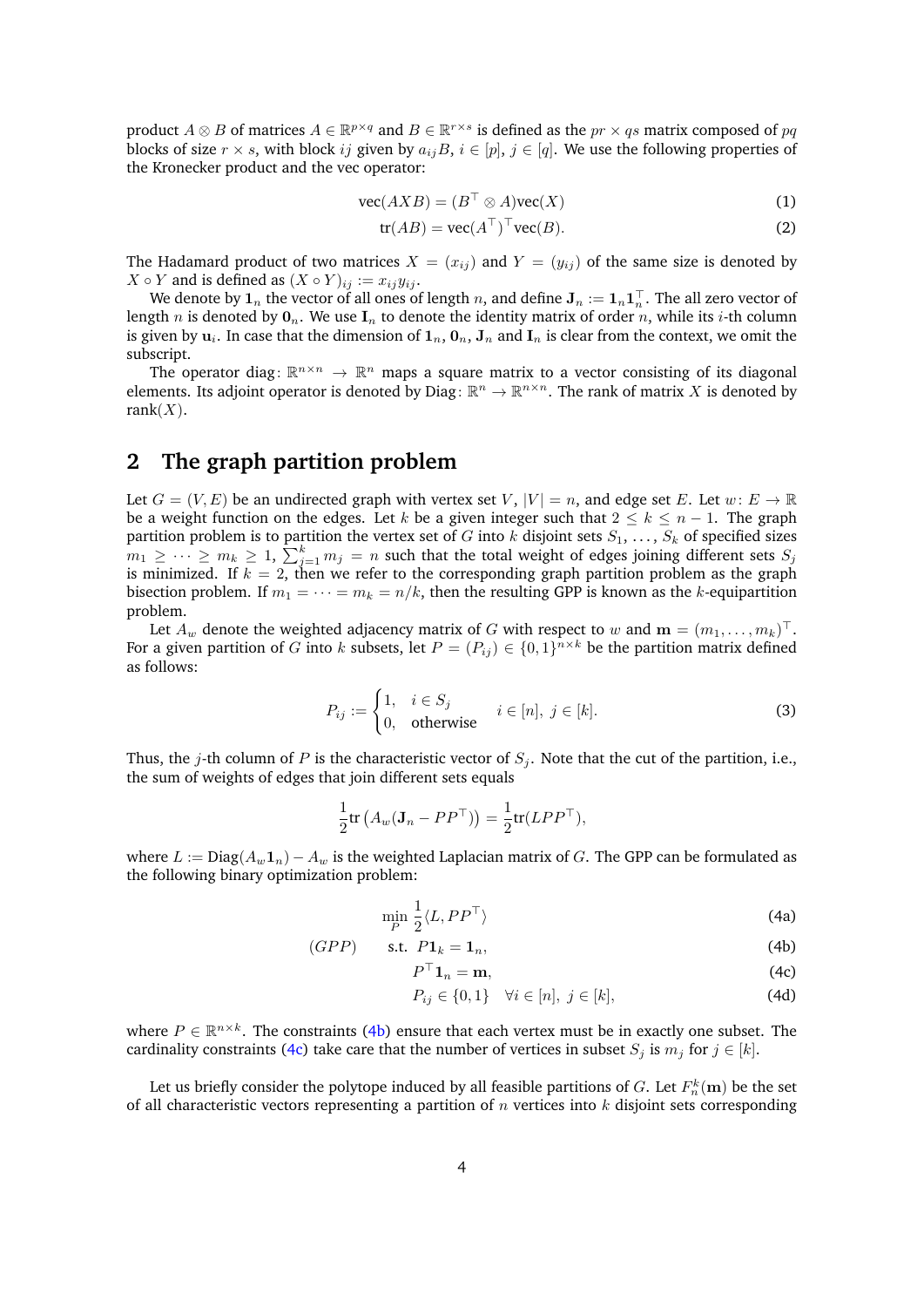to the cardinalities in  $m$ . In other words,  $F_n^k(m)$  contains binary vectors of the form  $\text{vec}(P)$ , where *P* is a partition matrix, see [\(3\)](#page-3-3):

<span id="page-4-2"></span>
$$
F_n^k(\mathbf{m}) = \left\{ x \in \{0,1\}^{kn} : \begin{pmatrix} \mathbf{I}_k \otimes \mathbf{1}_n^{\top} \\ \mathbf{1}_k^{\top} \otimes \mathbf{I}_n \end{pmatrix} x = \begin{pmatrix} \mathbf{m} \\ \mathbf{1}_n \end{pmatrix} \right\}.
$$
 (5)

We now define Conv $(F_n^k(\mathbf{m}))$  as the  $k$ -*partition polytope. Since the constraint matrix defining*  $F_n^k(\mathbf{m})$ is totally unimodular, this polytope can be explicitly written as follows:

$$
Conv(F_n^k(\mathbf{m})) = \left\{ x \in \mathbb{R}^{kn} : \begin{pmatrix} \mathbf{I}_k \otimes \mathbf{1}_n^\top \\ \mathbf{1}_k^\top \otimes \mathbf{I}_n \end{pmatrix} x = \begin{pmatrix} \mathbf{m} \\ \mathbf{1}_n \end{pmatrix}, x \ge \mathbf{0} \right\}.
$$
 (6)

We now derive the dimension of the *k*-partition polytope. We exploit this result in Section [2.2.](#page-6-0)

<span id="page-4-3"></span>**Theorem 1.** *The dimension of Conv* $(F_n^k(\mathbf{m}))$  *equals*  $(k-1)(n-1)$ *.* 

 $\text{Proof.} \ \ \text{Let} \ B := \begin{pmatrix} \mathbf{I}_k \otimes \mathbf{1}_n^\top \ \mathbf{1}_k^\top \otimes \mathbf{I}_n \end{pmatrix}$  $\big)$  . Since for all *i* ∈ [*kn*] there exists a partition such that  $x_i = 1$ , we know that  $\dim(\text{Conv}(F_n^k(\textbf{m}))) = \dim(\text{Nul}(B)).$ 

Let  $b_1, \ldots, b_{kn}$  denote the columns of *B*. It is obvious that the set  $\{b_1, \ldots, b_n, b_{n+1}, b_{2n+1}, \ldots,$ *b*<sub>(*k*−1)*n*+1</sub>} is linearly independent. From this it follows that rank(*B*) ≥ *n* + *k* − 1. Next, we define for all  $l = 1, ..., k - 1$  and  $i = 2, ..., n$  a vector  $w^{l,i} \in \mathbb{R}^{kn}$  as follows:

$$
(w^{l,i})_j = \begin{cases} +1 & \text{if } j = 1 \text{ or } j = l \cdot n + i, \\ -1 & \text{if } j = i \text{ or } j = l \cdot n + 1, \\ 0 & \text{otherwise.} \end{cases}
$$

One can verify that  $Bw^{l,i} = 0$  for all  $l = 1, \ldots, k-1$  and  $i = 2, \ldots, n$ . Moreover, since  $w^{l,i}$  is the only vector that has a nonzero entry on position  $ln + i$  among all defined vectors, the set  $\{w^{l,i}: l =$  $1, \ldots, k-1, i = 2, \ldots, n$  is a linearly independent set. This proves that  $\dim(Nul(B)) \ge (k-1)(n-1)$ . Since rank $(B) + \dim(\text{Nul}(B)) = kn$ , we conclude that  $\dim(\text{Nul}(B)) = (k-1)(n-1)$ .  $\Box$ 

### <span id="page-4-0"></span>**2.1 DNN relaxations for the** *k***-equipartition problem**

There exist several ways to obtain semidefinite programming relaxations for the *k*-EP. Namely, to obtain an SDP relaxation for the *k*-EP one can linearize the objective function of (*GP P*) by introducing a matrix variable of order *n*, which results in a matrix lifting relaxation, see e.g., [\[27,](#page-29-3) [45\]](#page-30-3). Another approach is to linearize the objective function by lifting the problem in the space of  $(nk+1)\times(nk+1)$ matrices, which results in a vector lifting relaxation, see [\[52\]](#page-30-2). We call a DNN relaxation basic if it does not contain additional cutting planes such as triangle inequalities, etc. It is proven in [\[44\]](#page-30-5) that the basic matrix and vector lifting DNN relaxations for the *k*-EP are equivalent. A more elegant proof of the same result can be found in Kuryatnikova et al. [\[30\]](#page-29-6). Since one can solve the basic matrix lifting relaxation from [\[27\]](#page-29-3) more efficiently than the equivalent vector lifting relaxation from [\[52\]](#page-30-2), we develop our algorithm for the matrix lifting relaxation for the *k*-EP.

To linearize the objective from  $(GPP)$  we replace  $PP^{\top}$  by a matrix variable  $Y \in \mathcal{S}^n$ . From [\(4b\)](#page-3-1) it follows that  $Y_{ii} = \sum_{j=1}^{k} P_{ij}^2 = \sum_{j=1}^{k} P_{ij} = 1$  for all  $i \in [n]$ . From (4b)–[\(4c\)](#page-3-2) we have  $Y\mathbf{1}_n = PP^\top\mathbf{1}_n = \frac{n}{k}P\mathbf{1}_k = \frac{n}{k}\mathbf{1}_n$ . After putting those constraints together, adding  $Y \ge 0$  and  $Y \succeq 0$ , we arrive at the following DNN relaxation introduced by Karisch and Rendl [\[27\]](#page-29-3):

<span id="page-4-1"></span>
$$
\min_{Y} \frac{1}{2} \langle L, Y \rangle
$$
\n(DNN<sub>EP</sub>)\n
$$
\text{s.t. } \text{diag}(Y) = \mathbf{1}_n,
$$
\n
$$
Y\mathbf{1}_n = \frac{n}{k} \mathbf{1}_n,
$$
\n
$$
Y \succeq \mathbf{0}, \quad Y \ge \mathbf{0}.
$$
\n(7)

We refer to  $(DNN_{EP})$  as the basic matrix lifting relaxation. We show below that the nonnegativity constraints in (*DNNEP* ) are redundant for the equicut problem.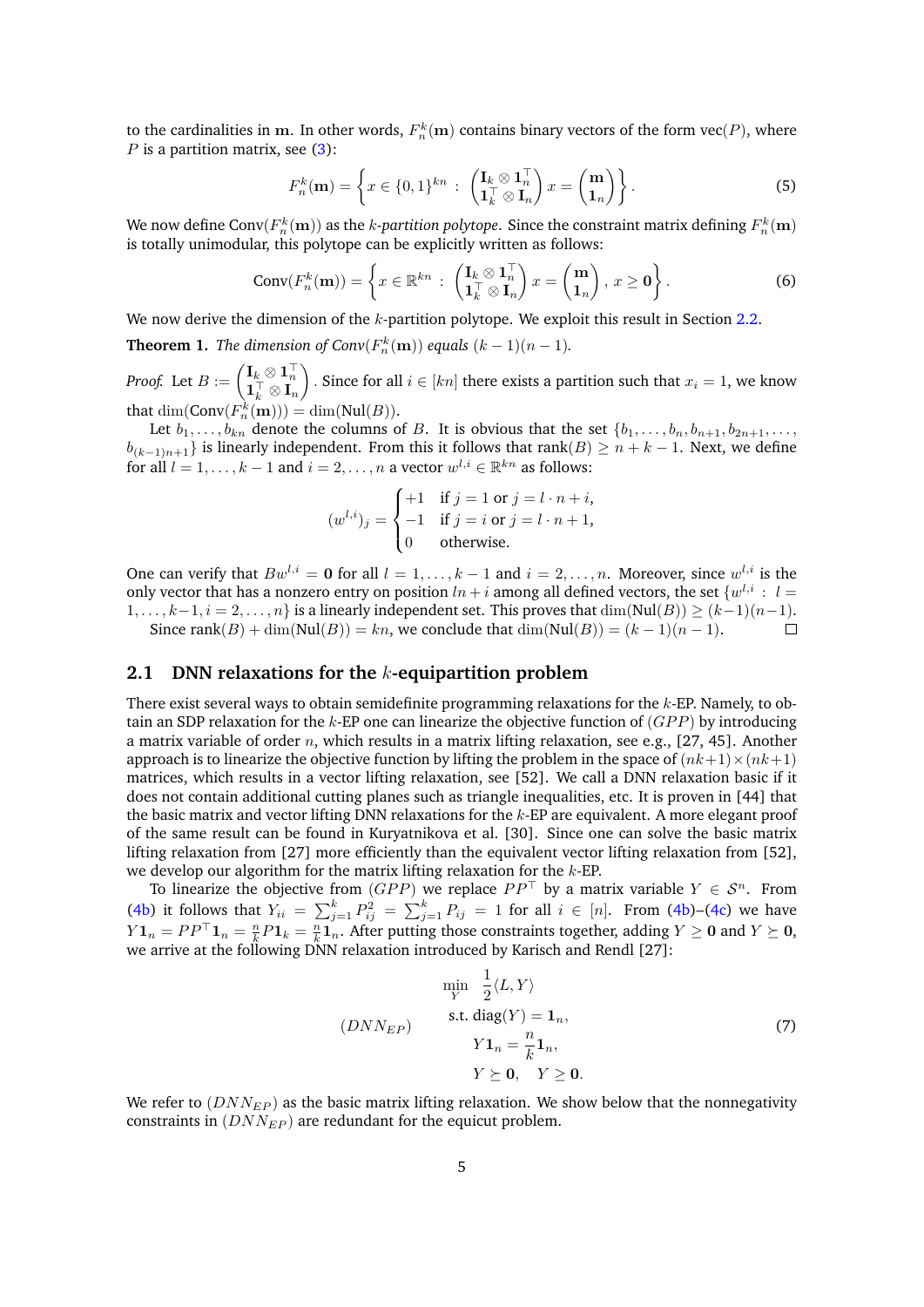**Lemma 1.** Let  $k = 2$  and  $Y \in S_{+}^{n}$  be such that  $diag(Y) = 1_n$  and  $Y1_n = \frac{n}{2}1_n$ . Then  $Y \ge 0$ .

*Proof.* From  $Y\mathbf{1}_n = \frac{n}{2}\mathbf{1}_n$  it follows that  $\mathbf{1}_n$  is an eigenvector of *Y* corresponding to the eigenvalue  $n/2$ . Then, the eigenvalue decomposition of *Y* is

$$
Y = \frac{1}{2} \mathbf{J}_n + \sum_{i=2}^n \lambda_i v_i v_i^{\top},
$$

where  $v_i$  is the eigenvector of  $Y$  corresponding to the eigenvalue  $\lambda_i$  for  $i = 2, \ldots, n$ . Moreover, eigenvectors  $v_i$  are orthogonal to  $\mathbf{1}_n$ . Thus  $2Y - \mathbf{J}_n = 2\sum_{i=2}^n \lambda_i v_i v_i^{\top} \succeq \mathbf{0}$ .

Now, let  $Z := 2Y - \mathbf{J}_n$ . From  $\text{diag}(Y) = \mathbf{1}_n$  it follows that  $\text{diag}(Z) = \mathbf{1}_n$ . Since  $Z \succeq \mathbf{0}$  we have that  $-1 ≤ Z_{ij} ≤ 1$  for all  $i, j ∈ [n]$ , which implies that  $Y_{ij} ≥ 0$  for all  $i, j ∈ [n]$ .

The relaxation (*DNNEP* ) can be further strengthened by adding triangle and independent set inequalities, see Section [4.1](#page-15-1) and [4.2,](#page-16-0) respectively. This strengthened relaxation is proposed in [\[27\]](#page-29-3) and provides currently the strongest SDP bounds for the *k*-EP.

As proposed in [\[27\]](#page-29-3), we can eliminate the equality constraint in [\(7\)](#page-4-1) and project the relaxation onto a smaller dimensional space, by exploiting the following result.

<span id="page-5-0"></span>**Lemma 2** ([\[27\]](#page-29-3)). Let  $V \in \mathbb{R}^{n \times (n-1)}$  such that  $V^\top \mathbf{1}_n = \mathbf{0}$  and rank $(V) = n-1$ . Then

$$
\left\{Y \in \mathcal{S}^n : diag(Y) = \mathbf{1}_n, Y\mathbf{1}_n = \frac{n}{k}\mathbf{1}_n\right\} = \left\{\frac{1}{k}\mathbf{J}_n + VRV^\top : R \in \mathcal{S}^{n-1}, diag(VRV^\top) = \frac{k-1}{k}\mathbf{1}_n\right\}.
$$

The matrix *V* in Lemma [2](#page-5-0) can be any matrix which columns form a basis for  $1^{\perp}_n$ , e.g.,

<span id="page-5-3"></span>
$$
V = \begin{pmatrix} \mathbf{I}_{n-1} \\ -\mathbf{1}_{n-1}^{\top} \end{pmatrix} \tag{8}
$$

We use the result of Lemma [2](#page-5-0) and replace *Y* by  $\frac{1}{k}$ **J**<sub>*n*</sub> + *VRV*<sup>T</sup> in (*DNN<sub>EP</sub>*), which leads to the following equivalent relaxation:

<span id="page-5-1"></span>
$$
\min_{R} \langle L_{EP}, VRV^{\top} \rangle
$$
  
s.t. diag(VRV<sup>T</sup>) =  $\frac{k-1}{k} \mathbf{1}_n$ ,  

$$
VRV^{\top} \ge -\frac{1}{k} \mathbf{J}_n, \quad R \succeq \mathbf{0},
$$
 (9)

were  $R \in \mathcal{S}_+^{n-1}.$  Here, we exploit  $\langle L, \mathbf{J}_n \rangle = 0$  to rewrite the objective, and define

<span id="page-5-2"></span>
$$
L_{EP} := \frac{1}{2}L.\tag{10}
$$

It is not difficult to verify that the matrix

$$
\hat{R} = \frac{n(k-1)}{k(n-1)} \mathbf{I}_{n-1} - \frac{(k-1)}{k(n-1)} \mathbf{J}_{n-1}
$$

is feasible for [\(9\)](#page-5-1), see also [\[27\]](#page-29-3). The matrix  $\hat{R}$  has two distinct eigenvalues, namely  $\frac{n(k-1)}{k(n-1)}$  with multiplicity *n* − 2 and  $\frac{(k-1)}{k(n-1)}$  with multiplicity one. This implies that  $\hat{R}$  ≻ 0. Also,

$$
\frac{1}{k}\mathbf{J}_n + V\hat{R}V^{\top} = \frac{n(k-1)}{k(n-1)}\mathbf{I}_n + \frac{(n-k)}{k(n-1)}\mathbf{J}_n > \mathbf{0},
$$

and thus  $V \hat{R} V^{\top} > -\frac{1}{k} \mathbf{J}_n$ . This shows that  $\hat{R}$  is a Slater feasible point of [\(9\)](#page-5-1).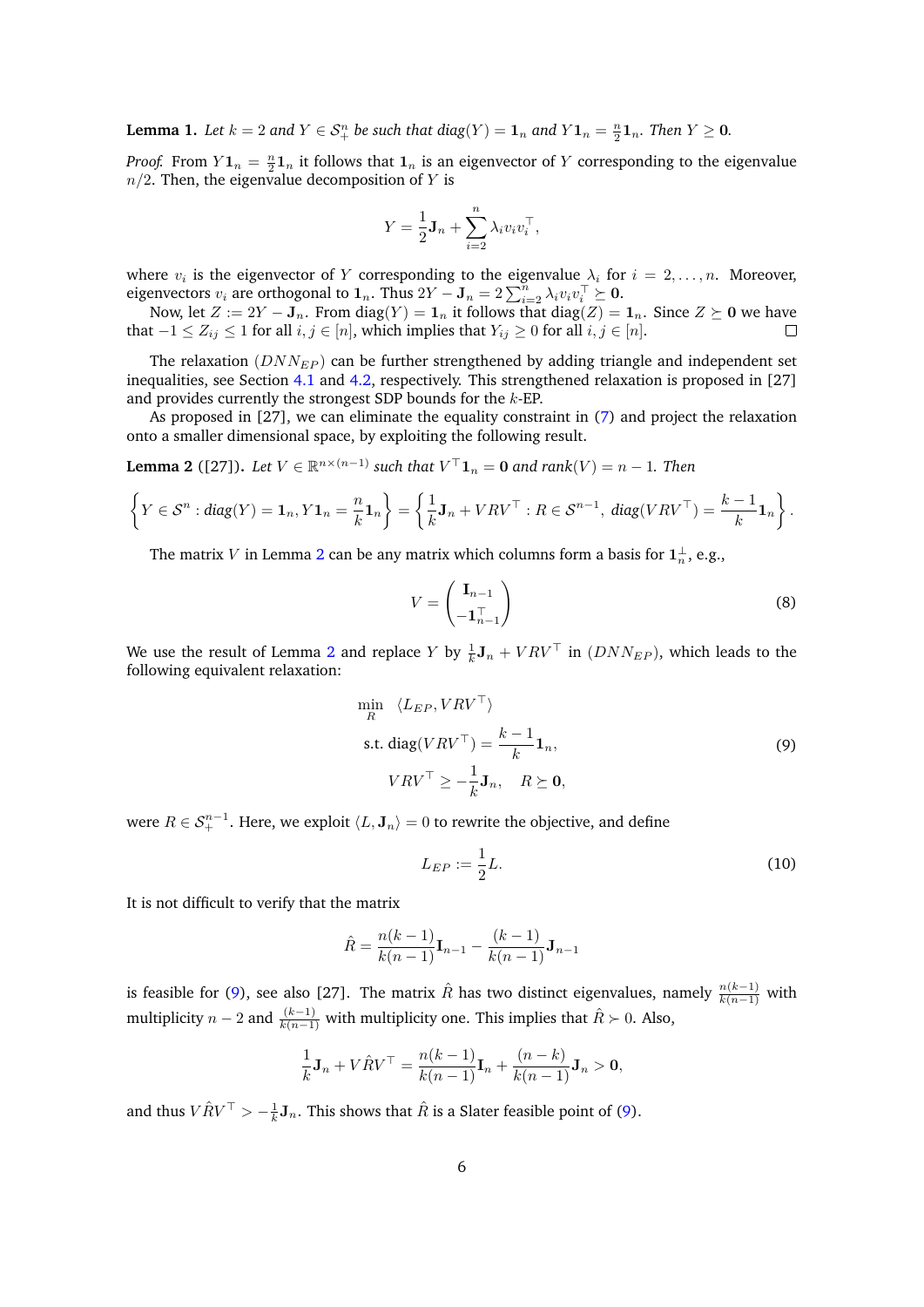For future reference, we define the following sets:

$$
\mathcal{R}_{EP} := \left\{ R \in \mathcal{S}^{n-1} : R \succeq \mathbf{0} \right\},\tag{11}
$$

$$
\mathcal{X}_{EP} := \left\{ X \in \mathcal{S}^n : \text{ diag}(X) = \frac{k-1}{k} \mathbf{1}_n, -\frac{1}{k} \mathbf{J}_n \le X \le \frac{k-1}{k} \mathbf{J}_n \right\}.
$$
 (12)

Now, we rewrite the DNN relaxation [\(9\)](#page-5-1) as follows:

<span id="page-6-4"></span><span id="page-6-3"></span><span id="page-6-2"></span>
$$
\min\left\{\langle L_{EP}, X\rangle: X = VRV^\top, R \in \mathcal{R}_{EP}, X \in \mathcal{X}_{EP}\right\}.
$$
\n(13)

Note that  $\mathcal{X}_{EP}$  also contains constraints that are redundant for [\(9\)](#page-5-1).

#### <span id="page-6-0"></span>**2.2 DNN relaxations for the bisection problem**

For the graph bisection problem there exist both vector and matrix lifting SDP relaxations. The matrix lifting relaxations derived in [\[28,](#page-29-0) [45\]](#page-30-3) are equivalent and have matrix variables of order *n*. A vector lifting SDP relaxation for the GBP is derived by Wolkowicz and Zhao [\[52\]](#page-30-2) and has a matrix variable of order  $2n + 1$ . The DNN relaxation from [\[52\]](#page-30-2) dominates the basic matrix lifting DNN relaxations, i.e., DNN relaxations without additional cutting planes, see [\[45\]](#page-30-3) for a proof. In [\[46\]](#page-30-4) a matrix lifting DNN relaxation with additional cutting planes is derived for the GBP that is equivalent to the DNN relaxation from [\[52\]](#page-30-2). Although the relaxation from [\[46\]](#page-30-4) has a matrix variable of order *n*, we work with the vector lifting DNN relaxation because it has a more appropriate structure for our ADMM approach.

In this section we present the vector lifting DNN relaxation from [\[52\]](#page-30-2) and show how to obtain its facially reduced equivalent version by using properties of the bisection polytope. As a byproduct, we also study properties of the feasible set of the DNN relaxation, see Theorem [2.](#page-7-0)

Let  $\mathbf{m} = (m_1, m_2)^{\top}$  such that  $m_1 + m_2 = n$  be given. To derive a vector lifting SDP relaxation for the GBP we linearize the objective from  $(GPP)$  by lifting variables into  $S^{2n+1}$ . In particular, let  $P \in \{0,1\}^{n \times 2}$  be a partition matrix and  $x = \text{vec}(P)$ . We use [\(1\)](#page-3-4) and [\(2\)](#page-3-5) to rewrite the objective as follows:

$$
\text{tr}(LPP^{\top}) = \text{vec}(P)^{\top} (\mathbf{I}_2 \otimes L) \text{vec}(P) = x^{\top} (\mathbf{I}_2 \otimes L) x = \langle \mathbf{I}_2 \otimes L, xx^{\top} \rangle.
$$

Now, we replace  $xx^{\top}$  by a matrix variable  $\hat{X} \in \mathcal{S}^{2n}$ . The constraint  $\hat{X} = xx^{\top}$  can be weakened to *X* − *xx*<sup>T</sup>  $\succeq$  **0**, which is equivalent to *X* :=  $\begin{pmatrix} 1 & x^{\top} \\ x & \hat{y} \end{pmatrix}$  $x \quad \hat{X}$  $\Theta$   $\succeq$  0 by the well-known Schur Complement lemma.

In the sequel, we use the following block notation for matrices in  $\mathcal{S}^{2n+1}$ :

<span id="page-6-1"></span>
$$
X = \begin{pmatrix} 1 & (x^1)^\top & (x^2)^\top \\ x^1 & X^{11} & X^{12} \\ x^2 & X^{21} & X^{22} \end{pmatrix},
$$

where  $x^1$  (resp.,  $x^2$ ) corresponds to the first (resp., second) column in *P*, and  $X^{ij}$  corresponds to  $x^{i}(x^{j})^{\top}$  for  $i, j = 1, 2$ .

Now, from  $\mathbf{1}_n^{\top}x^i = m_i$   $(i = 1, 2)$  it follows that  $\text{tr}(X^{ii}) = m_i$ ,  $\text{tr}(\mathbf{J}_n X^{ii}) = m_i^2$  and  $\text{tr}(\mathbf{J}_n (X^{12} +$  $(X^{21})$ ) = 2 $m_1m_2$ . From  $x^1 \circ x^2 = 0$  it follows that diag( $X^{12}$ ) = 0.

The above derivation results in the following vector lifting SDP relaxation for the GBP [\[52\]](#page-30-2):

$$
\min_{X} \frac{1}{2} \langle L, X^{11} + X^{22} \rangle
$$
\ns.t.

\n
$$
\text{tr}(X^{ii}) = m_i, \text{ tr}(J_n X^{ii}) = m_i^2, \quad i = 1, 2,
$$
\n
$$
\text{diag}(X^{12}) = \mathbf{0}, \quad \text{diag}(X^{21}) = \mathbf{0}, \text{ tr}(J_n (X^{12} + X^{21})) = 2m_1 m_2,
$$
\n
$$
X = \begin{pmatrix} 1 & (x^1)^\top & (x^2)^\top \\ x^1 & X^{11} & X^{12} \\ x^2 & X^{21} & X^{22} \end{pmatrix} \succeq \mathbf{0}, \quad x^i = \text{diag}(X^{ii}), \quad i = 1, 2,
$$
\n(14)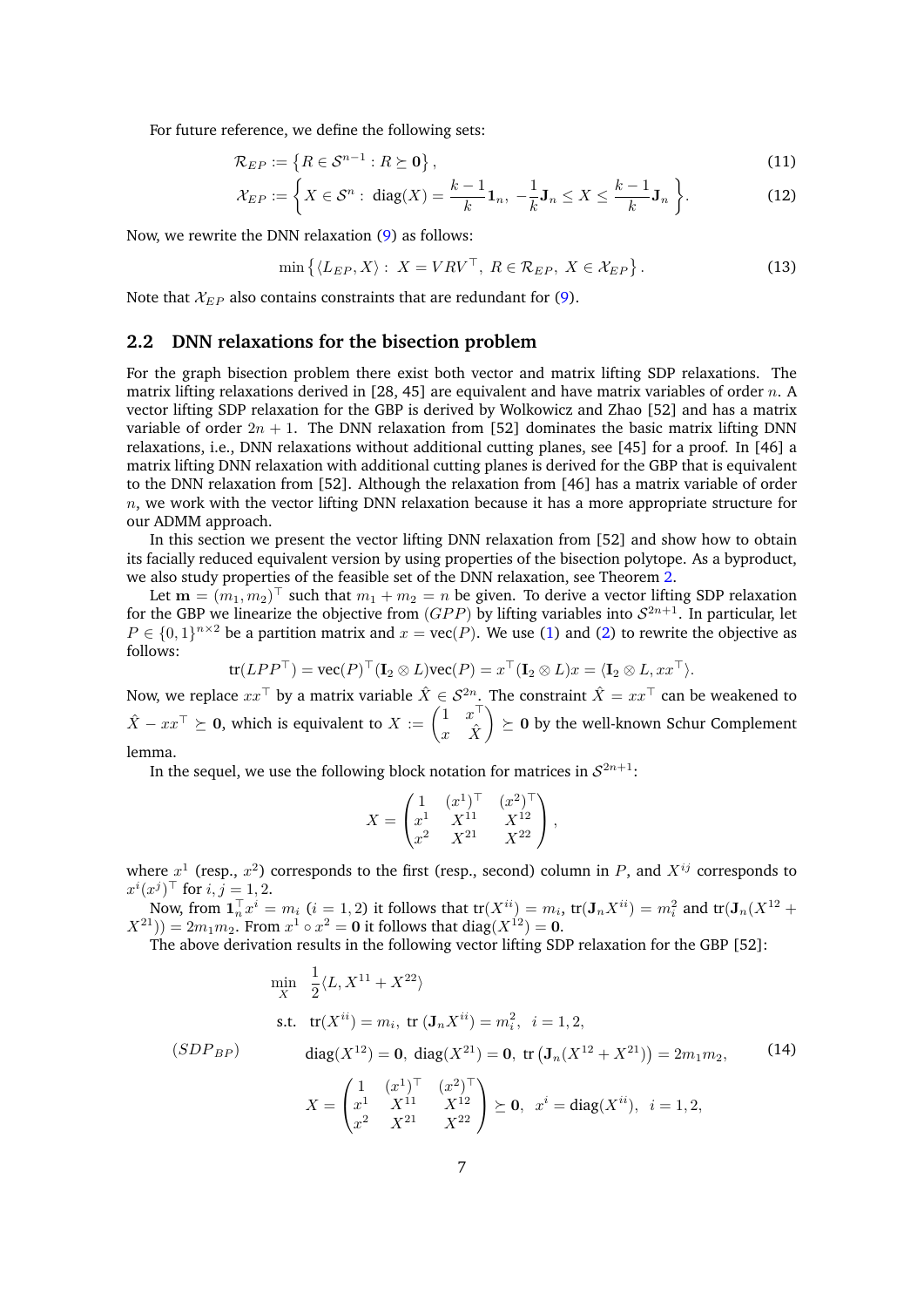where  $X \in \mathcal{S}^{2n+1}$ . By imposing nonnegativity constraints on the matrix variable in  $(SDP_{BP})$ , we obtain the following DNN relaxation:

$$
(DNN_{BP}) \qquad (SDP_{BP}) \& X \ge 0. \tag{15}
$$

The relaxation ( $DNN_{BP}$ ) can be further strengthened by additional cutting planes. We propose adding the boolean quadric polytope inequalities, see Section [4.3.](#page-17-0)

The zero pattern on off-diagonal blocks in [\(14\)](#page-6-1) can be written using a linear operator  $\mathcal{G}_{\mathcal{J}}(\cdot)$ , known as the Gangster operator, see [\[52\]](#page-30-2). The operator  $\mathcal{G}_\mathcal{J} \colon \mathcal{S}^{2n+1} \to \mathcal{S}^{2n+1}$  is defined as

<span id="page-7-2"></span><span id="page-7-1"></span>
$$
\mathcal{G}_{\mathcal{J}}(X) = \begin{cases} X_{ij} & \text{if } (i,j) \in \mathcal{J}, \\ 0 & \text{otherwise}, \end{cases}
$$

where

$$
\mathcal{J} = \{(i,j) : i = (p-1)n + q + 1, j = (r-1)n + q + 1, q \in [n], p, r \in \{1,2\}, p \neq r\}.
$$
 (16)

The constraints diag( $X^{12}$ ) = diag( $X^{21}$ ) = 0 are given by  $\mathcal{G}_J(X) = 0$ .

We now show how to project the SDP relaxation [\(14\)](#page-6-1) onto a smaller dimensional space in order to obtain an equivalent strictly feasible relaxation by facial reduction. Although such reduction is performed for the general graph partitioning problem in [\[52\]](#page-30-2), our approach differs by relying on the polytope of all bisections. We first apply facial reduction to the relaxation (*SDPBP* ), after which we derive the facially reduced equivalent of (*DNNBP* ).

We start by deriving two properties that hold for all feasible solutions of  $(SDP_{BP})$ .

<span id="page-7-0"></span>**Theorem 2.** Let 
$$
X = \begin{pmatrix} 1 & (x^1)^\top & (x^2)^\top \\ x^1 & X^{11} & X^{12} \\ x^2 & X^{21} & X^{22} \end{pmatrix}
$$
 with  $\hat{X} = \begin{pmatrix} X^{11} & X^{12} \\ X^{21} & X^{22} \end{pmatrix}$  and  $x = \begin{pmatrix} x^1 \\ x^2 \end{pmatrix}$  be feasible for  $(SDP_{BP})$ . Then,

(i) 
$$
a_i^\top (\hat{X} - xx^\top) a_i = 0
$$
 where  $a_i = \mathbf{u}_i \otimes \mathbf{1}_n$ ,  $\mathbf{u}_i \in \mathbb{R}^2$ ,  $i \in [2]$ ;  
\n(ii)  $b_i^\top (\hat{X} - xx^\top) b_i = 0$  where  $b_i = \mathbf{1}_2 \otimes \mathbf{u}_i$ ,  $\mathbf{u}_i \in \mathbb{R}^n$ ,  $i \in [n]$ .

*Proof.* (*i*) Without loss of generality we take  $i = 1$ . Then  $a_1 = \mathbf{u}_1 \otimes \mathbf{1}_n$ , which yields

$$
a_1^{\top}(\hat{X} - xx^{\top})a_1 = \mathbf{1}_n^{\top}X^{11}\mathbf{1}_n - \mathbf{1}_n^{\top}x^1(x^1)^{\top}\mathbf{1}_n = \text{tr}(\mathbf{J}_nX^{11}) - \text{tr}(X^{11})^2 = m_1^2 - m_1^2 = 0,
$$

using the constraints of  $(14)$ . The proof for  $i = 2$  is similar.

(*ii*) First, we show that any feasible solution to [\(14\)](#page-6-1) satisfies diag( $X^{11}$ ) + diag( $X^{22}$ ) = 1<sub>*n*</sub>. For all  $i \in [n]$  we define  $v^i \in \mathbb{R}^{2n}$  as

$$
(v^i)_j := \begin{cases} -1 & \text{if } j = i \text{ or } j = n+i, \\ 0 & \text{otherwise.} \end{cases}
$$

From  $\hat{X} - xx^{\top} \succeq 0$ , we have

$$
\begin{pmatrix} 1 \\ v^i \end{pmatrix}^\top \begin{pmatrix} 1 & x^\top \\ x & \hat{X} \end{pmatrix} \begin{pmatrix} 1 \\ v^i \end{pmatrix} \ge 0 \iff 1 - X_{ii}^{11} - X_{ii}^{22} \ge 0 \iff X_{ii}^{11} + X_{ii}^{22} \le 1,
$$

where we used the fact that  $diag(\hat{X}) = x$ . Since

$$
n = m_1 + m_2 = \text{tr}(X^{11}) + \text{tr}(X^{22}) = \sum_{i=1}^{n} (X_{ii}^{11} + X_{ii}^{22}),
$$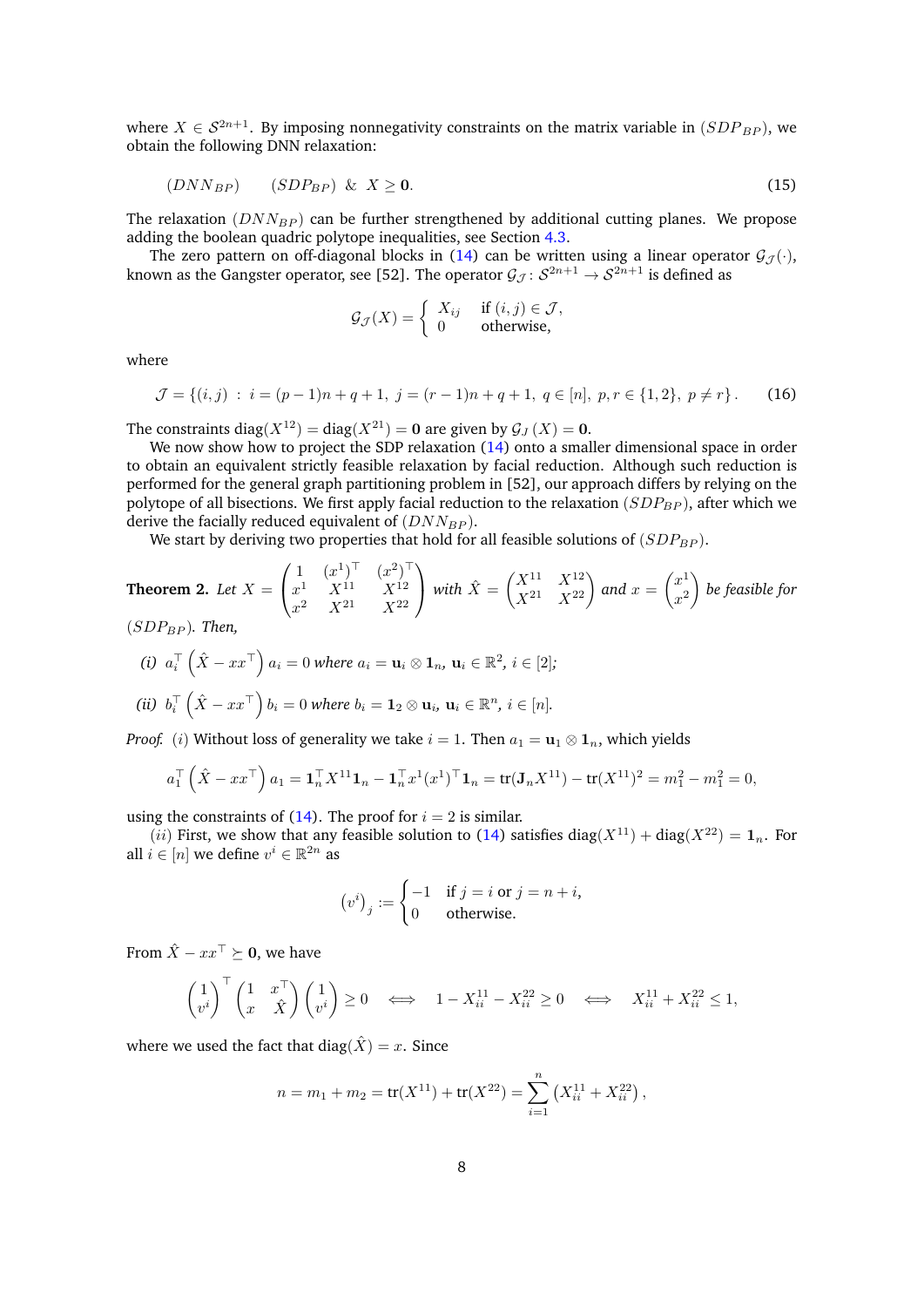and the latter summation consists of *n* elements bounded above by 1, we must have  $X_{ii}^{11} + X_{ii}^{22} = 1$ for all  $i \in [n]$ .

Now, for  $b_i = \mathbf{1}_2 \otimes \mathbf{u}_i, \, i \in [n]$  we have

$$
b_i^{\top} \left( \hat{X} - xx^{\top} \right) b_i = X_{ii}^{11} + X_{ii}^{12} + X_{ii}^{21} + X_{ii}^{22} - \left( X_{ii}^{11} + X_{ii}^{22} \right)^2.
$$

Since  $diag(X^{12}) = diag(X^{21}) = 0$  and  $diag(X^{11}) + diag(X^{22}) = 1_n$ , it follows that  $b_i^{\top}(\hat{X} - xx^{\top})b_i = 0$  $1 - 1^2 = 0$  for all  $i \in [n]$ .

We can exploit the properties stated in Theorem [2](#page-7-0) to identify vectors in the null space of all feasible solutions of (*SDPBP* ). In order to do so, we use the following result.

<span id="page-8-0"></span>**Lemma 3** ([\[40\]](#page-30-6)). Let  $X \in \mathcal{S}^l$ ,  $x \in \mathbb{R}^l$  and  $a \in \mathbb{R}^l$  be such that  $X - xx^\top \succeq \mathbf{0}$ ,  $a^\top x = t$  for some  $t \in \mathbb{R}$ , and  $a^\top\left(X - xx^\top\right)a = 0$ . Then  $[-t, a^\top]^\top$  is an eigenvector of  $\begin{pmatrix} 1 & x^\top\ x & X \end{pmatrix}$  with respect to eigenvalue 0.

It follows from the constraints of [\(14\)](#page-6-1) that  $a_i^\top x = m_i$  for  $i \in [2]$  and  $b_i^\top x = 1$  for  $i \in [n]$ , where *a<sup>i</sup>* and *b<sup>i</sup>* are defined as in Theorem [2.](#page-7-0) As a result, Theorem [2](#page-7-0) and Lemma [3](#page-8-0) imply that

$$
\begin{pmatrix} -m_i \\ \mathbf{u}_i \otimes \mathbf{1}_n \end{pmatrix}, i \in [2], \text{ and } \begin{pmatrix} -1 \\ \mathbf{1}_2 \otimes \mathbf{u}_i \end{pmatrix}, i \in [n],
$$

are eigenvectors of  $\begin{pmatrix} 1 & x^{\top} \\ x & \hat{v} \end{pmatrix}$  $x \quad \hat{X}$ with respect to eigenvalue 0. Now, let us define the matrix  $T \in$  $\mathbb{R}^{(n+2)\times(2n+1)}$  as follows:

$$
T:=\begin{pmatrix}-\mathbf m & \mathbf I_2\otimes \mathbf 1_n^\top\\ -\mathbf 1_n & \mathbf 1_2^\top\otimes \mathbf I_n\end{pmatrix}.
$$

Moreover, let  $V = \text{Nul}(T)$ . Any  $a \in V$  defines an element  $aa^T$  exposing the feasible set of  $(SDP_{BP})$ . It follows from the facial geometry of the cone of positive semidefinite matrices that the feasible set of  $(SDP_{BP})$  is contained in

$$
S_{\mathcal{V}} := \left\{ X \in \mathcal{S}_+^{2n+1} : \operatorname{Col}(X) \subseteq \mathcal{V} \right\},\
$$

which is a face of  $\mathcal{S}_+^{2n+1}$ . It remains to prove that this is actually the minimal face of  $\mathcal{S}_+^{2n+1}$  containing the feasible set of (*SDPBP* ). For that purpose, we consider the underlying bisection polytope Conv $(F_n^2(\mathbf{m}))$ , see [\(6\)](#page-4-2). It follows from Theorem [1](#page-4-3) that  $\dim(\text{Conv}(F_n^2(\mathbf{m}))) = n - 1$ . Besides, observe that  $T$  is constructed as the constraint matrix defining  $\text{Conv}(F_n^2(\textbf{m}))$  augmented with an additional column. Since this additional column does not increase its rank, we have rank $(T) = n + 1$ , which implies that  $\dim(\mathcal{V}) = n$ . Let  $V \in \mathbb{R}^{(2n+1)\times n}$  be a matrix whose columns form a basis for  $\mathcal{V}$ . Then the face  $S_V$  can be equivalently written as:

$$
S_{\mathcal{V}} = V \mathcal{S}_+^n V^\top. \tag{17}
$$

To show that  $S_V$  is the minimal face containing the feasible set of  $(SDP_{BP})$  we apply a result by Tunçel [\[49\]](#page-30-7).

<span id="page-8-1"></span>**Theorem 3** ([\[49\]](#page-30-7)). *Given*  $F \subseteq \mathbb{R}^l$ , let  $\mathcal{F} := \left\{ \begin{pmatrix} 1 & x^{\top} \\ x & \hat{y} \end{pmatrix} \right\}$  $x \quad \hat{X}$  $\left(\begin{matrix} 1 & x^{\top} \\ x & \hat{Y} \end{matrix}\right) \in \mathcal{S}_{+}^{l+1} : \mathcal{A}\left(\begin{pmatrix} 1 & x^{\top} \\ x & \hat{Y} \end{pmatrix}\right)$  $\begin{pmatrix} 1 & x^{\top} \ x & \hat{X} \end{pmatrix}$   $= 0$ , with  $\mathcal{A}\colon \mathcal{S}^{l+1} \to \mathbb{R}^p$  a linear transformation, be a relaxation of the lifted polyhedron

$$
Conv\left\{\begin{pmatrix}1\\x\end{pmatrix}\begin{pmatrix}1\\x\end{pmatrix}^{\top}: x \in F\right\}.
$$

 $Suppose\ that\ \mathcal{F}\subseteq V\mathcal{S}_+^dV^\top$  for some full rank matrix  $V\in\mathbb{R}^{(l+1)\times d}$ . If  $\dim(\mathcal{Conv}(F))=d-1$ , then *there exists some*  $R \succ 0$  *such that*  $V R V^{\top} \in \mathcal{F}$ .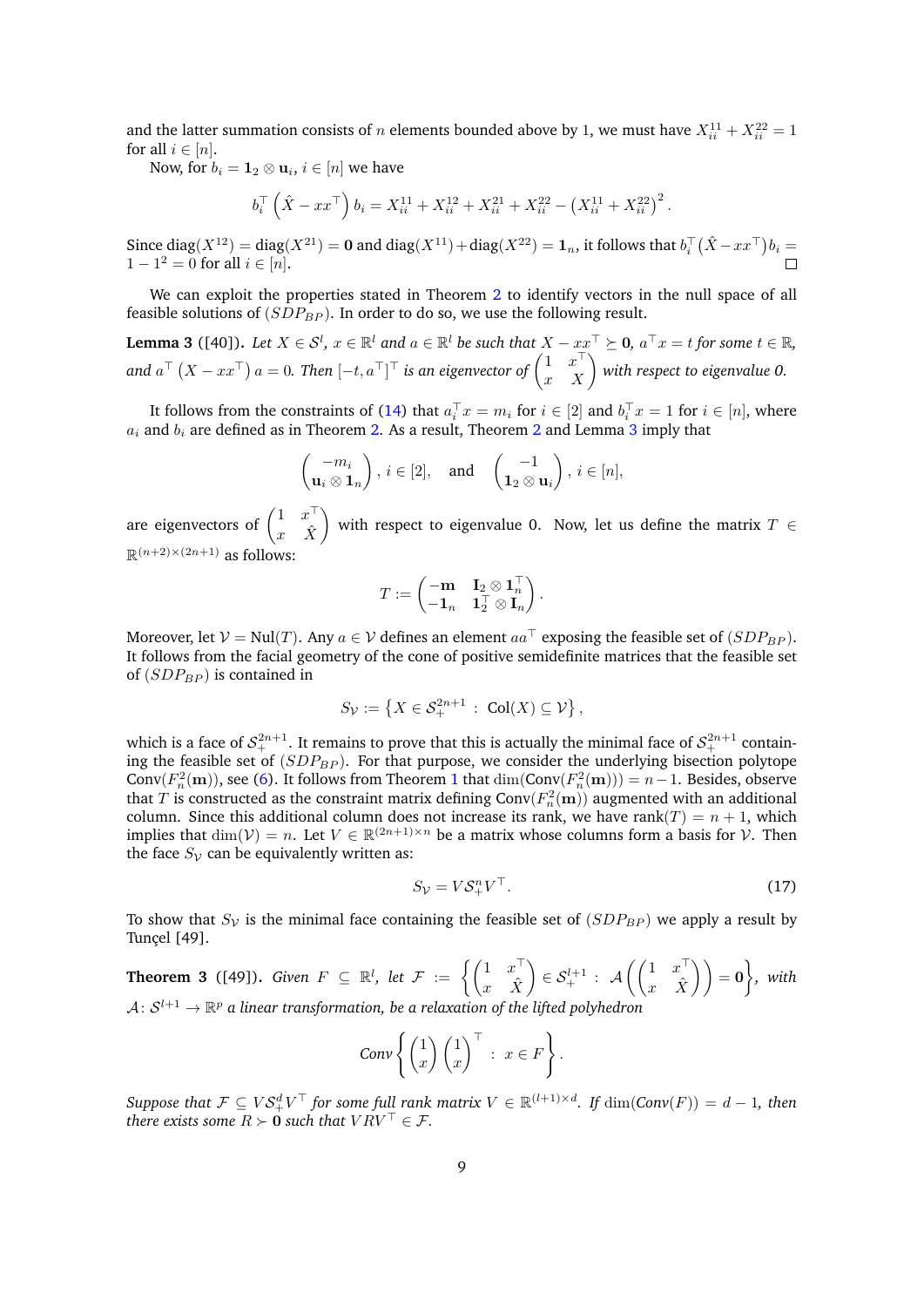Based on Theorem [3,](#page-8-1) we can now show the minimality of the face  $S_V$  for both  $(SDP_{BP})$  and  $(DNN_{BP})$ .

<span id="page-9-0"></span>**Theorem 4.** The set  $S_{\mathcal{V}}$  is the minimal face of  $\mathcal{S}_{+}^{2n+1}$  containing the feasible set of  $(SDP_{BP})$ . If  $m_1, m_2 \geq 2$ , then  $S_{\cal V}$  is also the minimal face of  ${\cal S}_+^{2n+1}$  containing the feasible set of  $(DNN_{BP})$ .

*Proof.* The feasible region of  $(SDP_{BP})$  can be written in the form of  $F$  in the statement of Theo-rem [3.](#page-8-1) To show minimality for  $(SDP_{BP})$ , it suffices to show that there exists a matrix  $R \in S^n_+$ , *R*  $>$  **0** such that *VRV*<sup>⊤</sup> is feasible for (*SDP<sub>BP</sub>*). Since  $\dim(\text{Conv}(F_n^2(\textbf{m}))) = n - 1$ , it immediately follows from Theorem [3](#page-8-1) that such matrix, say  $R_1$ , exists.

To prove the second statement, it suffices to show that there exists an  $R \in S^n_+$  such that  $R \succ 0$ and  $(VRV^{\top})_{ij} > 0$  for all  $(i, j) \in \mathcal{J}_C$ , where  $\mathcal{J}_C = ([2n + 1] \times [2n + 1]) \setminus \mathcal{J}$ , see [\(16\)](#page-7-1). Since  $m_1, m_2 \geq 2$ , it follows that for any  $(i, j) \in \mathcal{J}_C$  there exists a bisection  $x^{ij}$  such that

$$
\left( \begin{pmatrix} 1 \\ x^{ij} \end{pmatrix} \begin{pmatrix} 1 \\ x^{ij} \end{pmatrix}^{\top} \right)_{ij} > 0.
$$

Let  $R^{ij} \in \mathcal{S}_{+}^{n}$  denote the matrix such that  $VR^{ij}V^{\top} = \begin{pmatrix} 1 \ n^{i} \end{pmatrix}$  $\begin{pmatrix} 1 \ x^{ij} \end{pmatrix} \begin{pmatrix} 1 \ x^{ij} \end{pmatrix}^\top$ , which consists by construction of  $S_\mathcal{V}$ . Now, let  $R_2$  be any positive convex combination of the elements in  $\{R^{ij} : (i,j) \in \mathcal{J}_C\}$ .

By construction,  $R_2 \succeq 0$ , while  $(V R_2 V^\top)_{ij} > 0$  for all  $(i, j) \in \mathcal{J}_C$ . Finally, any positive convex combination of  $R_1$  and  $R_2$  provides a matrix  $R$  with the desired properties.  $\Box$ 

The result of Theorem [4](#page-9-0) can be exploited to derive strictly feasible equivalent versions of  $(SDP_{BP})$ and  $(DNN_{BP})$ . We focus here only on the DNN relaxation  $(DNN_{BP})$ . Theorem [4](#page-9-0) allows us to replace *X* by  $V R V^{\top}$  in  $(D N N_{BP})$ . One can take the following matrix for *V*:

$$
V = \begin{pmatrix} 1 & \mathbf{0} \\ \frac{1}{n} \mathbf{m} \otimes \mathbf{1}_n & V_2 \otimes V_n \end{pmatrix}, \quad \text{where } V_p = \begin{pmatrix} \mathbf{I}_{p-1} \\ -\mathbf{1}_{p-1}^\top \end{pmatrix} \text{ for } p = 2, n. \tag{18}
$$

Because of the structure of *V*, most of the constraints in  $(DNN_{BP})$  become redundant. One can easily verify that the resulting relaxation in lower dimensional space is as follows, see e.g., [\[52\]](#page-30-2):

<span id="page-9-6"></span><span id="page-9-1"></span>
$$
\min_{R} \quad \text{tr}(L_{BP}VRV^{\top})
$$
\n
$$
\text{s.t.} \quad \mathcal{G}_{\mathcal{J}}(VRV^{\top}) = \mathbf{0},
$$
\n
$$
(VRV^{\top})_{1,1} = 1,
$$
\n
$$
VRV^{\top} \geq \mathbf{0}, \ R \in \mathcal{S}_{+}^{n},
$$
\n
$$
(19)
$$

where

<span id="page-9-5"></span><span id="page-9-4"></span><span id="page-9-3"></span>
$$
L_{BP} := \frac{1}{2} \begin{pmatrix} 0 & \mathbf{0}^{\top} \\ \mathbf{0} & \mathbf{I}_2 \otimes L \end{pmatrix},
$$
 (20)

and *L* is the weighted Laplacian matrix of *G*. Let us now define the following sets:

$$
\mathcal{R}_{BP} := \{ R \in \mathcal{S}^n : R \succeq \mathbf{0} \},\tag{21}
$$

$$
\mathcal{X}_{BP} := \left\{ X \in \mathcal{S}^{2n+1} : \begin{array}{l} \mathcal{G}_{\mathcal{J}}(X) = \mathbf{0}, \ X_{1,1} = 1, \ \text{tr}(X^{ii}) = m_i, \ i \in [2], \\ X \in \mathcal{S}^{2n+1} : \ \text{diag}(X^{11}) + \text{diag}(X^{22}) = \mathbf{1}_n, \ X\mathbf{u}_1 = \text{diag}(X), \\ \mathbf{0} \le X \le \mathbf{J} \end{array} \right\}.
$$
 (22)

Now, we are ready to rewrite the facially reduced DNN relaxation [\(19\)](#page-9-1) as follows:

<span id="page-9-2"></span>
$$
\min\left\{\langle L_{BP}, X\rangle: X = VRV^{\top}, R \in \mathcal{R}_{BP}, X \in \mathcal{X}_{BP}\right\}.
$$
\n(23)

Note that  $\mathcal{X}_{BP}$  also contains constraints that are redundant for [\(19\)](#page-9-1).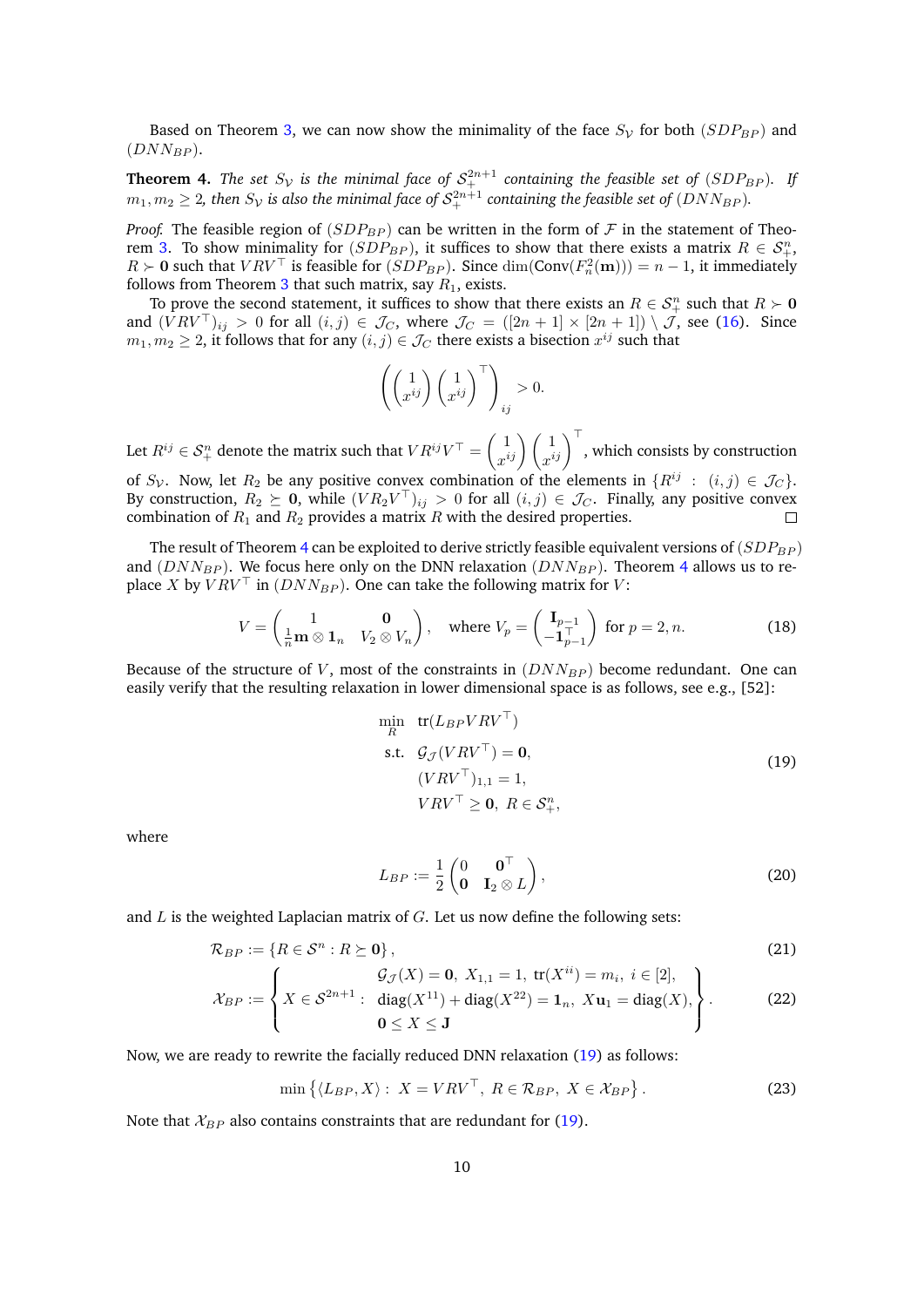# <span id="page-10-0"></span>**3 A cutting plane augmented Lagrangian algorithm**

Semidefinite programming has proven effective for modeling combinatorial optimization problems and providing strong bounds. It is well-known that SDP solvers based on interior point methods might have considerable memory demands already for medium-scale problems. Moreover, solving DNN problems via interior point methods turns out to be an even more challenging task due to additional inequalities.

Recent developments in lower-order methods for solving SDPs increased further importance of modeling with linear matrix inequalities. We refer the interested reader to [\[10,](#page-28-5) [33,](#page-29-7) [39,](#page-30-8) [48,](#page-30-9) [50,](#page-30-10) [53\]](#page-30-11) for algorithms based on alternating direction augmented Lagrangian methods for solving SDPs. For efficient approaches on solving DNN relaxations, see also e.g., [\[24,](#page-29-8) [31,](#page-29-9) [37,](#page-30-12) [51,](#page-30-13) [54\]](#page-30-14). In [\[25\]](#page-29-10) the authors develop an ADMM-based algorithm for symmetry and facially reduced DNN relaxations. To the best of our knowledge only [\[34\]](#page-29-11) incorporates an augmented Lagrangian method into a cuttingplane framework. The authors of [\[34\]](#page-29-11) consider only one type of cutting planes. Nevertheless, they report very strong bounds for the quadratic cycle cover problem. Here, we incorporate various types of cutting planes into one framework and use a more efficient version of the ADMM than the one used in [\[34\]](#page-29-11).

In Section [3.1](#page-10-1) we describe variants of the ADMM that are used within our cutting-plane algorithm. Section [3.2](#page-11-0) presents Dykstra's cyclic projection algorithm that is used for projections onto polyhedra induced by the violated cuts. Section [3.3](#page-13-0) presents our cutting plane augmented Lagrangian algorithm.

### <span id="page-10-1"></span>**3.1 The Alternating Direction Method of Multipliers**

The ADMM is a first-order method from the 1970s that is developed for solving convex optimization problems. This method decomposes an optimization problem into several subproblems that are easier to solve than the original problem. There exist several variants of the ADMM for solving SDPs. We consider here a variant of the ADMM that resembles variants from [\[24,](#page-29-8) [37\]](#page-30-12), where we additionally consider an adaptive stepsize term proposed by Lorenz and Tran-Dinh [\[32\]](#page-29-12) when solving the *k*-EP.

In order to describe the ADMM scheme for solving SDP relaxations for both problems, the *k*equipartition problem [\(13\)](#page-6-2) and the graph bisection problem [\(23\)](#page-9-2), we introduce the following unified notation: For the *k*-EP, define  $\overline{L} := L_{EP}$ ,  $\mathcal{R} := \mathcal{R}_{EP}$  and  $\mathcal{X} := \mathcal{X}_{EP}$  (see resp., [\(10\)](#page-5-2), [\(11\)](#page-6-3), [\(12\)](#page-6-4)), and for the GBP define  $\bar{L} := L_{BP}$ ,  $\mathcal{R} := \mathcal{R}_{BP}$  and  $\mathcal{X} := \mathcal{X}_{BP}$  (see resp., [\(20\)](#page-9-3), [\(21\)](#page-9-4), [\(22\)](#page-9-5)).

Let *Z* denote the Lagrange multiplier for the constraint  $X = VRV^{\top}$ . Then, the augmented Lagrangian function of [\(13\)](#page-6-2) and [\(23\)](#page-9-2) w.r.t. the constraint  $X = VRV^{\top}$  for a penalty parameter  $\sigma$  is as follows:

<span id="page-10-5"></span>
$$
\mathcal{L}_{\sigma}(X, R, Z) = \langle \bar{L}, X \rangle + \langle Z, X - VRV^{\top} \rangle + \frac{\sigma}{2} \| X - VRV^{\top} \|_{F}^{2}.
$$
 (24)

In each iteration, the ADMM minimizes  $\mathcal{L}_{\sigma}(X, R, Z)$  subject to  $X \in \mathcal{X}$  and  $R \in \mathcal{R}$  and updates *Z* via a stepsize update. The ADMM update scheme requires a matrix *V* that has orthonormal columns that can be obtained by applying a QR-decomposition to [\(8\)](#page-5-3) for the *k*-EP and to [\(18\)](#page-9-6) for the GBP.

Let  $(R^p, X^p, Z^p)$  denote the *p*-th iterate of the ADMM. The next iterate  $(R^{p+1}, X^{p+1}, Z^{p+1})$  is obtained as follows:

<span id="page-10-4"></span><span id="page-10-3"></span><span id="page-10-2"></span>
$$
R^{p+1} = \underset{R \in \mathcal{R}}{\arg \min} \mathcal{L}_{\sigma^p}(R, X^p, Z^p),\tag{25a}
$$

$$
X^{p+1} = \underset{X \in \mathcal{X}}{\arg \min} \mathcal{L}_{\sigma^p}(R^{p+1}, X, Z^p),\tag{25b}
$$

$$
Z^{p+1} = Z^p + \gamma \cdot \sigma^p \cdot (X^{p+1} - VR^{p+1}V^{\top}),
$$
\n(25c)

where  $\gamma \in \left(0, \frac{1+\sqrt{5}}{2}\right)$  is a parameter for updating the dual multiplier  $Z^p$ , see e.g., [\[50\]](#page-30-10).

There exist different ways for dealing with the stepsize term  $\gamma \cdot \sigma^p$ . One possibility is to keep  $\sigma^p$ and *γ* fixed during the algorithm. In this approach, *σ <sup>p</sup>* depends on the problem data and *γ* has a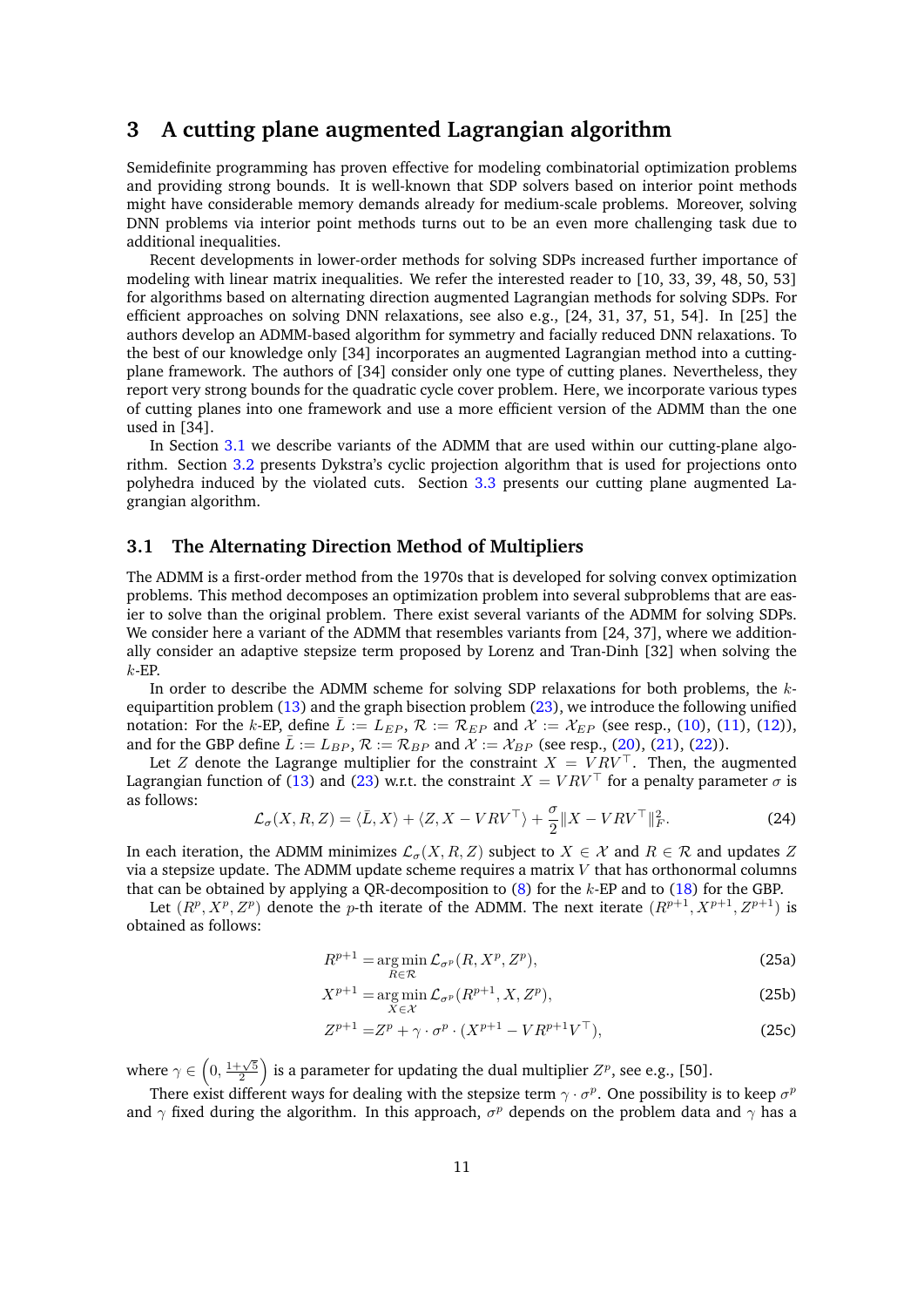value larger than one. This is known in the literature as the ADMM with larger stepsize, as originally proposed by [\[17\]](#page-28-6). An alternative is the ADMM with adaptive stepsize term as introduced in [\[32\]](#page-29-12). In that case  $\gamma = 1$  and the parameter  $\sigma^p$  is updated as follows:

<span id="page-11-1"></span>
$$
\sigma^{p+1} := (1 - \omega^{p+1})\sigma^p + \omega^{p+1} \mathcal{P}_{[\sigma_{\min}, \sigma_{\max}]} \frac{\|Z^{p+1}\|_F}{\|X^{p+1}\|_F},\tag{26}
$$

where  $\omega^{p+1} := 2^{-p/100}$  is the weight,  $\sigma_{\min}$  and  $\sigma_{\max}$  are the box bounds for  $\sigma^p$ , and  $\mathcal{P}_{[\sigma_{\min},\sigma_{\max}]}$  is the projection onto  $[\sigma_{\min}, \sigma_{\max}]$ .

Recall that we added redundant constraints for the SDP relaxations [\(13\)](#page-6-2) and [\(23\)](#page-9-2) to the set  $\mathcal{X}$ . Those constraints are, though, not redundant in the subproblem [\(25b\)](#page-10-2). They are included to fasten the convergence of the ADMM algorithm in practice, see e.g., [\[24,](#page-29-8) [36,](#page-29-13) [34\]](#page-29-11).

One can solve the *R*-subproblem [\(25a\)](#page-10-3) as follows:

$$
R^{p+1} = \underset{R \in \mathcal{R}}{\arg \min} \mathcal{L}_{\sigma^p}(R, X^p, Z^p) = \underset{R \in \mathcal{R}}{\arg \min} \langle Z^p, -VRV^\top \rangle + \frac{\sigma^p}{2} ||X^p - VRV^\top||_F^2,
$$
  
= 
$$
\underset{R \in \mathcal{R}}{\arg \min} \left\| V^\top \left( X^p + \frac{1}{\sigma^p} Z^p \right) V - R \right\|_F^2 = \mathcal{P}_{\succeq 0} \left( V^\top \left( X^p + \frac{1}{\sigma^p} Z^p \right) V \right),
$$

where  $P_{\geq 0}(\cdot)$  denotes the orthogonal projection onto the cone of positive semidefinite matrices. The *X*-subproblem [\(25b\)](#page-10-2) can be solved as follows:

$$
X^{p+1} = \underset{X \in \mathcal{X}}{\arg \min} \mathcal{L}_{\sigma^p}(R^{p+1}, X, Z^p) = \underset{X \in \mathcal{X}}{\arg \min} \langle \bar{L} + Z^p, X \rangle + \frac{\sigma^p}{2} ||X - VR^{p+1}V^\top||_F^2,
$$
  
= 
$$
\underset{X \in \mathcal{X}}{\arg \min} \left\| X - \left( VR^{p+1}V^\top - \frac{1}{\sigma^p} (\bar{L} + Z^p) \right) \right\|_F^2 = \mathcal{P}_{\mathcal{X}} \left( VR^{p+1}V^\top - \frac{1}{\sigma^p} (\bar{L} + Z^p) \right),
$$

where  $\mathcal{P}_{\chi}(\cdot)$  denotes the orthogonal projection onto the polyhedral set X. In [A](#page-31-0)ppendix A we show how this projection can be performed explicitly.

Our preliminary tests show that for the *k*-EP the updating scheme [\(25\)](#page-10-4)–[\(26\)](#page-11-1) with adaptive stepsize term outperforms the ADMM with larger stepsize. For the GBP, however, our preliminary tests show that it is more beneficial to keep  $\sigma^p$  fixed and use larger  $\gamma$ . Consequently, we initialize the ADMM algorithm [\(25\)](#page-10-4) for the *k*-EP by

<span id="page-11-3"></span><span id="page-11-2"></span>
$$
R^{0} = \mathbf{0}, \qquad X^{0} = \frac{k-1}{k} \mathbf{I}_{n}, \qquad Z^{0} = \mathbf{0}, \qquad \sigma^{0} = \left\lceil \frac{n}{k} \right\rceil, \qquad \gamma = 1, \tag{27}
$$

and for the GBP we set

$$
R^0 = \mathbf{0}, \qquad X^0 = \mathbf{u}_1 \mathbf{u}_1^\top, \qquad Z^0 = \mathbf{0}, \qquad \sigma^0 = \left[ \left( \frac{2n}{m_1} \right)^2 \right], \qquad \gamma = 1.608.
$$
 (28)

### <span id="page-11-0"></span>**3.2 Clustered Dykstra's projection algorithm**

Both DNN problems, [\(13\)](#page-6-2) and [\(23\)](#page-9-2), can be strengthened by adding valid cutting planes, see Sec-tion [4.](#page-15-0) Since these cutting planes are polyhedral, it is natural to include additional cuts to the set  $\mathcal{X}$ . This addition will, however, spoil the easy structure of  $X$ . As a result, finding the explicit projection onto this new polyhedral set becomes a difficult task, even after the addition of a single cut. In [\[34\]](#page-29-11) this issue is resolved by splitting the polyhedral set into subsets and using iterative projections based on Dykstra's algorithm [\[7,](#page-28-7) [14\]](#page-28-8). This algorithm finds the projection onto the intersection of a finite number of polyhedral sets, assuming that the projection onto each of the separate sets is known. Although there exist many algorithms for finding such projection in the literature, the recent study of [\[5\]](#page-28-9) shows superior behaviour of Dykstra's cyclic projection algorithm.

In this section we briefly present Dykstra's algorithm and show how to implement it efficiently by clustering non-overlapping cuts. Similar to the previous section, we present a generic version of the algorithm that can be applied to both the *k*-EP and the GBP.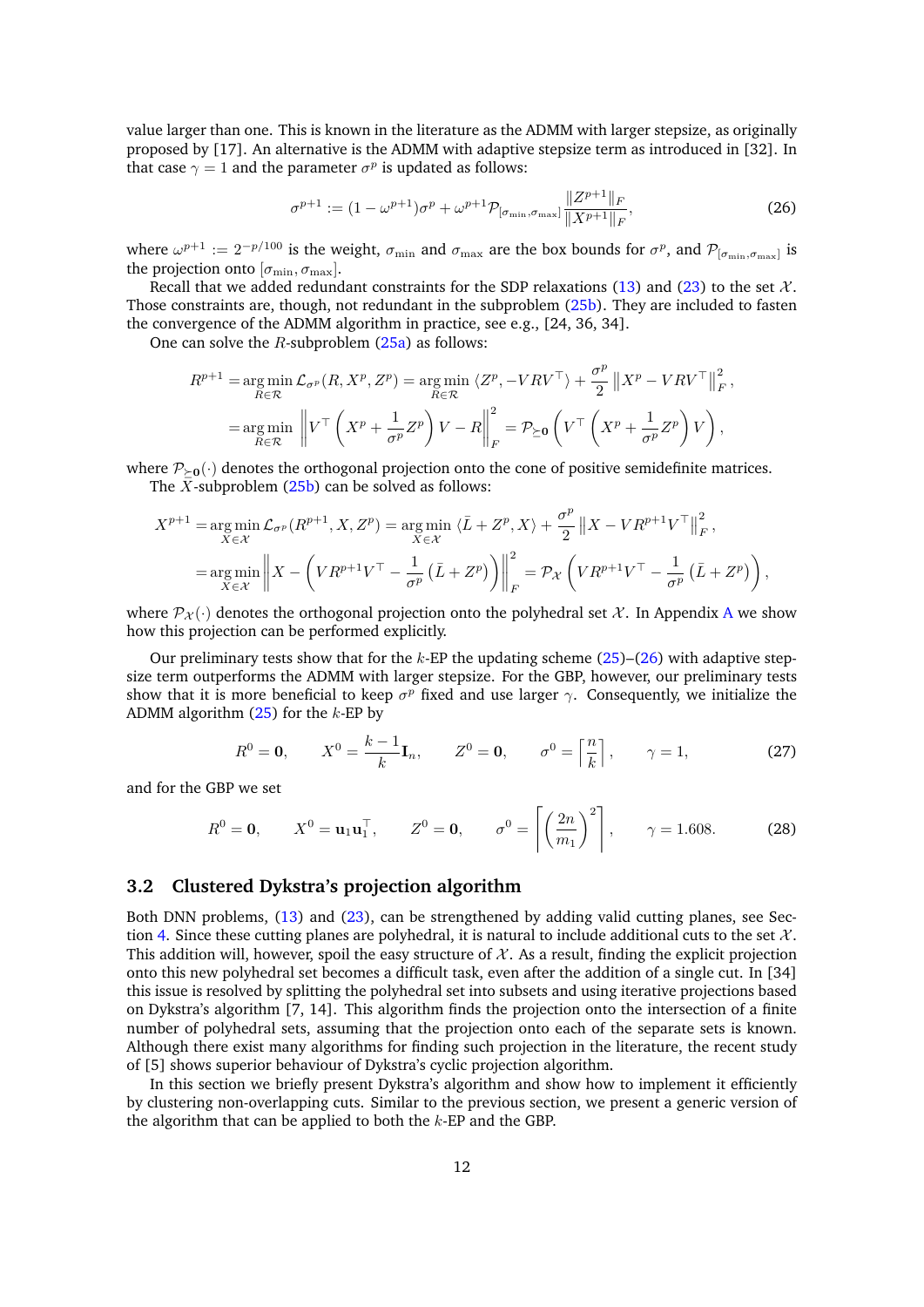Let us assume that  $\mathcal T$  is an index set of cutting planes on the primal variable  $X$  in the ADMM scheme, i.e., every  $t \in \mathcal{T}$  corresponds to a single cut. Also, for each  $t \in \mathcal{T}$  let  $\mathcal{H}_t$  be the polyhedron that is induced by the cut  $t$ . We assume that the structure of each  $\mathcal{H}_t$  is simple enough to project onto the set explicitly. In Section [4](#page-15-0) we show how the set  $\mathcal T$  and the polyhedra  $\mathcal H_t$  look like for cuts related to both the  $k$ -EP and the GBP, and present the projectors onto the sets  $\mathcal{H}_t$ .

When adding the cuts in  $\mathcal T$  to the relaxation, the polyhedral set  $\mathcal X$  has to be replaced by

<span id="page-12-2"></span><span id="page-12-1"></span>
$$
\mathcal{X}_{\mathcal{T}} := \mathcal{X} \cap \left( \bigcap_{t \in \mathcal{T}} \mathcal{H}_t \right). \tag{29}
$$

The *X*-subproblem of the ADMM scheme [\(25b\)](#page-10-2) asks for the projection onto  $\mathcal{X}_{\tau}$ . That is, for a given matrix *M*, one wants to solve the following best approximation problem:

$$
\min_{\hat{M}} \|\hat{M} - M\|_{F}^{2} \quad \text{s.t.} \quad \hat{M} \in \mathcal{X}_{\mathcal{T}}.\tag{30}
$$

Since the structure of  $\mathcal{X}_T$  is too complex to perform the projection in one step, the idea behind Dykstra's algorithm is to use iterative projections. Let  $\mathcal{P}_{\mathcal{H}_t}(\cdot)$  denote the projection onto  $\mathcal{H}_t$  for each *t*  $\in$  *T*. Also, we assume that  $\mathcal{P}_{\mathcal{X}}(\cdot)$  is known.

Dykstra's algorithm starts by initializing the so-called normal matrices  $N^0_{\mathcal{X}} = \mathbf{0}$  and  $N^0_t = \mathbf{0}$  for all  $t \in \mathcal{T}$ . These normal matrices have the same size as the primal variable *X* in the ADMM scheme. Moreover, we initialize  $X^0 = M$ . The algorithm iterates for  $q \ge 1$  as follows:

<span id="page-12-0"></span>
$$
X^{q} := \mathcal{P}_{\mathcal{X}}\left(X^{q-1} + N_{\mathcal{X}}^{q-1}\right)
$$
  
\n
$$
N_{\mathcal{X}}^{q} := X^{q-1} + N_{\mathcal{X}}^{q-1} - X^{q}
$$
  
\n
$$
L_{t} := X^{q} + N_{t}^{q-1}
$$
  
\n
$$
X^{q} := \mathcal{P}_{\mathcal{H}_{t}}\left(L_{t}\right)
$$
  
\n
$$
N_{t}^{q} := L_{t} - X^{q}
$$
  
\nfor all  $t \in \mathcal{T}$  (CycDyk)

Since the polyhedra are considered in a cyclic order, the iterative scheme [\(CycDyk\)](#page-12-0) is also known in the literature as Dykstra's cyclic projection algorithm. The sequence  $\{X^q\}_{q>1}$  strongly converges to the solution of the best approximation problem [\(30\)](#page-12-1), see e.g., [\[7,](#page-28-7) [6,](#page-28-0) [18\]](#page-29-14).

We perform several actions to implement the algorithm [\(CycDyk\)](#page-12-0) as efficient as possible. First, we can reduce the number of iterations needed to converge by adding some of the constraints of  $X$ also to the sets  $\mathcal{H}_t$ . This brings the sets  $\mathcal{H}_t$  closer to the intersection  $\mathcal{X}_{\mathcal{T}}$ , leading to faster convergence. A restriction on this addition is that we should still be able to find the explicit projection onto  $\mathcal{H}_t$ . In Section [4.3](#page-17-0) we show how some of the constraints from the DNN relaxation of the bisection problem are added to the polyhedra  $\mathcal{H}_t$ , while keeping the structure of the polyhedra sufficiently simple.

Second, as observed in [\[34\]](#page-29-11), it is possible to partly parallelize the algorithm [\(CycDyk\)](#page-12-0). The cuts in  $T$  are often very sparse. This implies that the projection onto  $\mathcal{H}_t$  only involves a small number of entries, while the other entries are kept fixed. This property can be exploited by clustering nonoverlapping cuts. Suppose two cuts  $t_1, t_2 \in \mathcal{T}$  are such that no entry in the matrix variable of the *X*-subproblem is perturbed by both  $\mathcal{P}_{\mathcal{H}_{t_1}}(\cdot)$  and  $\mathcal{P}_{\mathcal{H}_{t_2}}(\cdot)$ . Then, we can project onto both cuts simultaneously. This idea can be generalized by creating clusters of non-overlapping cuts. Suppose we cluster the set  $\mathcal T$  into  $r$  clusters  $C_i$ ,  $i \in [r]$  such that  $C_1 \cup \ldots \cup C_r = \mathcal T$ ,  $C_i \cap C_j = \emptyset$  for  $i \neq j$ ,  $i, j \in [r]$ , and all cuts in  $C_i$ ,  $i \in [r]$  are non-overlapping. Then, an iterate of [\(CycDyk\)](#page-12-0) is performed in  $r + 1$  consecutive steps, instead of  $|\mathcal{T}| + 1$ .

To cluster the cuts, we proceed as follows. We denote by *H* an undirected graph in which each vertex represents a cutting plane indexed by an element from  $\mathcal T$ . Two vertices in *H* are connected by an edge if and only if two cuts are overlapping. Clustering  $\tau$  into non-overlapping sets corresponds to clustering vertices of *H* into independent sets. Therefore, clustering  $\tau$  into the smallest number of non-overlapping sets reduces to finding a minimum coloring in *H*. Since the graph coloring problem is NP-hard, we use an efficient heuristic algorithm from [\[19\]](#page-29-15) to find a near-optimal coloring.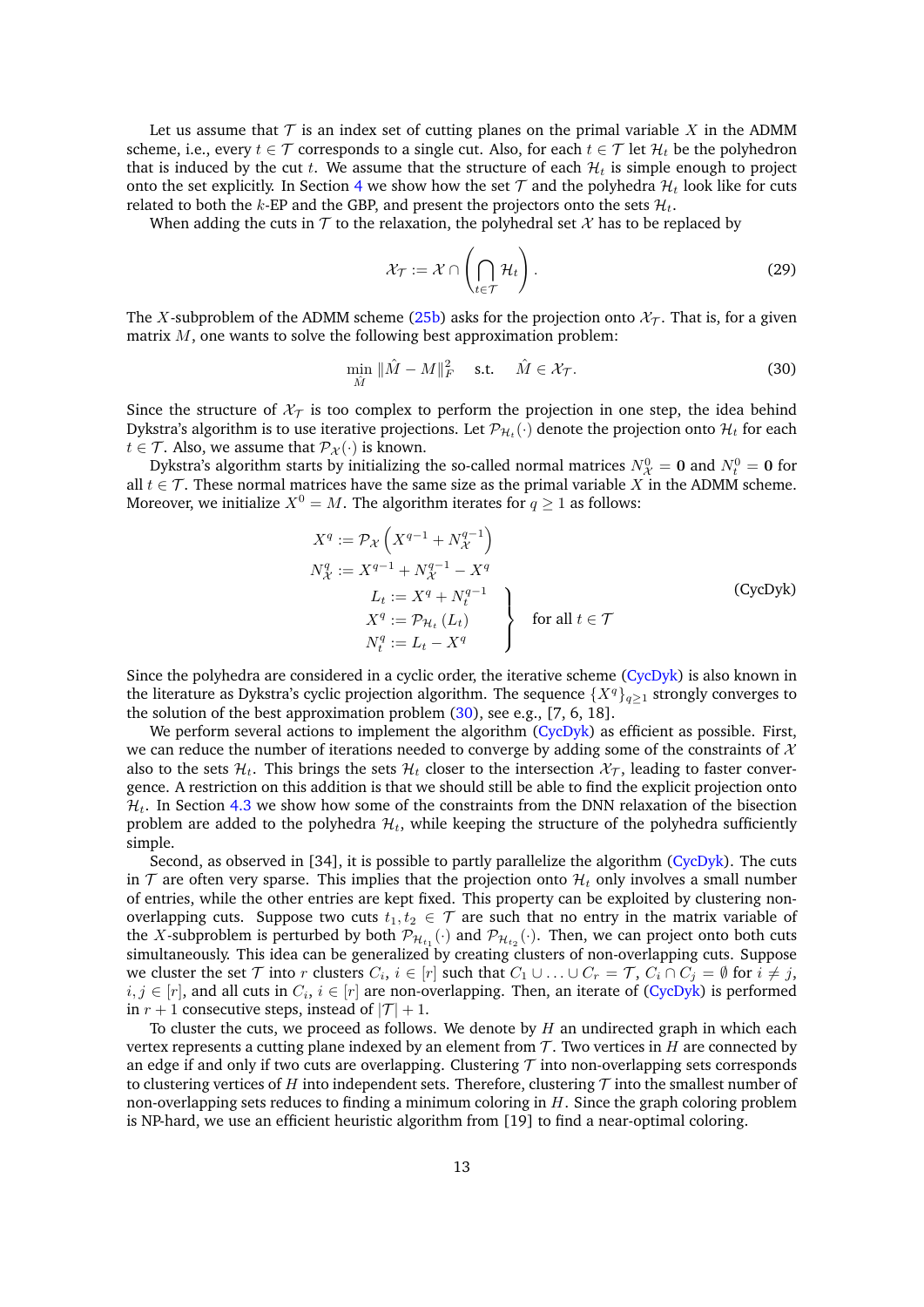### <span id="page-13-0"></span>**3.3 The cutting-plane ADMM**

In this section we put all elements of our cutting-plane algorithm together. In particular, we combine the ADMM from Section [3.1](#page-10-1) and the clustered implementation of Dykstra's projection algorithm from Section [3.2](#page-11-0) into a cutting-plane ADMM-based algorithm. We refer to this algorithm as the cuttingplane ADMM. Algorithm [1](#page-13-1) provides a pseudo-code of our algorithm. The stopping criteria and input parameters are specified in Section [3.3.2](#page-14-0) and Section [5,](#page-18-0) respectively.

The CP–ADMM algorithm is designed to solve DNN relaxations for the GPP with additional cutting planes. In particular, Algorithm [1](#page-13-1) can solve the DNN relaxation for the *k*-EP, see [\(13\)](#page-6-2), that is strengthened by the triangle inequalities [\(34\)](#page-15-2) and independent set inequalities [\(37\)](#page-16-1). Similarly, Algorithm [1](#page-13-1) also solves the DNN relaxation for the GBP, see [\(23\)](#page-9-2), with additional BQP inequalities [\(41\)](#page-17-1).

Let us outline the main steps of the CP–ADMM. Initially, the set  $\mathcal T$  is empty and the algorithm solves the basic DNN relaxation, i.e., the DNN relaxation without additional cutting planes, using the ADMM as described in Section [3.1.](#page-10-1) After one of the stopping criteria from the inner while-loop is satisfied, see Section [3.3.2,](#page-14-0) a valid lower bound is computed based on the current approximate solution, see Section [3.3.1.](#page-13-2) Then, the algorithm identifies violated cuts and adds the *numCuts* most violated ones to  $\mathcal T$ . To increase performance, the cuts induced by tuples in  $\mathcal T$  are clustered by using a heuristic for the graph coloring problem from [\[19\]](#page-29-15). The procedure is repeated, where the projection onto  $\mathcal{X}_{\mathcal{T}}$ , see [\(29\)](#page-12-2), is performed by the semi-parallelized version of Dykstra's projection algorithm, see Section [3.2.](#page-11-0) The outer while-loop stops whenever one of the global stopping criteria is met.

The CP–ADMM can be extended to solve various DNN relaxations with a large number of additional cutting planes. We remark that computing such strong bounds was not possible until now even for medium-sized problems and limited number of cutting planes.

#### <span id="page-13-1"></span>**Algorithm 1:** CP–ADMM for the GPP **Data:** weighted Laplacian matrix  $\bar{L}$ ,  $m_1 \geq \ldots \geq m_k$ ;  $\textbf{Input: } UB, \, \varepsilon_{\mathrm{ADMM}}, \, \varepsilon_{\mathrm{proj}}, \, numCuts, \, maxOuterLoops, \, maxTime; \\$ **Output:** valid lower bound  $lb(R^p, Z^p)$ : **1** Initialization: Set  $(R^0, X^0, Z^0)$ ,  $\sigma^0$  and  $\gamma$  by using [\(27\)](#page-11-2) or [\(28\)](#page-11-3). Set  $p = 0, \mathcal{T} = \emptyset$ ; **<sup>2</sup>** Obtain *V* by applying a QR-decomposition to [\(8\)](#page-5-3) for the *k*-EP and to [\(18\)](#page-9-6) for the GBP; **<sup>3</sup> while** *stopping criteria not met* **do <sup>4</sup> while** *stopping criteria not met* **do 5**  $R^{p+1} = \mathcal{P}_{\succeq 0} \left( V^{\top} \left( X^p + \frac{1}{\sigma^p} Z^p \right) V \right);$ **6**  $\left| \quad X^{p+1} = \mathcal{P}_{\mathcal{X}_{\mathcal{T}}} \left( VR^{p+1}V^{\top} - \frac{1}{\sigma^p} \left( \bar{L} + Z^p \right) \right)$  by solving [\(30\)](#page-12-1) using [\(CycDyk\)](#page-12-0);  $Z^{p+1} = Z^p + \gamma \cdot \sigma^p \cdot (X^{p+1} - VR^{p+1}V^{\top});$ **8 If adaptive stepsize term is used, update**  $\sigma^{p+1}$  **by using [\(26\)](#page-11-1);** 9  $p \leftarrow p+1$ ; **<sup>10</sup> end** 11 Compute a valid lower bound  $lb(R^p, Z^p)$  by using [\(32\)](#page-14-1); 12 Identify the violated inequalities and add the  $numCuts$  most violated cuts to  $\mathcal{T}$ ; **13** Cluster the cuts in  $\tau$ : **<sup>14</sup> end**

#### <span id="page-13-2"></span>**3.3.1 Valid lower bounds**

There are existing several ways to obtain valid lower bounds when stopping iterative algorithms earlier, see e.g., [\[36,](#page-29-13) [31\]](#page-29-9). We compute valid lower bounds by exploiting the approach from [\[31\]](#page-29-9).

We use our uniform notation for the *k*-EP and the GBP to derive the Lagrangian dual problem for both problems. Let  $\mathcal{L}(X, R, Z) := \mathcal{L}_0(X, R, Z)$ , see [\(24\)](#page-10-5), denote the Lagrangian function of [\(13\)](#page-6-2) and [\(23\)](#page-9-2) with respect to dualizing  $X = V R V^{\top}$ . Then, the Lagrangian dual of [\(13\)](#page-6-2) and (23) is

<span id="page-13-3"></span>
$$
\max_{Z \in \mathcal{S}^q} \min_{X \in \mathcal{X}_{\mathcal{T}}, R \in \mathcal{R}} \mathcal{L}(X, R, Z) = \max_{Z \in \mathcal{S}^q} \left\{ \min_{X \in \mathcal{X}_{\mathcal{T}}} \langle \bar{L} + Z, X \rangle - \text{tr}(R) \lambda_{\max} \left( V^\top Z V \right) \right\},\tag{31}
$$

where  $\lambda_{\max}(V^\top Z V)$  is the largest eigenvalue of  $V^\top Z V$ , and  $q$  is the appropriate order of the positive semidefinite cone. In [\(31\)](#page-13-3) we exploit the well-known Rayleigh principle. It follows from [\(31\)](#page-13-3) that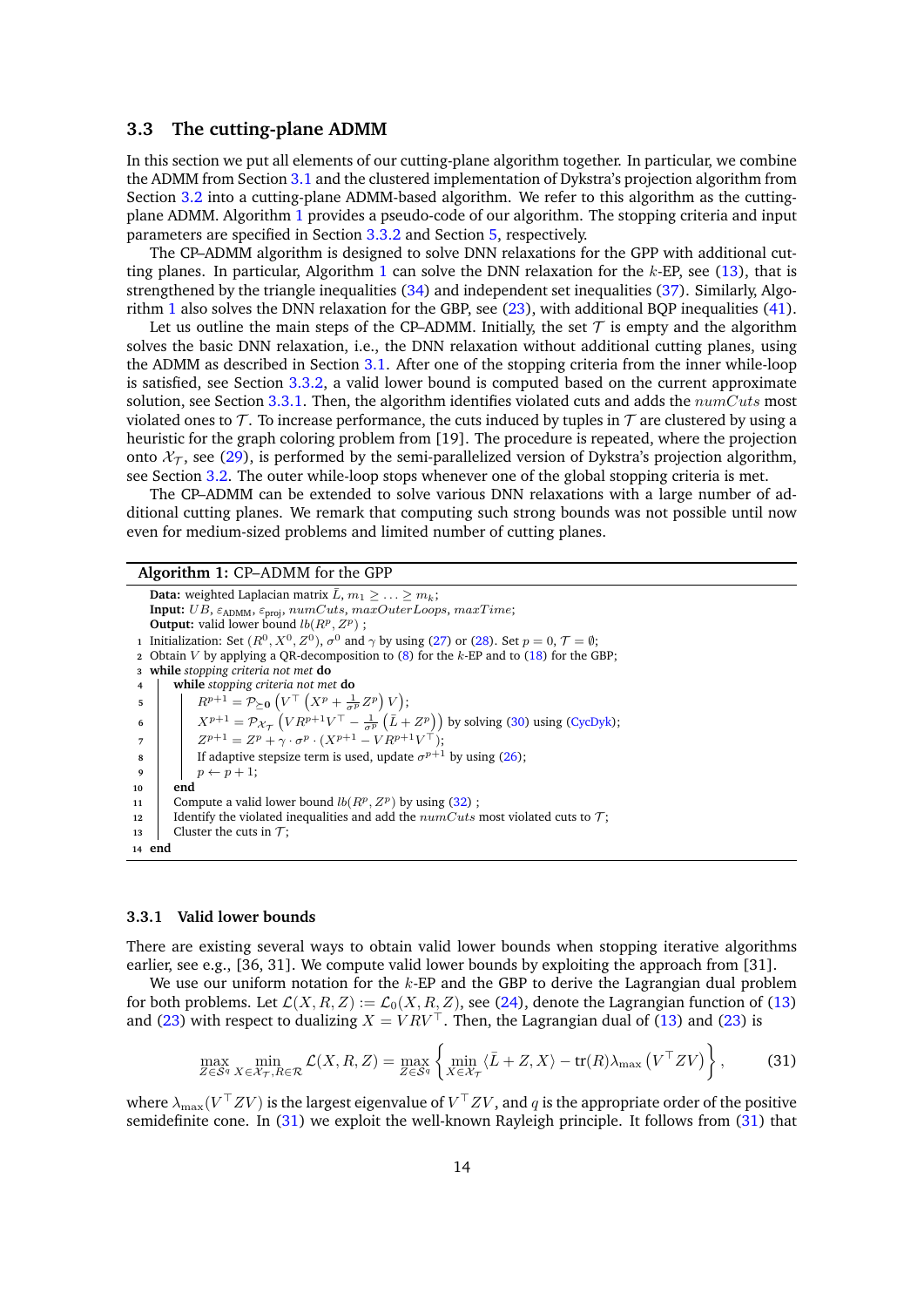for any  $Z \in \mathcal{S}^q$  one can obtain a valid lower bound by computing:

<span id="page-14-1"></span>
$$
lb(R, Z) = \min_{X \in \mathcal{X}_{\mathcal{T}}} \langle \bar{L} + Z, X \rangle - \text{tr}(R) \lambda_{\text{max}}(V^{\top} Z V). \tag{32}
$$

Since the minimization problem in [\(32\)](#page-14-1) is a linear programming problem, the computation of valid lower bounds is efficient.

#### <span id="page-14-0"></span>**3.3.2 Stopping criteria for the CP–ADMM algorithm**

We use different stopping criteria for the inner and outer while-loops in Algorithm [1.](#page-13-1) The following measure is used as one of the stopping criteria for the inner while-loop:

$$
\max\left\{\frac{\|X^p-VR^pV^\top\|_F}{1+\|X^p\|_F},\sigma\frac{\|X^{p+1}-X^p\|_F}{1+\|Z^p\|_F}\right\}<\varepsilon_{\text{ADMM}},
$$

where  $\varepsilon_{\text{ADMM}}$  is the prescribed tolerance precision. We also stop the inner while-loop when  $maxTime$ is reached.

The Dykstra's projection algorithm [\(CycDyk\)](#page-12-0) stops when  $||X^{q+1} - X^q||_F < \varepsilon$ <sub>proj</sub> for a given input parameter *ε*proj.

We consider the following types of stopping criteria for the outer while-loop:

- The algorithm stops if the gap between a valid lower bound, that is rounded up to the closest integer, and a given upper bound *UB* is closed.
- The algorithm stops if an improvement in lower bounds between two consecutive outer loops is less than the prescribed threshold, i.e., 0*.*001.
- The algorithm stops if the number of new cuts to be added in the next outer loop is small, i.e.,  $< 0.25n$ .
- The algorithm stops if the maximum number of outer loops *maxOuterLoops* is reached.
- The algorithms stops immediately if the maximum computation time *maxT ime* is reached.

We specify the values of the input parameters in Section [5.](#page-18-0)

#### **3.3.3 Efficient ingredients of the CP–ADMM algorithm**

Algorithm [1](#page-13-1) is efficient due to the following ingredients:

- 1. Warm starts. After identifying new cuts we start the new ADMM iterate from the last obtained triple  $(R^p, X^p, Z^p)$ . Observe that there is no warm start strategy for an interior point method.
- 2. Scaling of data. It is known that the performance of a first order method can be improved by appropriate scaling of data. Therefore, we scale the objective by a scalar  $S \in \mathbb{R}$  that depends on the problem and its size. Namely, for the *k*-EP we set  $S = 1/||L||_F$  for  $n \leq 400$ ,  $S = k/||L||_F$ for  $400 < n < 800$ , and  $S = n/(k||L||_F)$  otherwise. For the GBP we use  $S = 1$ . The values for *S* are obtained by extensive numerical tests.
- 3. Clustering. A crucial ingredient for improving the performance of Dykstra's projection algorithm is clustering cuts, see Section [3.2.](#page-11-0)
- 4. Separation. We introduce a probabilistic independent set separation method to separate independent set inequalities, see Algorithm [2](#page-17-2) in Section [4.](#page-15-0)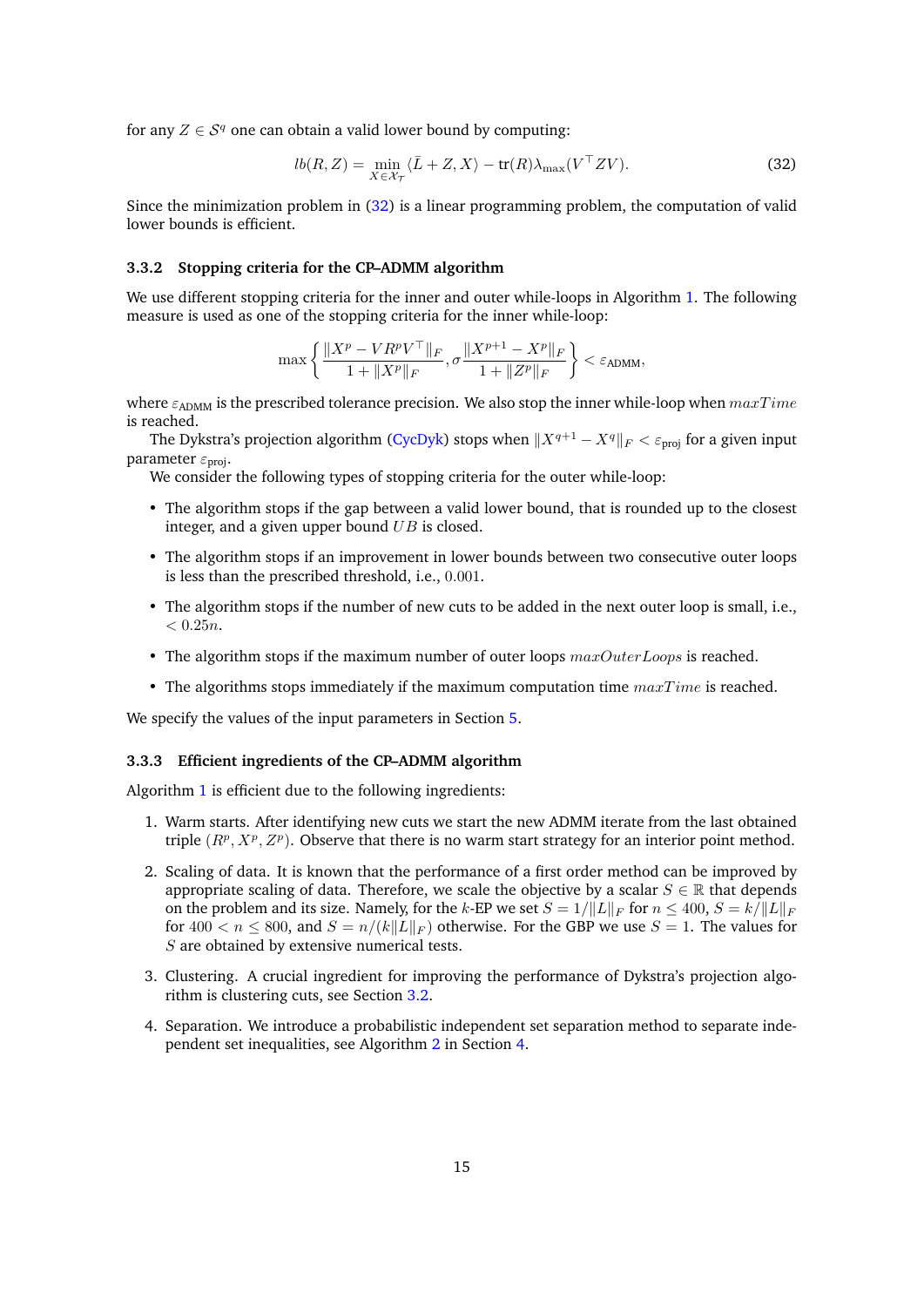# <span id="page-15-0"></span>**4 Valid cutting planes, their projectors and separators**

In this section we consider various families of cutting planes that strengthen the DNN relaxations for the *k*-EP and GBP. In the light of adding them in the cutting-plane augmented Lagrangian algorithm of Section [3,](#page-10-0) we present for each cut type a polyhedral set  $\mathcal{H}_t$  induced by the cut (and, possibly, a subset of the constraints from the corresponding DNN relaxation). We show how to explicitly project a matrix onto these polyhedral sets. The efficient separation of these cut types is also considered.

In total we consider three types of cutting planes: two for the *k*-EP and one for the GBP.

### <span id="page-15-1"></span>**4.1 Triangle inequalities for the** *k***-EP**

Let us consider the relaxation ( $DNN_{EP}$ ), see [\(7\)](#page-4-1), for the *k*-equipartition problem. Karisch and Rendl [\[27\]](#page-29-3) observe that  $(DNN_{EP})$  can be strengthened by adding the triangle inequalities:

<span id="page-15-3"></span>
$$
Y_{ij} + Y_{il} \le 1 + Y_{jl} \quad \text{for all triples } (i, j, l), i \ne j, j \ne l, i \ne l.
$$
 (33)

For a given triple  $(i, j, l)$  of distinct vertices the triangle constraint [\(33\)](#page-15-3) ensures that if *i* and *j* are in the same set of the partition and so are *i* and *l*, then also *j* and *l* have to belong to the same set of the partition.

To obtain the equivalent facially reduced relaxation [\(9\)](#page-5-1), we apply the linear transformation  $X = Y - \frac{1}{k} \mathbf{J}_n$ , see Section [2.1.](#page-4-0) As we apply our cutting-plane algorithm on this latter relaxation, we also perform this transformation on the triangle inequalities. The transformed cuts are as follows:

$$
X_{ij} + X_{il} \le \frac{k-1}{k} + X_{jl} \quad \text{for all triples } (i, j, l), i \ne j, j \ne l, i \ne l.
$$
 (34)

Observe that there exist  $3\binom{n}{3}$  triangle inequalities.

To incorporate the cutting planes [\(34\)](#page-15-2) into our cutting-plane augmented Lagrangian algorithm, we define for each cut a polyhedral set that is induced by the cut. For each triple (*i, j, l*) we define the polyhedron  $\mathcal{H}_{ijl}^{\Delta} \subseteq \mathcal{S}^n$  as follows:

$$
\mathcal{H}_{ijl}^{\Delta} := \left\{ X \in \mathcal{S}^n : X_{ij} + X_{il} \le \frac{k-1}{k} + X_{jl} \right\}.
$$
 (35)

<span id="page-15-2"></span> $\Box$ 

Let  $\mathcal{P}_{\mathcal{H}_{ijl}^{\Delta}}:\mathcal{S}^n\to\mathcal{S}^n$  denote the operator that projects a matrix in  $\mathcal{S}^n$  onto  $\mathcal{H}_{ijl}^{\Delta}.$  As the idea behind Dykstra's cyclic projection algorithm suggests, this projector can be characterized by a closed form expression.

<span id="page-15-4"></span>**Lemma 4.** Let  $M \in \mathcal{S}^n$  and let  $\hat{M} := \mathcal{P}_{\mathcal{H}_{ijl}^{\Delta}}(M).$  If  $M \in \mathcal{H}_{ijl}^{\Delta}$ , then  $\hat{M} = M.$  If  $M \notin \mathcal{H}_{ijl}^{\Delta}$ , then  $\hat{M}$  is *such that*

$$
\hat{M}_{pq} = \begin{cases}\n\frac{2}{3}M_{ij} - \frac{1}{3}M_{il} + \frac{1}{3}M_{jl} + \frac{1}{3} - \frac{1}{3k} & \text{if } (p, q) \in \{(i, j), (j, i)\}, \\
-\frac{1}{3}M_{ij} + \frac{2}{3}M_{il} + \frac{1}{3}M_{jl} + \frac{1}{3} - \frac{1}{3k} & \text{if } (p, q) \in \{(i, l), (l, i)\}, \\
\frac{1}{3}M_{ij} + \frac{1}{3}M_{il} + \frac{2}{3}M_{jl} - \frac{1}{3} + \frac{1}{3k} & \text{if } (p, q) \in \{(j, l), (l, j)\}, \\
M_{pq} & \text{otherwise.} \n\end{cases}
$$

*Proof.* See Appendix [B.1.](#page-32-0)

Identifying the most violated inequalities of the form [\(34\)](#page-15-2) can be done by a complete enumeration. This separation can be done in  $O(n^3)$ .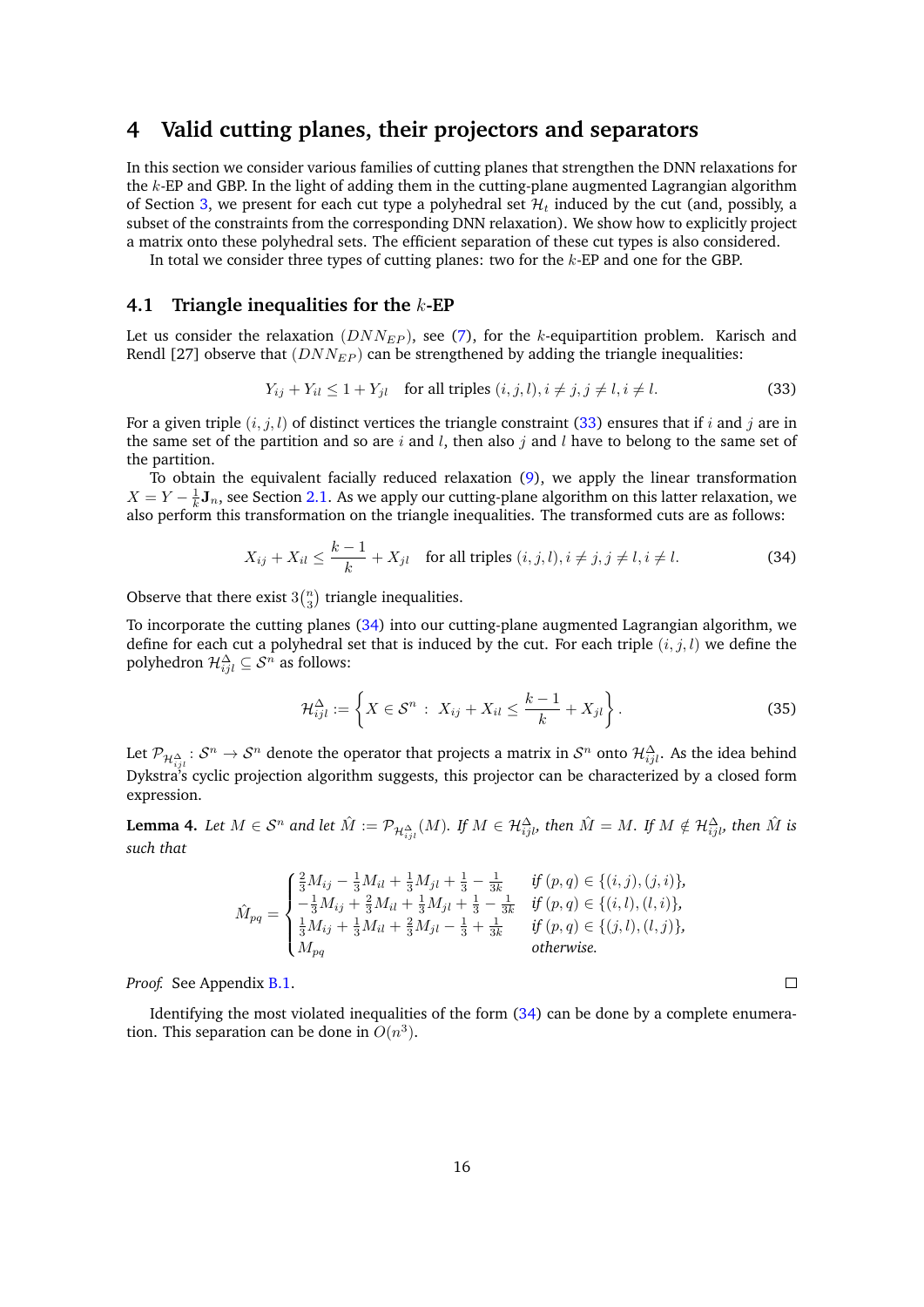### <span id="page-16-0"></span>**4.2 Independent set inequalities for the** *k***-EP**

Karisch and Rendl [\[27\]](#page-29-3) also consider another type of inequalities that are valid for [\(7\)](#page-4-1), namely

$$
\sum_{i,j\in I, i (36)
$$

which are known as the independent set inequalities. The intuition behind these constraints is that for all subsets of *k*+1 nodes, there must always be two nodes that are in the same set of the partition. Thus, the graph with adjacency matrix *Y* has no independent set of size  $k + 1$ .

Using the linear transformation  $X = Y - \frac{1}{k} \mathbf{J}_n$ , we obtain the following equivalent inequalities that are valid for the facially reduced relaxation [\(9\)](#page-5-1):

$$
\sum_{i,j\in I, i
$$

Observe that there are  $\binom{n}{k+1}$  independent set inequalities.

Let us define for each set  $I \subseteq V$  with  $|I| = k + 1$  a polyhedral set  $\mathcal{H}_I^{IS} \subseteq \mathcal{S}^n$  that is induced by the cut, i.e.,

$$
\mathcal{H}_I^{IS} := \left\{ X \in \mathcal{S}^n : \sum_{i,j \in I, i < j} X_{ij} \ge \frac{1-k}{2} \right\}.
$$
\n(38)

<span id="page-16-1"></span> $\Box$ 

We let  $\mathcal{P}_{\mathcal{H}^{IS}_I} \colon \mathcal{S}^n \to \mathcal{S}^n$  denote the projector onto the polyhedron  $\mathcal{H}^{IS}_I$ . This projection can be performed explicitly, as shown by the following result.

<span id="page-16-2"></span>**Lemma 5.** Let  $M \in S^n$  and let  $\hat{M} := \mathcal{P}_{\mathcal{H}_I^{IS}}(M)$ . If  $M \in \mathcal{H}_I^{IS}$ , then  $\hat{M} = M$ . If  $M \notin \mathcal{H}_I^{IS}$ , then  $\hat{M}$  is *such that*

$$
\hat{M}_{pq} = \begin{cases} M_{pq} - \frac{k-1}{k(k+1)} - \frac{2}{k(k+1)} \sum_{i < j, i, j \in I} M_{ij}, & \text{if } p, q \in I, \ p \neq q, \\ M_{pq}, & \text{otherwise.} \end{cases}
$$

*Proof.* See Appendix [B.2.](#page-33-0)

In order to find the most violated inequalities of type [\(37\)](#page-16-1), we need a separator for independent set inequalities. It is known that exact separation of these inequalities is NP-hard. Complete enumeration leads to a running time of  $O(n^{k+1})$ , which is computationally tractable only for  $k = 2$ and  $k = 3$ . For larger k, we apply a combination of two separation heuristics to identify violated inequalities. First, we apply the deterministic separation heuristic from Anjos et al. [\[2\]](#page-28-10). This method efficiently generates at most *n* inequalities, which turn out to be effective as numerical experiments in [\[2\]](#page-28-10) suggest.

On top of the heuristic from [\[2\]](#page-28-10), we also introduce a probabilistic independent set inequality separation heuristic. Although this algorithm relies on the same idea as the deterministic heuristic from [\[2\]](#page-28-10), the greedy selection of a new vertex to add in the set *C* is randomized with probabilities inversely proportional to their values in the current solution matrix *X*. A pseudo-code of this heuris-tic is given in Algorithm [2.](#page-17-2) The parameter  $N_R$  corresponds to the number of repetitions, while  $\varepsilon > 0$ is a sensitivity parameter. Low values of *ε* lead to very sensitive behaviour with respect to differences in the current solution *X*, while the selection eventually resembles a uniform distribution when  $\varepsilon$  is increased. The advantage of this randomization is that the combination of both heuristics can yield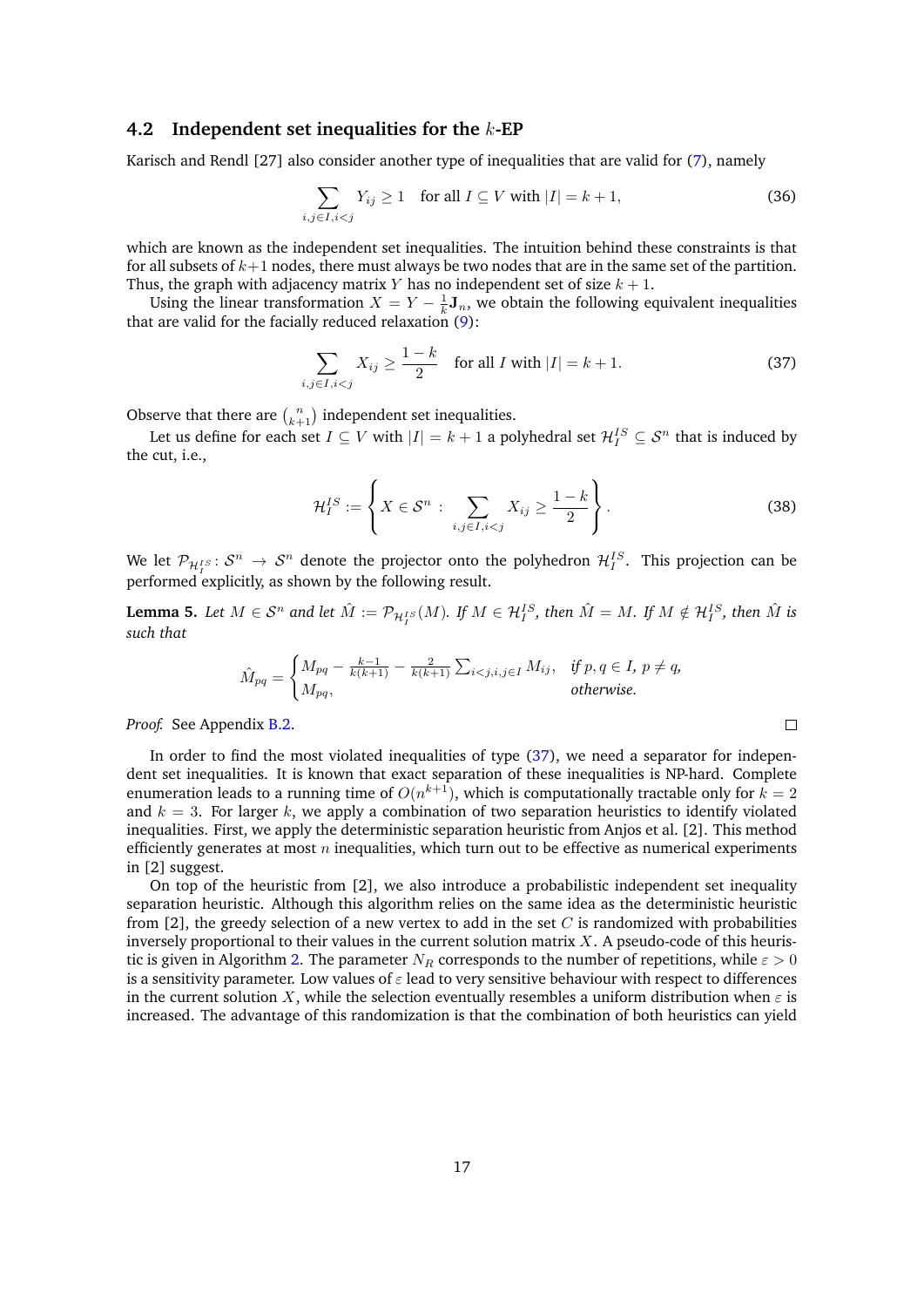more than *n* violated independent set inequalities.

**Algorithm 2:** Probabilistic separation method for independent set inequalities

<span id="page-17-2"></span>**Data:** the number of partitions *k*, the size of graph *n*; **Input:** output matrix *X* from the ADMM, number of repetitions  $N_R$ , sensitivity parameter  $\varepsilon > 0$ ; **Output:** a collection of violated distinct independent set inequalities C, its violation vector *v*; **1** Initialization:  $Y = X + \frac{1}{k} \mathbf{J}_n$ ,  $C = \emptyset$ ; **<sup>2</sup> for** *r* ∈ [*NR*] **do <sup>3</sup>** Choose vertex *v* uniformly at random from [*n*];  $\downarrow$  **c** ← {*v*};  $5 \quad | \quad S \leftarrow [n] \setminus \{v\};$ **6 for**  $l \in [k]$  **do 7**  $\left| \quad \right|$  Define  $p_i := \sum_{j \in C} y_{ij} + \varepsilon$  for all  $i \in S$ ; **8** Define  $q_i := \frac{(1/p_i)}{\sum_{i \in S} (1/p_i)}$  $\frac{(1/p_i)}{i∈S}$ <sup>(1</sup>/*p*<sub>*i*</sub>)</sub> for all *i* ∈ *S*; **9** Randomly select vertex  $i \in S$  according to probability mass function  ${q_i}_{i \in S}$ ; 10  $\vert$   $C \leftarrow C \cup \{i\}, S \leftarrow S \setminus \{i\};$ **<sup>11</sup> end 12 if**  $C \notin \mathcal{C}$  **then** 13  $\left| \begin{array}{c} \phi \in \mathcal{C} \cup \{C\} \end{array} \right|$ **<sup>14</sup> end <sup>15</sup> end**

### <span id="page-17-0"></span>**4.3 BQP inqualities for the GBP**

We now consider the relaxation  $(DNN_{BP})$ , see [\(15\)](#page-7-2). The relaxation  $(DNN_{BP})$  can be further strengthened by adding the following inequalities:

<span id="page-17-1"></span>
$$
0 \le X_{ij} \le X_{ii} \tag{39}
$$

$$
X_{ii} + X_{jj} \le 1 + X_{ij} \tag{40}
$$

$$
X_{il} + X_{jl} \le X_{ll} + X_{ij} \tag{41}
$$

$$
X_{ii} + X_{jj} + X_{ll} \le X_{ij} + X_{il} + X_{jl} + 1,\tag{42}
$$

where  $X = (X_{ij}) \in S^{2n+1}$  and  $1 \le i, j, l \le 2n, i \ne j, i \ne l, j \ne l$ . The inequalities [\(39\)](#page-17-1)–[\(42\)](#page-17-1) are facet defining inequalities of the boolean quadric polytope [\[38\]](#page-30-15). Wolkowicz and Zhao [\[52\]](#page-30-2) prove that the inequalities [\(39\)](#page-17-1) and [\(40\)](#page-17-1) are already implied by the constraints in [\(14\)](#page-6-1). Moreover, preliminary numerical results show that the inequalities [\(41\)](#page-17-1) make larger improvements in the bounds when added to the DNN relaxation than the inequalities [\(42\)](#page-17-1). Therefore, we consider only the constraints [\(41\)](#page-17-1) within our algorithm.

Different from the SDP relaxation of the *k*-EP, the polyhedral set  $\mathcal{X}_{BP}$  is a subset of the lifted space  $S^{2n+1}$ . As a result, the polyhedral part induced by a BQP cut of the form [\(41\)](#page-17-1) is also a subset of  $S^{2n+1}$ . For each triple  $(i, j, l)$  with  $2 \leq i, j, l \leq 2n + 1$ ,  $i \neq j$ ,  $i \neq l$ ,  $j \neq l$ , we define the following polyhedron:

$$
\mathcal{H}_{ijl}^{BQP} := \left\{ \begin{pmatrix} 1 & (x^1)^\top & (x^2)^\top \\ x^1 & X^{11} & X^{12} \\ x^2 & X^{21} & X^{22} \end{pmatrix} \in \mathcal{S}^{2n+1} : \begin{aligned} X &= \begin{pmatrix} X^{11} & X^{12} \\ X^{21} & X^{22} \end{pmatrix}, X_{il} + X_{jl} \le X_{ll} + X_{ij} \\ \text{diag}(X^{11}) & = x^1, \text{diag}(X^{22}) = x^2, x^1 + x^2 = \mathbf{1}_n \end{aligned} \right\} . \tag{43}
$$

The polyhedron  $\mathcal{H}_{ijl}^{BQP}$  is not only induced by the BQP cut, it also contains a subset of the constraints of the relaxation [\(15\)](#page-7-2). This idea is inspired by the approach in [\[34\]](#page-29-11), where the inclusion of additional constraints in each polyhedron in Dykstra's algorithm speeds up the convergence. Since the structure of  $\mathcal{H}_{ijl}^{BQP}$  must remain simple enough to project onto it via a closed form expression, it is impractical to add all constraints from [\(15\)](#page-7-2). The set  $\mathcal{H}_{ijl}^{BQP}$  is chosen such that we are still able to project onto it explicitly.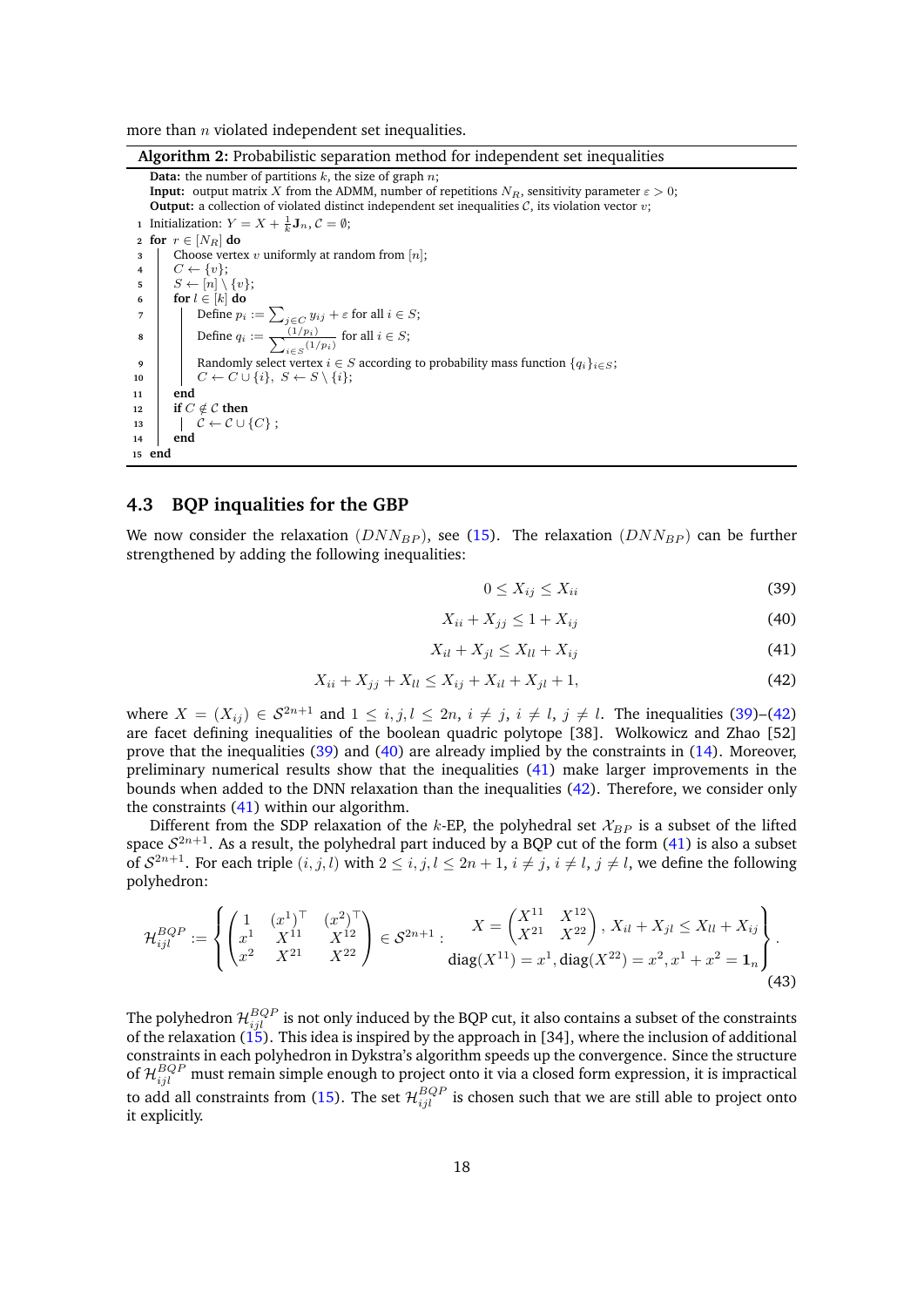Let  $\mathcal{P}_{\mathcal{H}^{BQP}_{ijl}}:\mathcal{S}^{2n+1}\to\mathcal{S}^{2n+1}$  denote the projector onto  $\mathcal{H}^{BQP}_{ijl}.$  Given that the matrix that is projected already satisfies the constraints  $\text{diag}(X^{11})=x^1, \text{diag}(X^{22})=x^2$  and  $x^1+x^2=\mathbf{1}_n,$  which is always the case in our implementation, this projector is specified by the result below.

<span id="page-18-1"></span>**Lemma 6.** Let 
$$
M = \begin{pmatrix} 1 & diag(M^{11})^{\top} & diag(M^{22})^{\top} \\ diag(M^{11}) & M^{11} & M^{12} \\ diag(M^{22}) & M^{21} & M^{22} \end{pmatrix} \in S^{2n+1}
$$
 be such that  $diag(M^{11}) + diag(M^{22}) = \mathbf{1}_n$  and let  $\hat{M} := \mathcal{P}_{\mathcal{H}_{ijl}^{BQP}}(M)$ . If  $M_{il} + M_{jl} \leq M_{ij} + \frac{1}{6}M_{ll} + \frac{1}{3}M_{1l} - \frac{1}{6}M_{l^*l^*} - \frac{1}{3}M_{1l^*} + \frac{1}{2}$ , then

$$
\hat{M}_{pq} = \begin{cases}\n\frac{1}{6}M_{ll} + \frac{1}{3}M_{1l} - \frac{1}{6}M_{l^*l^*} - \frac{1}{3}M_{1l^*} + \frac{1}{2} & \text{if } (p,q) \in \{(l,l), (1,l), (l,1)\}, \\
-\frac{1}{6}M_{ll} - \frac{1}{3}M_{1l} + \frac{1}{6}M_{l^*l^*} + \frac{1}{3}M_{1l^*} + \frac{1}{2} & \text{if } (p,q) \in \{(l^*,l^*), (1,l^*), (l^*,1)\}, \\
M_{pq} & \text{otherwise.} \n\end{cases}
$$

*Otherwise,*  $\hat{M}$  *is such that* 

$$
\hat{M}_{pq} = \begin{cases}\n\frac{7}{10}M_{il} - \frac{3}{10}M_{jl} + \frac{3}{10}M_{ij} + \frac{1}{20}M_{ll} + \frac{1}{10}M_{1l} - \frac{1}{20}M_{l^*l^*} - \frac{1}{10}M_{1l^*} + \frac{3}{20} & \text{if } (p,q) \in \{(i,l), (l,i)\}, \\
-\frac{3}{10}M_{il} + \frac{7}{10}M_{jl} + \frac{3}{10}M_{ij} + \frac{1}{20}M_{ll} + \frac{1}{10}M_{1l} - \frac{1}{20}M_{l^*l^*} - \frac{1}{10}M_{1l^*} + \frac{3}{20} & \text{if } (p,q) \in \{(j,l), (l,j)\}, \\
\frac{3}{10}M_{il} + \frac{3}{10}M_{jl} + \frac{7}{10}M_{ij} - \frac{1}{20}M_{ll} - \frac{1}{10}M_{1l} + \frac{1}{20}M_{l^*l^*} + \frac{1}{10}M_{1l^*} - \frac{3}{20} & \text{if } (p,q) \in \{(i,j), (l,j)\}, \\
\frac{3}{10}M_{il} + \frac{3}{10}M_{jl} - \frac{1}{10}M_{ij} + \frac{3}{20}M_{ll} - \frac{1}{10}M_{1l} - \frac{3}{20}M_{l^*l^*} - \frac{3}{10}M_{1l^*} + \frac{3}{20} & \text{if } (p,q) \in \{(l,i), (1,l), (l,j)\}, \\
-\frac{1}{10}M_{il} - \frac{1}{10}M_{jl} + \frac{1}{10}M_{ij} - \frac{3}{20}M_{ll} - \frac{3}{10}M_{1l} + \frac{3}{20}M_{l^*l^*} + \frac{3}{10}M_{1l^*} + \frac{11}{20} & \text{if } (p,q) \in \{(l^*, l^*), (1, l^*), (l^*j)\}, \\
M_{pq} & \text{otherwise.}\n\end{cases}
$$

 $\Box$ 

*where l*<sup>\*</sup> *is obtained from l by*  $l^* := 2 + (l + n - 2) \text{ mod } 2n$ *.* 

*Proof.* See Appendix [B.3.](#page-33-1)

Separating the BQP inequalities [\(41\)](#page-17-1) can be done in  $O(n^3)$  by complete enumeration.

# <span id="page-18-0"></span>**5 Numerical results**

We implemented our algorithm CP–ADMM in Matlab, for efficiency some separation routines have been coded in C. In order to evaluate the quality of the bounds and the run times to compute these bounds, we test our algorithms on various instances from the literature. All experiments were run on an Intel Xeon, E5-1620, 3.70 GHz with 32 GB memory. To compute valid lower bounds after each run of the inner while-loops we use Mosek [\[35\]](#page-29-16). Note that the computation of a valid bound after the inner while-loops is necessary for checking the stopping criteria.

We now describe the data sets used in our evaluation. Most of these instances were also considered in [\[3\]](#page-28-11) and [\[4\]](#page-28-4).

- $G_{|V|,|V|p}$  and  $U_{|V|,|V|\pi d^2}$ : randomly generated graphs by Johnson et al. [\[26\]](#page-29-17).
	- **−**  $G_{|V|,|V|p}$ : graphs  $G = (V, E)$ , with  $|V| \in \{124, 250, 500, 1000\}$  and four individual edge probabilities  $p$ . These probabilities were chosen depending on  $|V|$ , so that the average expected degree of each node was approximately  $|V|p \in \{2.5, 5, 10, 20\}.$
	- $− U_{|V|,|V|πd^2}$ : graphs  $G = (V, E)$ , with  $|V| ∈ {500, 1000}$  with distance value *d* such that  $|V| \pi d^2 \in \{5, 10, 20, 40\}$ . To form such a graph  $G = (V, E)$ , one chooses  $2|V|$  independent numbers uniformly from the interval  $(0, 1)$  and views them as coordinates of  $|V|$  nodes on the unit square. An edge is inserted between two vertices if and only if their Euclidean distance is at most *d*.
- Mesh graphs from [\[47,](#page-30-16) [16\]](#page-28-12): Instances from finite element meshes; all nonzero edge weights are equal to one. Graph names begin with 'mesh', followed by the number of vertices and the number of edges.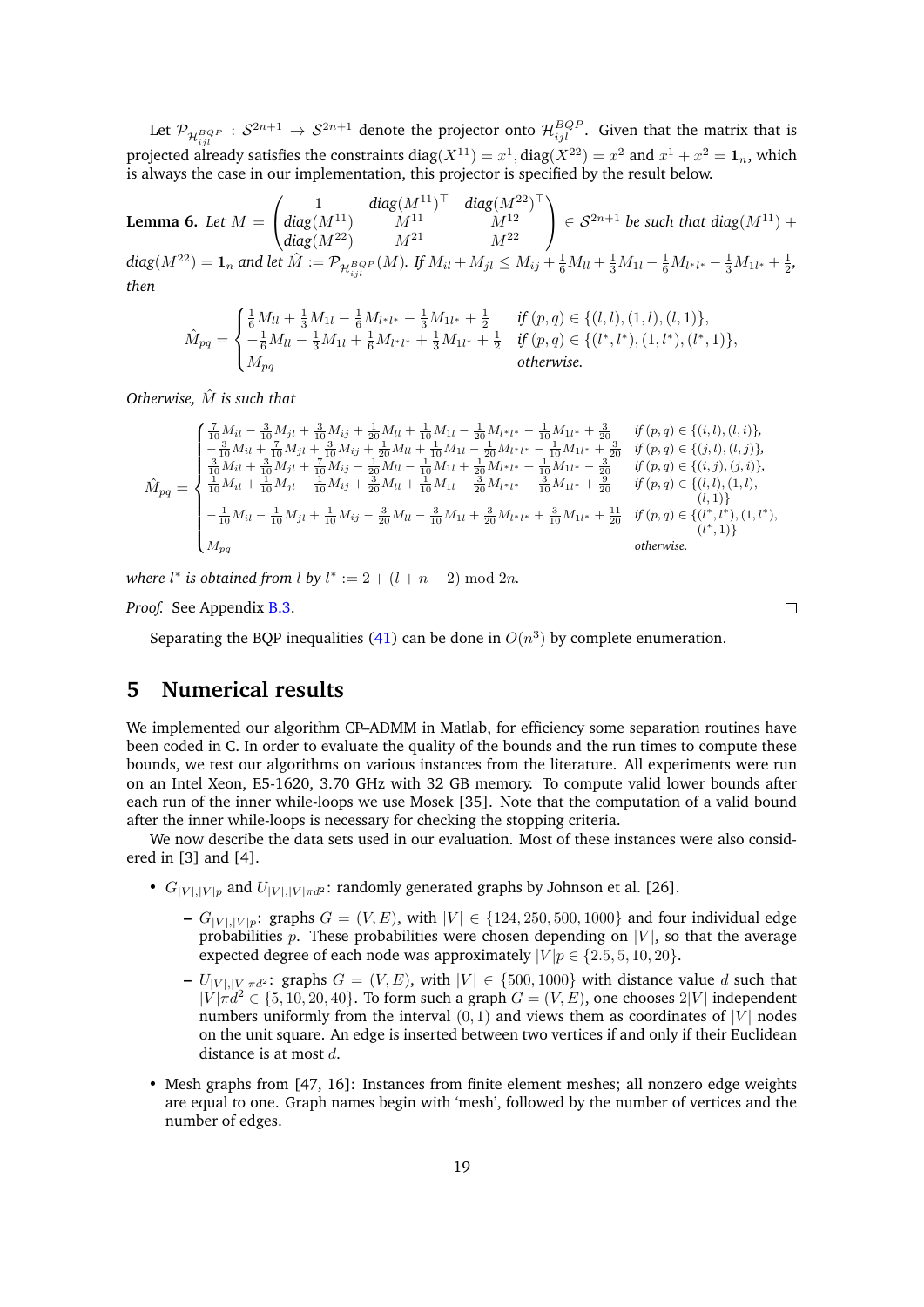- KKT graphs: These instances originate from nested bisection approaches for solving sparse symmetric linear systems. Each instance consists of a graph that represents the support structure of a sparse symmetric linear system, for details see [\[22\]](#page-29-18).
- Toroidal 2D- and 3D-grid graphs arise in physics when computing ground states for Ising spinglasses, see e.g., [\[22\]](#page-29-18). They are generated using the rudy graph generator [\[43\]](#page-30-17):
	- **–** spinglass2pm\_*nr*: A toroidal 2D-grid for a spinglass model with weights {+1*,* −1}. The grid has size  $n_r \times n_r$ , i.e.,  $|V| = n_r^2$ . The percentage of edges with negative weights is 50 %.
	- **–** spinglass3pm\_*nr*: A toroidal 3D-grid for a spinglass model with weights {+1*,* −1}. The grid has size  $n_r \times n_r \times n_r$ , i.e.,  $|V| = n_r^3$ . The percentage of edges with negative weights is 50 %.

### **5.1 Numerical results for the** *k***-EP**

In the CP–ADMM, see Algorithm [1,](#page-13-1) we input an upper bound *UB* and the parameters  $maxTime$ , *numCuts*, *maxOuterloops*,  $\varepsilon_{\text{proj}}$ , and  $\varepsilon_{\text{ADMM}}$ . We also require the bounds  $\sigma_{\text{min}}$ , and  $\sigma_{\text{max}}$  for the adaptive stepsize term. The setting of these parameters is as follows:

- As an upper bound we input the values we obtained by heuristics or the optimal solution given in the literature.
- The maximal number of cuts added in each outer while-loop, *numCuts*, is 3*n* for graphs with  $n \leq 300$  and  $5n$  when  $n > 300$ . These values are determined by preliminary tests, see also Appendix [C.](#page-34-0)
- The maximal number of outer while-loops is 30 for instances with  $n \leq 300$ , and 10 when *n >* 300.
- The precision for Dykstra's projection algorithm *ε*proj is set to 10<sup>−</sup><sup>4</sup> .
- The inner precision  $\varepsilon_{\text{ADMM}}$  is 10<sup>-4</sup> in the last iteration and 10<sup>-3</sup> in all previous loops.
- The maximum computation time *maxT ime* is set to 2 hours.
- The bounds  $\sigma_{\min}$  and  $\sigma_{\max}$  for  $\sigma^p$  are 10<sup>-5</sup> and 10<sup>3</sup>, respectively.

In each outer while-loop we separate *M axIneq* violated inequalities. We experimented with two strategies: One strategy is to first add violated triangle inequalities and, in case less than *M axIneq* violated triangle inequalities are found, we add violated independent set inequalities. The other strategy is to mix the two kinds of cuts and search for violated triangle and independent set inequalities together. The experiments showed that the latter strategy obtains better results, i.e., better bounds within the same time. Therefore, in the final setting we search for the most violated inequalities from both, the triangle and independent set inequalities.

The separation of triangle inequalities is done by complete enumeration. Searching for independent set inequalities is also done by complete enumeration if  $k \in \{2,3\}$ . For  $k \in \{4,5\}$  we apply the heuristic from [\[2\]](#page-28-10) and Algorithm [2,](#page-17-2) as explained in Section [4.2.](#page-16-0)

In Table [1](#page-20-0) we compare the eigenvalue lower bound by Donath and Hoffman [\[13\]](#page-28-2) (denoted by DH) with the lower bound when computing the DNN relaxation as well as the DNN relaxation with additional cuts on selected graphs from our testbed. We do not include other bounds from the literature, such as bounds from [\[21\]](#page-29-5), as they are weaker than the DH bound. The DH bound is computed using Mosek [\[35\]](#page-29-16). The numbers in the table show that the DNN bound significantly improves over the DH bound. Adding cuts to the DNN gives an even more substantial improvement. Hence, including triangle and independent set inequalities is much stronger than including nonnegativity constraints only. As the DH bound is not competitive with the DNN bound and far from the DNN+cuts bound, we will not include it in the subsequent presentation of the numerical results.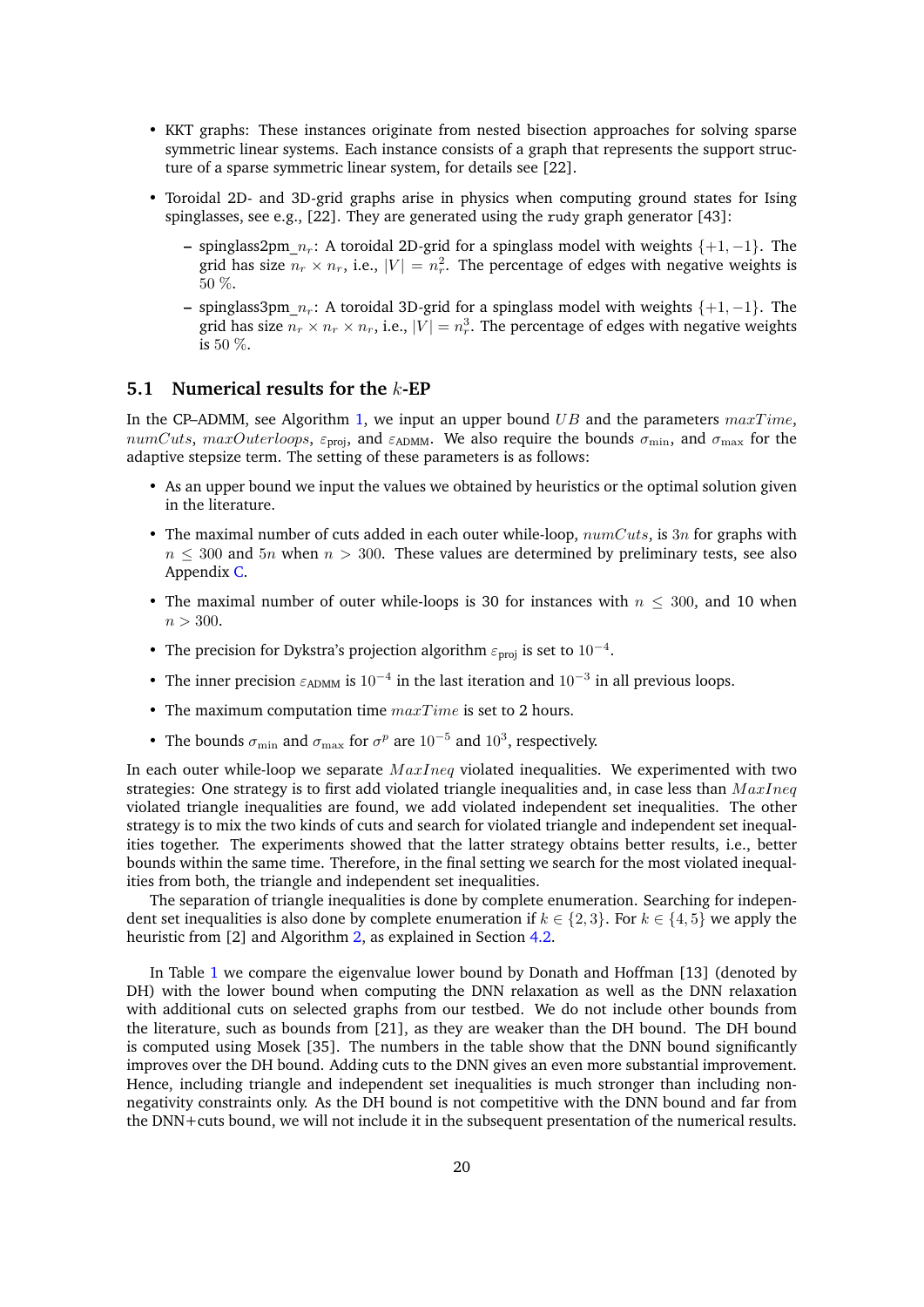<span id="page-20-0"></span>Computing an equipartition using commercial solvers is out of reach unless the graphs are extremely sparse. For instances in Table [1,](#page-20-0) Gurobi solves the small and very sparse instances within a few seconds, but obtains a gap of more than 40 % after 2 hours for larger, but still reasonably sparse graphs. E.g., for *G*250*,*5, a graph on 250 vertices with density 2 %, the gap after two hours is more than 40 %. For *G*250*,*20, a graph on 250 vertices and density 8 %, the gap is even more than 80 % after two hours. This limited power of commercial solvers to tackle the *k*-EP is also observed in [\[9\]](#page-28-1). Hence, we omit the comparison to Gurobi or other LP-based solvers in the tables.

| Graph         | $\boldsymbol{n}$ | $\kappa$ | ub  | DH     | <b>DNN</b> | $DNN + Cuts$ |
|---------------|------------------|----------|-----|--------|------------|--------------|
| mesh.70.120   | 70               | 2        | 7   | 1.93   | 2.91       | 6.02         |
| KKT.lowt01    | 82               | 2        | 13  | 2.47   | 4.88       | 12.43        |
| mesh.148.265  | 148              | 4        | 22  | 5.46   | 8.13       | 21.23        |
| $G_{124,2.5}$ | 124              | 2        | 13  | 4.59   | 7.29       | 12.01        |
| $G_{124,10}$  | 124              | 2        | 178 | 138.24 | 152.86     | 170.88       |
| $G_{124,20}$  | 124              | 2        | 449 | 403.08 | 418.67     | 439.96       |
| $G_{250,2.5}$ | 250              | 2        | 29  | 10.99  | 15.16      | 28.30        |
| $G_{250,5}$   | 250              | 2        | 114 | 70.21  | 81.52      | 105.00       |
| $G_{250,10}$  | 250              | 2        | 357 | 280.25 | 303.02     | 330.40       |

Table 1: Comparison of different lower bounds

In Tables [2](#page-23-0) to [8](#page-26-0) we give the details of our numerical results. In the first 4 columns we list the name of the instance, the number of vertices *n*, the partition number *k* and an upper bound. The upper bounds are obtained by heuristics or the optimal solution from the literature.

In columns 5 and 6 the lower bound (rounded up) and the time when solving the DNN relaxation are given. Finally, in the remaining columns we display the results when adding cuts to the DNN relaxation: we report the rounded up lower bounds, computation time and the improvement (in %) on the rounded up lower bounds with respect to the DNN relaxation without cuts. We decided to report the improvement with respect to the rounded values, since otherwise for small numbers the percentages are incredibly huge. E.g., for instance  $U_{1000,5}$  and  $k = 4$ , the value of the DNN bound is 0.17, the DNN+cuts bound is 2.45, giving an improvement of 1,341.2 %. The rounded up values are 1 and 3, respectively, giving a 200 % improvement, which reflects the situation much better.

In columns 10 and 11 we list the number of triangle cuts and independent set cuts present when stopping the algorithm. In the last two columns, the number of iterations of the ADMM and the number of outer while-loops is reported.

As can be observed in all tables, the bounds improve drastically when adding triangle and independent set inequalities to the DNN relaxation while the time for computing these bounds is still reasonable.

The results show that the CP–ADMM takes much more of the triangle inequalities when computing bounds for the *k*-equipartition problem. Remember that we search for triangle and independent set inequalities together. Hence, there are more triangle inequalities with a large violation which means that the triangle inequalities contribute more to the strength of the bound than the independent set inequalities.

We discuss the results in more detail in the subsequent sections.

#### **5.1.1 Detailed results for**  $k = 2$

In Tables [2](#page-23-0) and [3](#page-23-1) we report results for  $k = 2$ . Table 2 includes graphs with up to 274 vertices, the DNN bound for these graphs can be computed within a few seconds. After adding in total some 500 up to 16,000 triangle inequalities and additional 300 up to roughly 7,000 independent set inequalities, the bound improves between 4.55 % and 300 %. In several cases, the bound closes the gap to the best known upper bound. Otherwise, the algorithm stops due to the little improvement of the bounds in consecutive outer while-loops. The time for computing these bounds ranges from a few seconds to 17 minutes.

In Table [3](#page-23-1) we consider larger graphs with 500 and 1,000 vertices. The DNN bound can be computed for these graphs within 12 minutes. After adding triangle and independent set inequalities,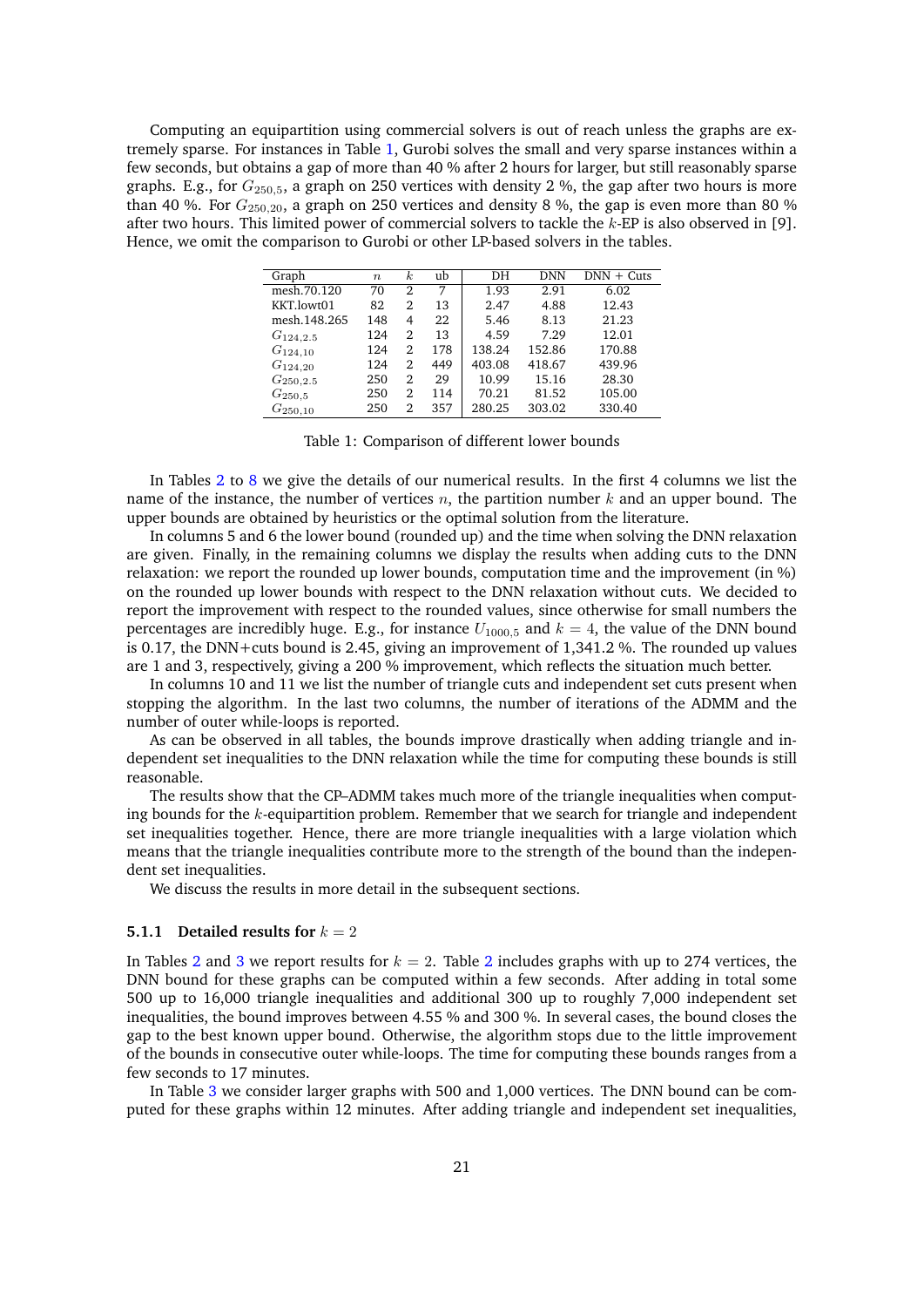the bound improves up to 200 % in a running of 40 seconds up to 2 hours. On the *G* graphs one observes that the improvement of the bound when adding cuts gets more significant as the graphs get sparser. Note that for all these instances we stop because the number of outer while-loops is reached or the improvement of the bounds in consecutive outer while-loops is too small.

We give further results for graphs from the literature in Table [13](#page-36-0) in Appendix [C.](#page-34-0) For most of these we prove optimality of the best found *k*-equipartition, confirming the high quality of our lower bounds.

#### **5.1.2 Detailed results for** *k >* 2

We now turn our discussion to instances with more than two partitions. The results are given in Tables [4](#page-24-0) to [8.](#page-26-0) As in the case for  $k = 2$ , the bounds can be significantly improved while the time for obtaining the bounds is still reasonable. However, we close the gap for fewer instances as for  $k = 2$ . The improvement for the larger graphs after adding cuts to the DNN relaxation is up to 200 % for  $k = 4$  and up to 300 % for  $k = 5$ .

For smaller graphs the CP–ADMM stops because the improvement of the lower bound compared to the previous iteration is below the threshold 0.001, see Section [3.3.2.](#page-14-0)The largest improvement in the DNN+cuts bound w.r.t. the DNN bound is 500 %. Again, we observe that for graphs with more than 250 vertices, the algorithm typically stops because the maximum number of outer loops is reached.

### **5.2 Numerical results for bisection**

In Algorithm [1,](#page-13-1) we input an upper bound *UB* and the parameters *numCuts*, *maxOuterloops*, *ε*proj, *ε*ADMM, and *maxT ime*. The setting of these parameters is as follows.

- As an upper bound we input the numbers we obtained by heuristics.
- The maximal number of cuts added in each outer while-loop, *numCuts*, is 3*n* for graphs with *n* ≤ 300 and 5*n* when *n >* 300.
- The maximal number of outer while-loops is 30 for instances with  $n \leq 300$ , and 10 when *n >* 300.
- The precision for Dykstra's projection algorithm  $\varepsilon_{\text{proj}}$  is set to 10<sup>-6</sup>.
- The inner precision  $\varepsilon_{\text{ADMM}}$  is  $10^{-5}$  in the first and last inner while-loop, and  $10^{-4}$  in all other inner while-loops.
- The maximum computation time *maxT ime* is set to 2 hours.

The parameters differ from the experiments for the *k*-equipartition problem since for the bisection problem the size of the matrix in the SDP is of order  $2n + 1$ , i.e., more than double the size than for the *k*-equipartition problem. Violated BQP inequalities [\(41\)](#page-17-1) are found by an enumeration search.

We take  $m_1 = \lfloor np \rfloor$  where *n* is the number of vertices in the graph and for *p* we choose a number out of {0*.*6*,* 0*.*65*,* 0*.*7}.

The results are given in Table [9](#page-26-1) for smaller graphs and in Table [10](#page-27-0) for larger graphs. Similar as for the *k*-equipartition problem, we observe a significant improvement of the bound after adding inequalities. For graphs with vertices up to 274, see Table  $9$ , the improvement of the DNN+cuts bound over the DNN bound ranges between 2.23 % and 200 % after adding up to 16,000 BQP inequalities. For five of the graphs in Table [9](#page-26-1) the algorithm stopped because the gap was closed, for four graphs the improvement of the lower bound was only minor and four times the number of violated cuts found was too small. Only for one graph the algorithm stopped due to the time limit. For the larger graphs we typically stop because of the time limit of 2 hours, see Table [10.](#page-27-0) For those graphs the DNN+cuts bound improves over the DNN bound between 0.44 % and 17.32 % after adding between 8,000 and 24,200 BQP inequalities.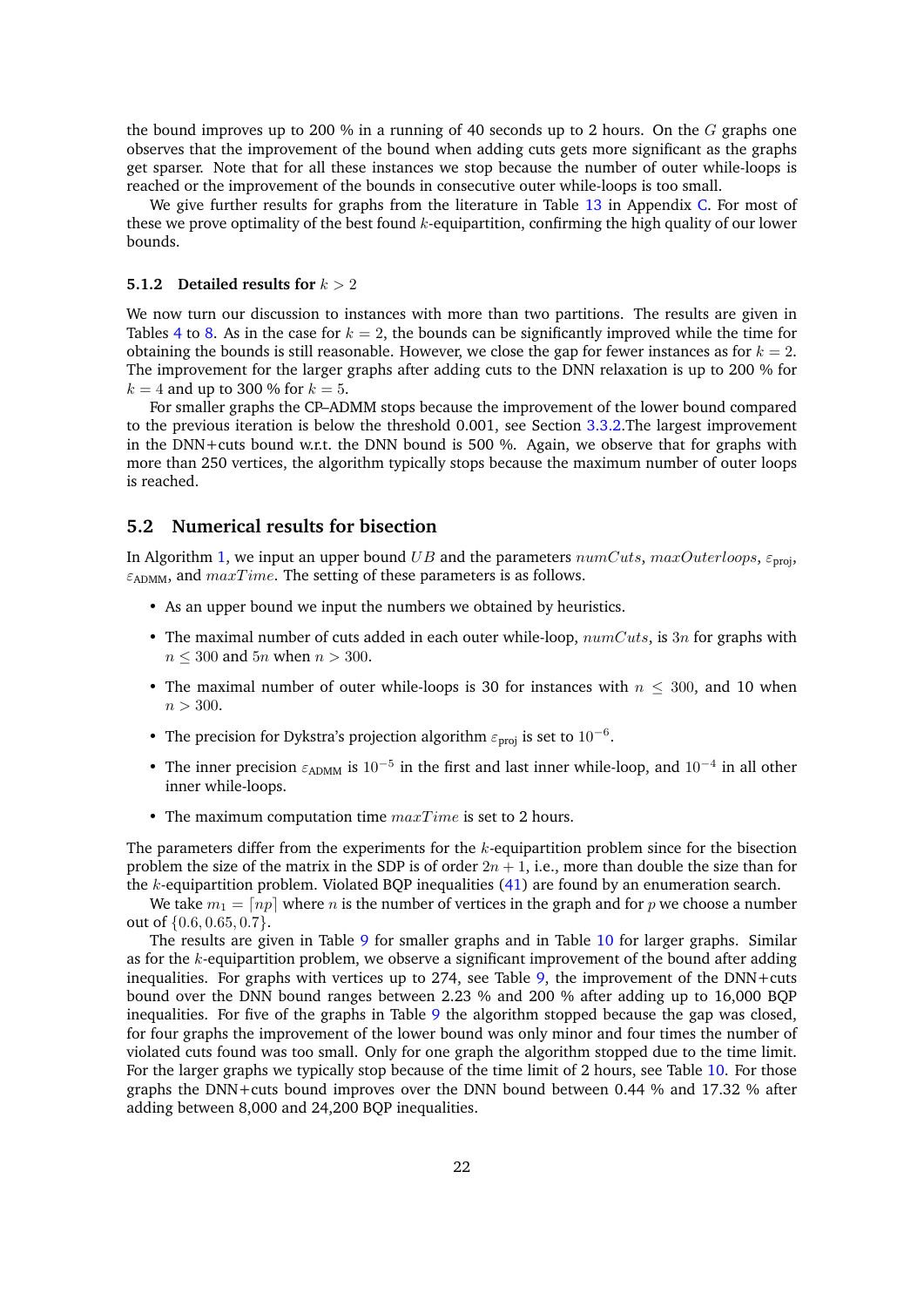One can observe that the results are somewhat weaker than for the *k*-equipartition problem. Note that the nature of the cuts added to the DNN relaxations for the *k*-EP and GBP differs, and the size of matrix variables in the GBP relaxations is more than twice larger than in the case of the *k*-EP for the same graph. For larger graphs, we are able to add polyhedral cuts roughly up to 50,000 for *k*-EP and 24,000 for GBP within 2 hours.

# **6 Conclusions**

This study aims to investigate and expand the boundary of obtaining strong DNN bounds with additional cutting planes for large graph partition problems. Due to memory requirements, state-ofthe-art interior point methods are only capable of solving medium-size SDPs and are not suitable for handling lots of polyhedral cuts. We overcome both difficulties by utilizing a first order method in a cutting-plane framework. Our approach focuses on two variations of the graph partition problem: the *k*-equipartition problem and the graph bisection problem.

We first derive DNN relaxations for both problems, see [\(7\)](#page-4-1) and [\(15\)](#page-7-2), then we apply facial reduction to obtain strictly feasible equivalent relaxations, see [\(9\)](#page-5-1) and [\(19\)](#page-9-1), respectively. To prove the minimality of the face of the DNN cone containing the feasible set of [\(15\)](#page-7-2), we exploit the dimension of the bisection polytope, see Theorem [1.](#page-4-3) After facial reduction, both relaxations enclose a natural splitting of the feasible set into polyhedral and positive semidefinite constraints. Moreover, both relaxations can be further strengthened by several types of cutting planes.

To solve both relaxations, we use an ADMM update scheme, see [\(25\)](#page-10-4), that is incorporated in a cutting-plane framework, leading to the so-called CP–ADMM, see Algorithm [1.](#page-13-1) The cutting planes are handled in the polyhedral subproblem by exploiting a semi-parallelized version of Dykstra's cyclic projection algorithm, see Section [3.2.](#page-11-0) The CP–ADMM benefits from warm starts whenever new cuts are added, provides valid lower bounds even after solving with low precision, and can be implemented efficiently. A particular ingredient of the CP–ADMM are the projectors onto polyhedra induced by the cutting planes. Projection operators for three types of cutting planes that are effective for the graph partition problem, i.e., the triangle, independent set and BQP inequalities, are derived in Lemma [4,](#page-15-4) [5](#page-16-2) and [6,](#page-18-1) respectively.

Numerical experiments show that using our CP–ADMM algorithm we are able to produce highquality bounds for graphs up to 1,024 vertices. We experimented with several graph types from the literature. For structured graphs of medium size and the 2-EP we often close the gap in a few seconds or at most a couple of minutes. For bisection problems on those graphs, we also close the gaps in many cases. For larger graphs, we are able to add polyhedral cuts roughly up to 50,000 for *k*-EP and 24,000 for the GBP within 2 hours, which results in strong lower bounds. Our results provide benchmarks for solving medium and large scale graph partition problems.

This research can be extended in several directions. Motivated by the optimistic results for the *k*-EP and the GBP, we expect that strong bounds from DNN relaxations with additional cutting planes can be obtained for other graph partition problems, such as the vertex separator problem and the maximum cut problem. Moreover, since the major ingredients of our algorithm are presented generally, establishing an approach for solving general DNN relaxations with additional cutting planes is an interesting future research direction. Our results also provide new perspectives on solving large-scale optimization problems to optimality by using SDPs.

### **Acknowledgements**

We would like to thank William Hager for providing us instances from the paper [\[21\]](#page-29-5).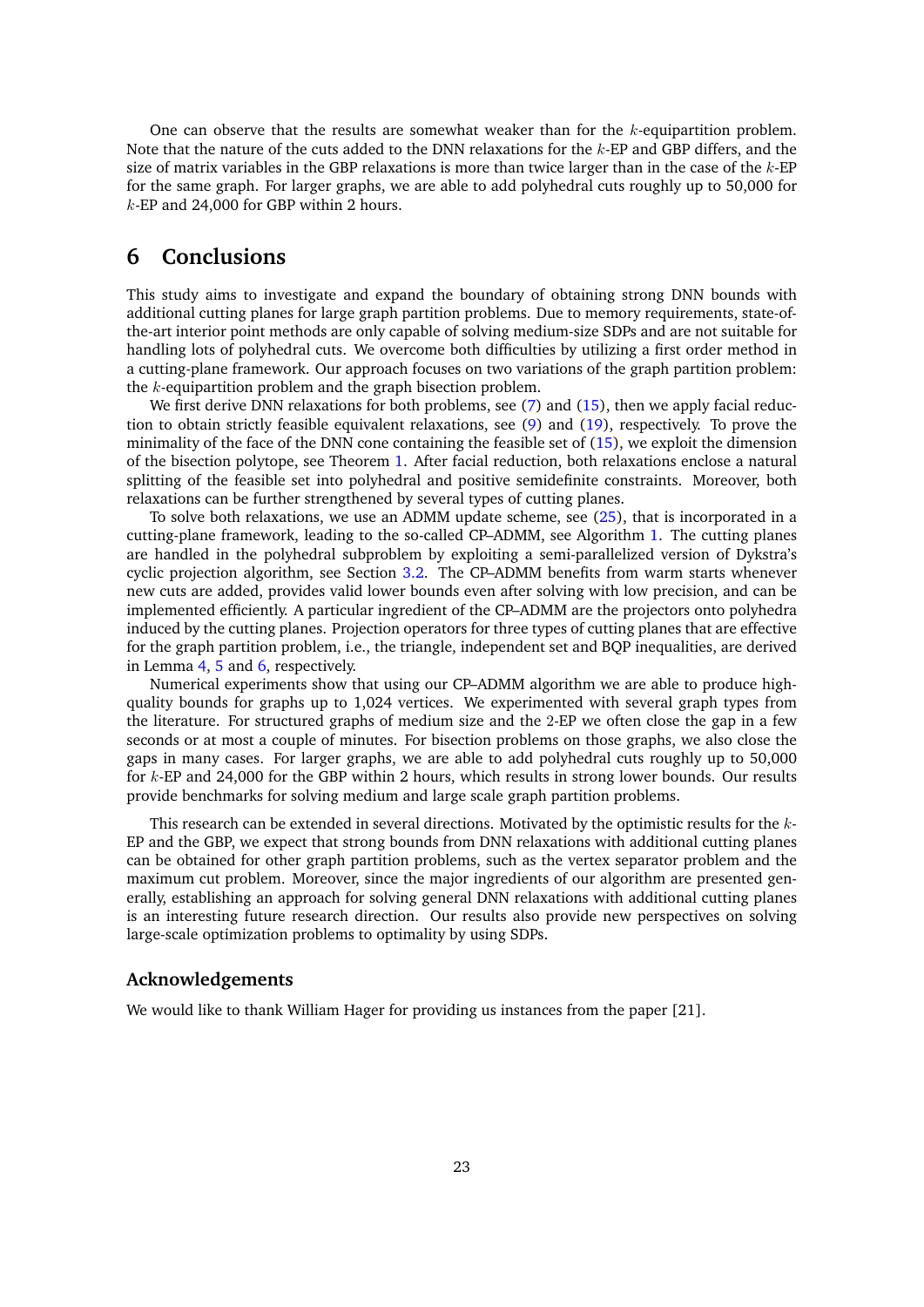|               |                  |                  |     | <b>DNN</b>     |           |                |           |        | $DNN + cuts$  |                   |           |                |
|---------------|------------------|------------------|-----|----------------|-----------|----------------|-----------|--------|---------------|-------------------|-----------|----------------|
| graph         | $\boldsymbol{n}$ | $\boldsymbol{k}$ | ub  | 1 <sub>b</sub> | clocktime | 1 <sub>b</sub> | clocktime | imp.   | $#$ tri. cuts | $#$ ind. set cuts | $#$ iter. | # outer loops  |
|               |                  |                  |     | (rounded)      | (s)       | (rounded)      | (s)       | $\%$   |               |                   |           |                |
| $G_{124,2.5}$ | 124              | $\overline{2}$   | 13  | 8              | 1.25      | 13             | 31.56     | 62.50  | 3,298         | 1,166             | 848       | 12             |
| $G_{124,5}$   | 124              | $\overline{2}$   | 63  | 47             | 0.65      | 62             | 72.30     | 31.91  | 4,354         | 482               | 1,325     | 13             |
| $G_{124,10}$  | 124              | $\overline{2}$   | 178 | 153            | 0.40      | 171            | 9.86      | 11.76  | 2,663         | 432               | 570       | 9              |
| $G_{124,20}$  | 124              | $\overline{2}$   | 449 | 419            | 0.39      | 440            | 6.67      | 5.01   | 2,266         | 509               | 485       | 8              |
| $G_{250,2.5}$ | 250              | $\mathfrak{D}$   | 29  | 16             | 4.83      | 29             | 968.05    | 81.25  | 15,865        | 2,135             | 2,068     | 24             |
| $G_{250.5}$   | 250              | $\overline{2}$   | 114 | 82             | 2.67      | 105            | 174.11    | 28.05  | 10,063        | 374               | 1,184     | 14             |
| $G_{250,10}$  | 250              | $\overline{2}$   | 357 | 304            | 2.10      | 331            | 27.74     | 8.88   | 5,352         | 415               | 575       | 9              |
| $G_{250,20}$  | 250              | $\overline{2}$   | 828 | 747            | 1.77      | 781            | 10.59     | 4.55   | 4,516         | 617               | 484       |                |
| mesh.70.120   | 70               | $\overline{2}$   |     | 3              | 0.19      |                | 2.42      | 133.33 | 474           | 366               | 351       | $\overline{4}$ |
| mesh.74.129   | 74               | $\overline{2}$   | 8   | 4              | 0.20      | 8              | 3.74      | 100.00 | 575           | 313               | 518       | $\overline{4}$ |
| mesh.138.232  | 138              | $\overline{2}$   | 8   | $\overline{2}$ | 1.42      | 8              | 124.38    | 300.00 | 5,298         | 3,810             | 1,135     | 22             |
| mesh.148.265  | 148              | $\overline{2}$   |     | 3              | 2.25      | ⇁              | 6.15      | 133.33 | 1,064         | 1,156             | 481       | 5              |
| mesh.274.469  | 274              | $\overline{2}$   | 7   | $\overline{2}$ | 13.69     | 7              | 1,000.60  | 250.00 | 14,038        | 7,334             | 1,926     | 26             |
| KKT.lowt01    | 82               | $\overline{2}$   | 13  | 5              | 0.22      | 13             | 6.23      | 160.00 | 515           | 715               | 357       | 5              |

Table 2: Instances considered in  $[21,$  Table 9],  $k = 2$ 

<span id="page-23-1"></span>Table 3: Large *G* and *U* graphs from [\[26\]](#page-29-20),  $k = 2$ 

<span id="page-23-0"></span>

|                |                  |                |                | <b>DNN</b>     |           |                |           |               | $DNN+Cuts$    |                   |           |               |
|----------------|------------------|----------------|----------------|----------------|-----------|----------------|-----------|---------------|---------------|-------------------|-----------|---------------|
| graph          | $\boldsymbol{n}$ | $\kappa$       | ub             | 1 <sub>b</sub> | clocktime | 1 <sub>b</sub> | clocktime | imp.          | $#$ tri. cuts | $#$ ind. set cuts | $#$ iter. | # outer loops |
|                |                  |                |                | (rounded)      | (s)       | (rounded)      | (s)       | $\frac{0}{0}$ |               |                   |           |               |
| $G_{500,2.5}$  | 500              | $\overline{2}$ | 49             | 25             | 45.83     | 45             | 1,425.01  | 80.00         | 24,549        | 451               | 1,444     | 10            |
| $G_{500.5}$    | 500              | $\overline{2}$ | 218            | 156            | 22.60     | 197            | 592.33    | 26.28         | 24,356        | 644               | 1,188     | 10            |
| $G_{500,10}$   | 500              | $\overline{2}$ | 626            | 513            | 15.90     | 554            | 125.15    | 7.99          | 13,069        | 713               | 678       | 8             |
| $G_{500,20}$   | 500              | $\overline{2}$ | 1,744          | 1,566          | 14.78     | 1,613          | 42.91     | 3.00          | 9,705         | 1,076             | 520       | 6             |
| $G_{1000,2.5}$ | 1,000            | $\overline{2}$ | 102            | 45             | 421.80    | 74             | 7,206.86  | 64.44         | 44,815        | 185               | 1,731     | 9             |
| $G_{1000.5}$   | 1,000            | $\overline{2}$ | 451            | 307            | 204.65    | 379            | 2,183.88  | 23.45         | 49,054        | 946               | 1,822     | 10            |
| $G_{1000,10}$  | 1,000            | $\overline{2}$ | 1,367          | 1,113          | 152.35    | 1,179          | 523.82    | 5.93          | 25,413        | 1,272             | 1,251     |               |
| $G_{1000,20}$  | 1,000            | $\overline{2}$ | 3,389          | 3,007          | 140.69    | 3,079          | 350.84    | 2.39          | 19,195        | 1,813             | 1,078     | 6             |
| $U_{500.5}$    | 500              | $\overline{2}$ | $\overline{2}$ |                | 74.43     | $\overline{2}$ | 2,528.19  | 100.00        | 25,000        | $\overline{0}$    | 3,062     | 10            |
| $U_{500,10}$   | 500              | $\overline{2}$ | 26             | 8              | 39.52     | 23             | 708.11    | 187.50        | 17,824        | 7,176             | 1,742     | 10            |
| $U_{500,20}$   | 500              | $\overline{2}$ | 178            | 56             | 66.28     | 153            | 838.74    | 173.21        | 14,817        | 10,183            | 2,638     | 10            |
| $U_{500,40}$   | 500              | $\overline{2}$ | 412            | 163            | 97.47     | 379            | 1,562.31  | 132.52        | 17,444        | 7,556             | 3,024     | 10            |
| $U_{1000,5}$   | 1,000            | $\overline{2}$ |                | $\overline{0}$ | 725.58    | $\overline{0}$ | 7,200.31  | 0.00          | 50,000        | $\overline{0}$    | 6,237     | 10            |
| $U_{1000,10}$  | 1,000            | $\overline{2}$ | 39             | 8              | 674.90    | 24             | 3,086.56  | 200.00        | 43,836        | 6,164             | 3,357     | 10            |
| $U_{1000,20}$  | 1,000            | $\overline{2}$ | 222            | 51             | 213.67    | 136            | 3,877.13  | 166.67        | 42,215        | 7,785             | 3,016     | 10            |
| $U_{1000,40}$  | 1,000            | $\overline{2}$ | 737            | 240            | 561.08    | 640            | 4,665.77  | 166.67        | 40,190        | 9,810             | 3,199     | 10            |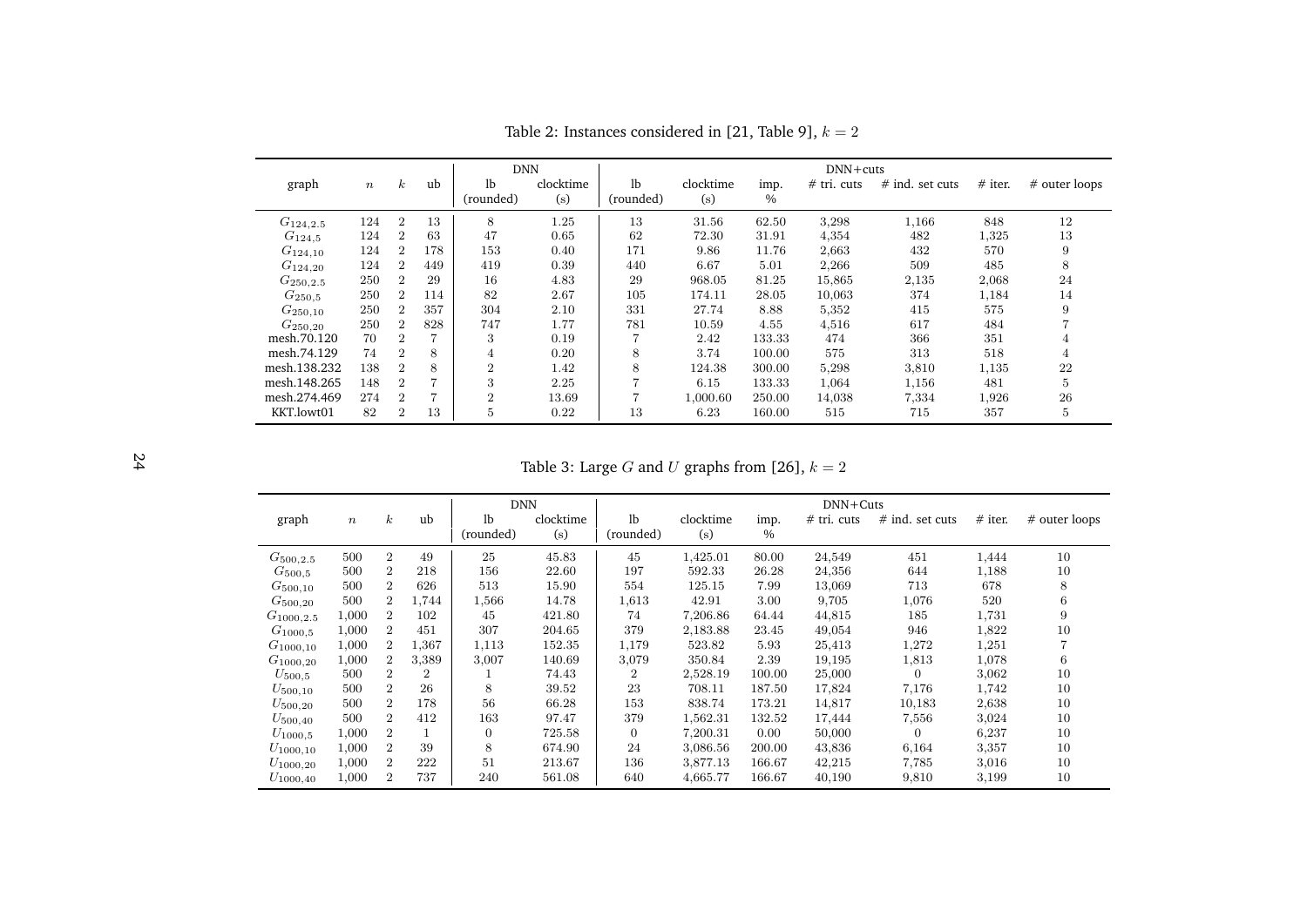| graph                        | $\,n$      | $\boldsymbol{k}$ | ub         | <b>DNN</b><br>1 <sub>b</sub><br>(rounded) | clocktime<br>(s) | 1 <sub>b</sub><br>(rounded) | clocktime<br>(s)     | imp.<br>$\%$     | $DNN + cuts$<br>$#$ tri. cuts | $#$ ind. set cuts | $#$ iter.      | # outer loops |
|------------------------------|------------|------------------|------------|-------------------------------------------|------------------|-----------------------------|----------------------|------------------|-------------------------------|-------------------|----------------|---------------|
| mesh.69.212<br>mesh.138.232  | 69<br>138  | 3<br>3           | 10<br>13   | 4<br>$\overline{2}$                       | 0.04<br>0.30     | 9<br>12                     | 1,093.39<br>1,019.33 | 125.00<br>500.00 | 1,375<br>3,862                | 4,421<br>8,558    | 1,266<br>1,877 | 28<br>30      |
| $G_{124,2.5}$                | 124        | 4                | 23         | 13                                        | 0.18             | 21                          | 215.18               | 61.54            | 5,124                         | 456               | 1,741          | 15            |
| $G_{124,5}$                  | 124        | $\overline{4}$   | 104        | 80                                        | 0.09             | 94                          | 53.86                | 17.50            | 3,160                         | 188               | 1,003          | 9             |
| $G_{124,10}$<br>$G_{124,20}$ | 124<br>124 | 4<br>4           | 290<br>720 | 251<br>660                                | 0.09<br>0.07     | 261<br>670                  | 5.54<br>3.04         | 3.98<br>1.52     | 1,519<br>949                  | 130<br>221        | 325<br>234     | 6<br>4        |
| mesh.148.265                 | 148        | $\overline{4}$   | 22         | 9                                         | 0.20             | 22                          | 101.94               | 144.44           | 3,382                         | 458               | 1,197          | 10            |
| mesh.70.120                  | 70         | 5                | 20         | 12                                        | 0.04             | 18                          | 97.04                | 50.00            | 1,401                         | 279               | 1,570          | 8             |
| KKT.putt01                   | 115        | $\overline{5}$   | 104        | 82                                        | 0.62             | 101                         | 208.23               | 23.17            | 2,255                         | 310               | 2,193          | 19            |
| $G_{250,2.5}$                | 250        | 5                | 58         | 27                                        | 0.67             | 50                          | 839.04               | 85.19            | 12,682                        | 68                | 2,047          | 17            |
| $G_{250.5}$                  | 250        | $\overline{5}$   | 209        | 147                                       | 0.37             | 172                         | 97.98                | 17.01            | 6,747                         | 3                 | 726            | 9             |
| $G_{250,10}$                 | 250        | 5                | 629        | 523                                       | 0.28             | 540                         | 11.74                | 3.25             | 2,605                         | $\overline{5}$    | 257            | 5             |
| $G_{250,25}$                 | 250        | 5                | 1,418      | 1,263                                     | 0.25             | 1,277                       | 4.90                 | 1.11             | 1,545                         | 8                 | 176            | 3             |
| mesh.138.232                 | 138        | 6                | 24         | 9                                         | 0.12             | 21                          | 332.90               | 133.33           | 5,974                         | 650               | 1,605          | 16            |

Table 4: Instances considered in [\[4\]](#page-28-13),  $k \in \{3, 4, 5, 6\}$ 

Table 5: Two-dimensional spinglass graphs, *k* <sup>∈</sup> {<sup>3</sup>*,* <sup>4</sup>*,* <sup>5</sup>}

<span id="page-24-0"></span>

|                 |                  |                  |        | <b>DNN</b> |           |                |           |      | $DNN + cuts$ |                   |           |                |
|-----------------|------------------|------------------|--------|------------|-----------|----------------|-----------|------|--------------|-------------------|-----------|----------------|
| graph           | $\boldsymbol{n}$ | $\boldsymbol{k}$ | ub     | lb         | clocktime | 1 <sub>b</sub> | clocktime | imp. | # tri. cuts  | $#$ ind. set cuts | $#$ iter. | # outer loops  |
|                 |                  |                  |        | (rounded)  | (s)       | (rounded)      | (s)       | $\%$ |              |                   |           |                |
| spinglass2pm 18 | 324              | 3                | $-256$ | $-291$     | 11.40     | $-270$         | 1,095.10  | 7.22 | 5,274        | 7,686             | 1,797     | 8              |
| spinglass2pm 21 | 441              | 3                | $-352$ | $-395$     | 34.63     | $-370$         | 1,204.90  | 6.33 | 3,280        | 5,540             | 2,786     | 4              |
| spinglass2pm 24 | 576              | 3                | $-453$ | $-512$     | 67.53     | $-474$         | 1,962.94  | 7.42 | 3,662        | 7,858             | 2,178     | 4              |
| spinglass2pm 27 | 729              | 3                | $-580$ | $-656$     | 114.62    | $-607$         | 3,169.04  | 7.47 | 7,289        | 7,291             | 2,587     | 4              |
| spinglass2pm 30 | 900              | 3                | $-723$ | $-809$     | 219.84    | $-748$         | 6,713.41  | 7.54 | 7,922        | 10,078            | 3,442     | 4              |
| spinglass2pm 18 | 324              | $\overline{4}$   | $-263$ | $-293$     | 9.63      | $-271$         | 297.85    | 7.51 | 6,417        | 63                | 1,003     | $\overline{4}$ |
| spinglass2pm 20 | 400              | 4                | $-326$ | $-361$     | 14.45     | $-333$         | 164.25    | 7.76 | 7,821        | 179               | 487       | 4              |
| spinglass2pm 22 | 484              | 4                | $-399$ | $-441$     | 29.47     | $-408$         | 408.03    | 7.48 | 16,686       | 254               | 535       |                |
| spinglass2pm 24 | 576              | 4                | $-465$ | $-516$     | 47.83     | $-475$         | 668.25    | 7.95 | 16,769       | 511               | 740       | 6              |
| spinglass2pm 26 | 676              | 4                | $-551$ | $-611$     | 55.27     | $-562$         | 897.17    | 8.02 | 19,628       | 652               | 687       | 6              |
| spinglass2pm 28 | 784              | 4                | $-635$ | $-709$     | 97.88     | $-656$         | 3,102.63  | 7.48 | 19,350       | 250               | 1,500     | 5              |
| spinglass2pm 32 | 1,024            | 4                | $-823$ | $-922$     | 170.91    | $-842$         | 3,978.22  | 8.68 | 15,198       | 162               | 1,572     | 3              |
| spinglass2pm 20 | 400              | $\overline{5}$   | $-327$ | $-362$     | 14.31     | $-333$         | 225.31    | 8.01 | 8,000        | $\theta$          | 695       | 4              |
| spinglass2pm 25 | 625              | 5                | $-507$ | $-566$     | 64.71     | $-515$         | 1,221.12  | 9.01 | 12,500       | $\overline{0}$    | 1,150     | $\overline{4}$ |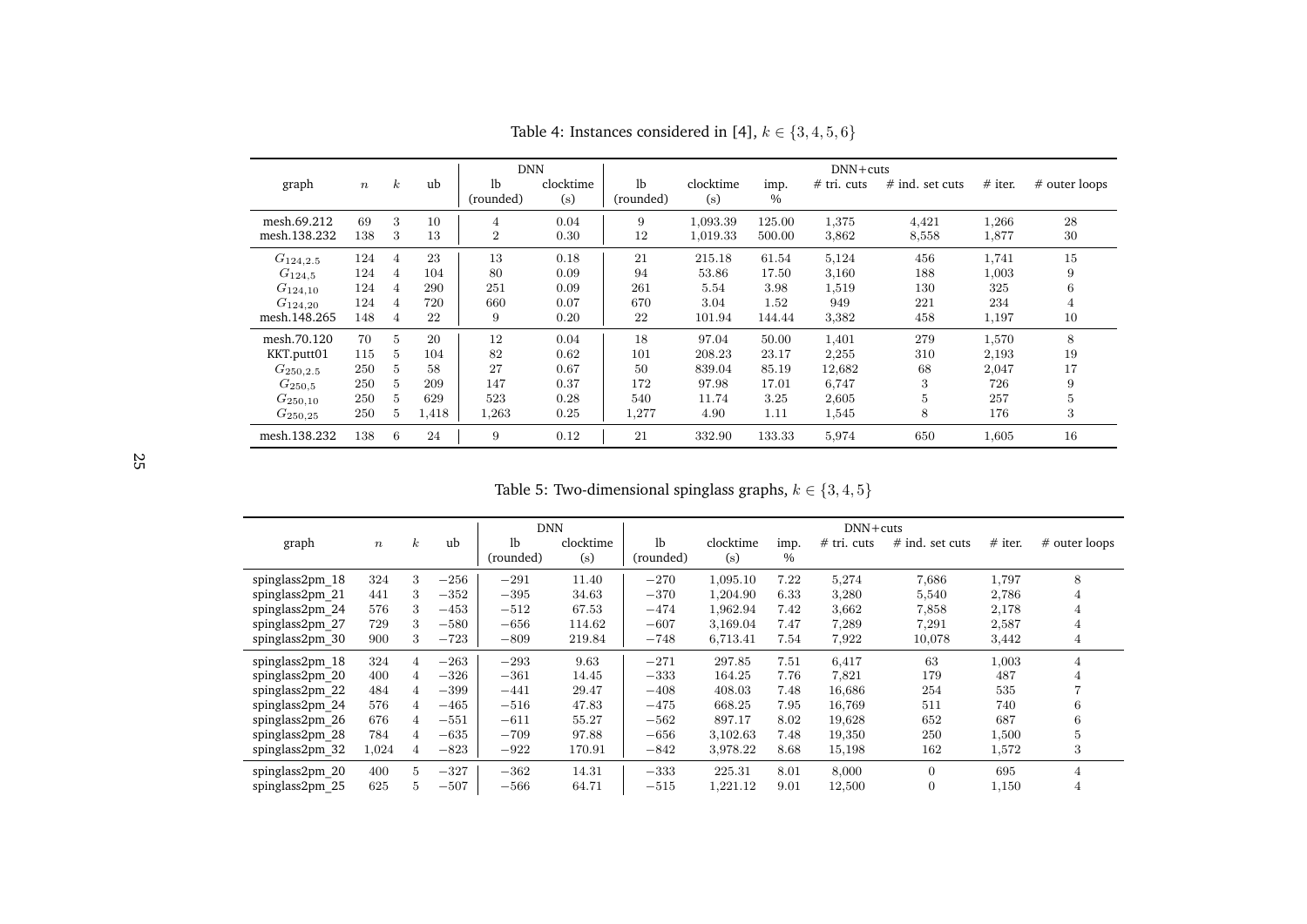| DNN                               |                  |          |                    |                    |                  | $DNN + cuts$       |                      |              |                  |                   |                |               |
|-----------------------------------|------------------|----------|--------------------|--------------------|------------------|--------------------|----------------------|--------------|------------------|-------------------|----------------|---------------|
| graph                             | $\boldsymbol{n}$ | $\kappa$ | ub                 | 1b<br>(rounded)    | clocktime<br>(s) | lb<br>(rounded)    | clocktime<br>(s)     | imp.<br>$\%$ | $#$ tri. cuts    | $#$ ind. set cuts | $#$ iter.      | # outer loops |
| spinglass3pm 9                    | 729              | 3        | $-769$             | $-902$             | 98.12            | $-821$             | 6.438.35             | 8.98         | 20,349           | 12.456            | 2.177          |               |
| spinglass3pm 8<br>spinglass3pm 10 | 512<br>.000      | 4        | $-562$<br>$-1,058$ | $-643$<br>$-1,258$ | 29.31<br>265.95  | $-590$<br>$-1,152$ | 2.352.34<br>7.202.49 | 8.24<br>8.43 | 17.633<br>24.790 | 287<br>210        | 2.355<br>2.523 | Ð             |
| spinglass3pm 10                   | ,000             |          | $-1,068$           | $-1,263$           | 207.50           | $-1.152$           | 7.202.26             | 8.79         | 30,000           |                   | 2.482          |               |

Table 6: Three-dimensional spinglass graphs,  $k \in \{3, 4, 5\}$ 

Table 7: Large *G* and *U* graphs from [\[26\]](#page-29-20),  $k = 4$ 

|                |                  |                |       | <b>DNN</b>     |           |                |           |        | $DNN + cuts$  |                   |           |                |
|----------------|------------------|----------------|-------|----------------|-----------|----------------|-----------|--------|---------------|-------------------|-----------|----------------|
| graph          | $\boldsymbol{n}$ | $\kappa$       | ub    | 1 <sub>b</sub> | clocktime | 1 <sub>b</sub> | clocktime | imp.   | $#$ tri. cuts | $#$ ind. set cuts | $#$ iter. | # outer loops  |
|                |                  |                |       | (rounded)      | (s)       | (rounded)      | (s)       | $\%$   |               |                   |           |                |
| $G_{500,2.5}$  | 500              | 4              | 96    | 43             | 19.91     | 70             | 1,491.29  | 62.79  | 24,966        | 34                | 1,419     | 10             |
| $G_{500,5}$    | 500              | 4              | 375   | 253            | 10.78     | 297            | 867.97    | 17.39  | 23,646        | 23                | 1,063     | 10             |
| $G_{500,10}$   | 500              | 4              | 1,016 | 806            | 6.81      | 834            | 70.81     | 3.47   | 8,737         | 36                | 380       | 5              |
| $G_{500,20}$   | 500              | 4              | 2,753 | 2,418          | 5.61      | 2,434          | 27.93     | 0.66   | 5,232         | 44                | 254       | 4              |
| $G_{1000,2.5}$ | 1,000            | 4              | 200   | 74             | 174.11    | 117            | 7,204.31  | 58.11  | 49,998        | $\boldsymbol{2}$  | 1,519     | 10             |
| $G_{1000,5}$   | 1,000            | 4              | 767   | 485            | 81.82     | 570            | 3,446.47  | 17.53  | 50,000        | $\mathbf{0}$      | 1,340     | 10             |
| $G_{1000,10}$  | 1,000            | 4              | 2,219 | 1,732          | 52.46     | 1,774          | 295.29    | 2.42   | 16,558        | 5                 | 636       | $\overline{4}$ |
| $G_{1000,20}$  | 1,000            | 4              | 5,422 | 4,620          | 45.23     | 4,640          | 132.93    | 0.43   | 8,229         | 12                | 414       | 3              |
| $U_{500,5}$    | 500              | 4              | 22    | $\overline{2}$ | 50.02     | 6              | 1,596.20  | 200.00 | 23,854        | 1,146             | 2,966     | 10             |
| $U_{500,10}$   | 500              | $\overline{4}$ | 115   | 25             | 46.02     | 54             | 1,208.51  | 116.00 | 24,672        | 328               | 1,560     | 10             |
| $U_{500,20}$   | 500              | $\overline{4}$ | 358   | 162            | 68.67     | 304            | 1,502.73  | 87.65  | 24,228        | 772               | 2,061     | 10             |
| $U_{500,40}$   | 500              | 4              | 1,020 | 549            | 94.56     | 927            | 1,644.27  | 68.85  | 23,946        | 1,054             | 2,546     | 10             |
| $U_{1000,5}$   | 1,000            | 4              | 11    | $\perp$        | 649.01    | 3              | 5,195.14  | 200.00 | 50,000        | $\overline{0}$    | 4,565     | 10             |
| $U_{1000,10}$  | 1,000            | 4              | 182   | 23             | 218.23    | 51             | 2,929.24  | 121.74 | 49,820        | 180               | 2,081     | 10             |
| $U_{1000,20}$  | 1,000            | $\overline{4}$ | 735   | 160            | 433.61    | 362            | 4,847.54  | 126.25 | 49,447        | 553               | 2,832     | 10             |
| $U_{1000,40}$  | 1,000            | 4              | 1,596 | 671            | 534.88    | 1,342          | 5,502.61  | 100.00 | 49,100        | 900               | 3,147     | 10             |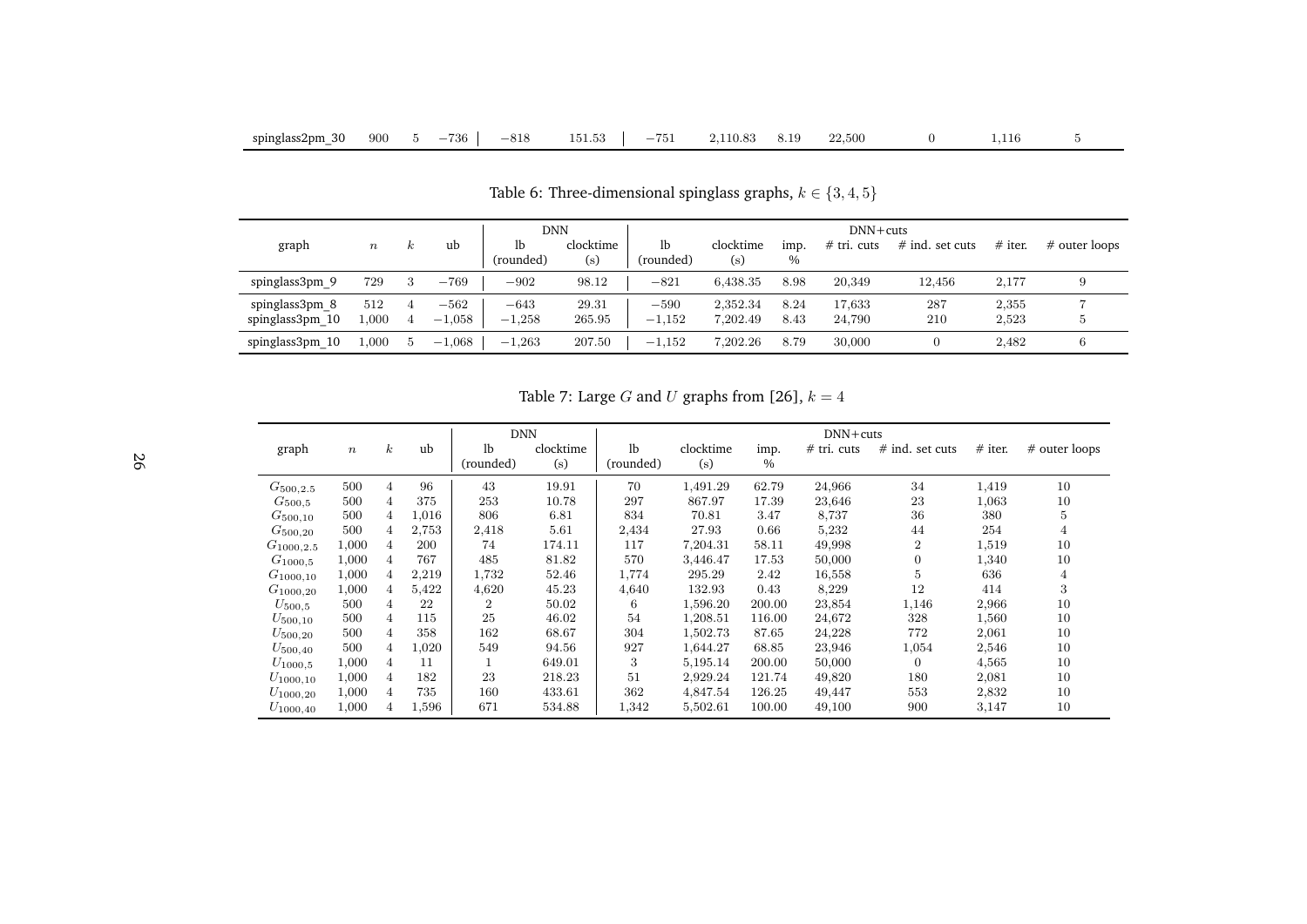|                |                  |                  |       | <b>DNN</b>     |           |                |           |        | $DNN + cuts$  |                   |           |                |
|----------------|------------------|------------------|-------|----------------|-----------|----------------|-----------|--------|---------------|-------------------|-----------|----------------|
| graph          | $\boldsymbol{n}$ | $\boldsymbol{k}$ | ub    | 1 <sub>b</sub> | clocktime | 1 <sub>b</sub> | clocktime | imp.   | $#$ tri. cuts | $#$ ind. set cuts | $#$ iter. | # outer loops  |
|                |                  |                  |       | (rouneded)     | (s)       | (rouneded)     | (s)       | $\%$   |               |                   |           |                |
| $G_{500,2.5}$  | 500              | 5                | 108   | 49             | 17.47     | 78             | 1,366.47  | 59.18  | 24,973        | 27                | 1,416     | 10             |
| $G_{500.5}$    | 500              | 5                | 403   | 279            | 8.77      | 319            | 625.09    | 14.34  | 19,998        | $\overline{2}$    | 924       | 8              |
| $G_{500,10}$   | 500              | 5                | 1,113 | 880            | 5.56      | 899            | 57.74     | 2.16   | 6,387         | $\boldsymbol{0}$  | 304       | 4              |
| $G_{500,20}$   | 500              | 5                | 2,987 | 2,618          | 4.47      | 2,624          | 22.93     | 0.23   | 2,868         |                   | 207       | 3              |
| $G_{1000,2.5}$ | 1,000            | 5                | 228   | 83             | 157.92    | 133            | 7,207.64  | 60.24  | 50,000        | $\overline{0}$    | 1,514     | 10             |
| $G_{1000,5}$   | 1,000            | 5                | 854   | 532            | 71.13     | 612            | 2,758.98  | 15.04  | 45,000        | $\boldsymbol{0}$  | 1,140     | 9              |
| $G_{1000,10}$  | 1,000            | 5                | 2,449 | 1,881          | 40.91     | 1,908          | 205.35    | 1.44   | 11,499        | $\overline{0}$    | 510       | 3              |
| $G_{1000,20}$  | 1,000            | 5                | 5,904 | 4,990          | 35.05     | 4,997          | 66.87     | 0.14   | 4,215         | $\overline{0}$    | 285       | $\overline{2}$ |
| $U_{500.5}$    | 500              | 5                | 21    | 3              | 34.36     | 8              | 1,391.01  | 166.67 | 24,772        | 228               | 1,770     | 10             |
| $U_{500,10}$   | 500              | 5                | 98    | 35             | 48.88     | 72             | 1,310.76  | 105.71 | 24,744        | 256               | 1,812     | 10             |
| $U_{500,20}$   | 500              | 5                | 439   | 216            | 67.61     | 373            | 1,302.06  | 72.69  | 24,638        | 362               | 1,911     | 10             |
| $U_{500,40}$   | 500              | 5                | 1,230 | 771            | 85.37     | 1,165          | 1,807.18  | 51.10  | 24,090        | 910               | 2,499     | 10             |
| $U_{1000,5}$   | 1,000            | 5                | 29    |                | 529.28    | 4              | 5,104.28  | 300.00 | 50,000        | $\boldsymbol{0}$  | 3,908     | 10             |
| $U_{1000,10}$  | 1,000            | 5                | 220   | 34             | 175.33    | 76             | 3,285.83  | 123.53 | 49,879        | 121               | 2,058     | 10             |
| $U_{1000,20}$  | 1,000            | 5                | 716   | 216            | 411.07    | 469            | 4,581.52  | 117.13 | 49,336        | 664               | 2,706     | 10             |
| $U_{1000,40}$  | 1,000            | 5                | 1,836 | 887            | 497.69    | 1,609          | 4,864.62  | 81.40  | 49,010        | 990               | 2,625     | 10             |

Table 8: Large *G* and *U* graphs from [\[26\]](#page-29-20),  $k = 5$ 

<span id="page-26-1"></span>Table 9: Instances considered in [\[21,](#page-29-19) Table 9],  $m = (m_1, n - m_1)$ 

<span id="page-26-0"></span>

|               |                  |                |     | <b>DNN</b>     |           |                |           |        | $DNN + cuts$ |           |                  |
|---------------|------------------|----------------|-----|----------------|-----------|----------------|-----------|--------|--------------|-----------|------------------|
| graph         | $\boldsymbol{n}$ | m <sub>1</sub> | ub  | 1 <sub>b</sub> | clocktime | 1 <sub>b</sub> | clocktime | imp.   | # BQP cuts   | $#$ iter. | # outer loops    |
|               |                  |                |     | (rounded)      | (s)       | (rounded)      | (s)       | $\%$   |              |           |                  |
| $G_{124,2.5}$ | 124              | 75             | 12  | $\overline{7}$ | 11.29     | 10             | 7,077.11  | 42.86  | 7,399        | 29,486    | 21               |
| $G_{124,5}$   | 124              | 87             | 49  | 42             | 14.23     | 49             | 616.35    | 16.67  | 4,054        | 15,861    | 13               |
| $G_{124,10}$  | 124              | 81             | 159 | 141            | 12.26     | 150            | 154.13    | 6.38   | 2,429        | 12,633    | 8                |
| $G_{124,20}$  | 124              | 75             | 414 | 399            | 12.93     | 412            | 373.60    | 3.26   | 2,716        | 19,067    | 8                |
| $G_{250,2.5}$ | 250              | 175            | 20  | 12             | 202.63    | 16             | 7,200.52  | 33.33  | 15,750       | 38,639    | 21               |
| $G_{250.5}$   | 250              | 163            | 101 | 74             | 129.11    | 90             | 1,710.97  | 21.62  | 9,702        | 23,906    | 15               |
| $G_{250,10}$  | 250              | 150            | 343 | 289            | 81.51     | 310            | 441.65    | 7.27   | 5,454        | 16,145    | $\boldsymbol{9}$ |
| $G_{250,20}$  | 250              | 175            | 673 | 627            | 94.47     | 641            | 473.62    | 2.23   | 4,416        | 17,655    | 6                |
| mesh.138.232  | 138              | 90             | 6   | 2              | 21.51     | 6              | 2,647.73  | 200.00 | 7,452        | 24,424    | 17               |
| mesh.148.265  | 148              | 89             | 9   | 4              | 36.96     | 8              | 3,074.68  | 100.00 | 7,104        | 31,656    | 16               |
| mesh.274.469  | 274              | 192            | 10  | $\overline{2}$ | 259.55    | 5              | 7,200.52  | 150.00 | 15,618       | 43,682    | 19               |
| mesh.70.120   | 70               | 46             | 6   | 4              | 4.54      | 6              | 374.20    | 50.00  | 1,470        | 12,431    | 6                |
| mesh.74.129   | 74               | 45             | 7   | 5              | 4.02      |                | 28.01     | 40.00  | 1,110        | 7,695     | $\overline{4}$   |
| KKT lowt01    | 82               | 58             | 13  | 10             | 3.57      | 13             | 371.49    | 30.00  | 984          | 12,164    | 3                |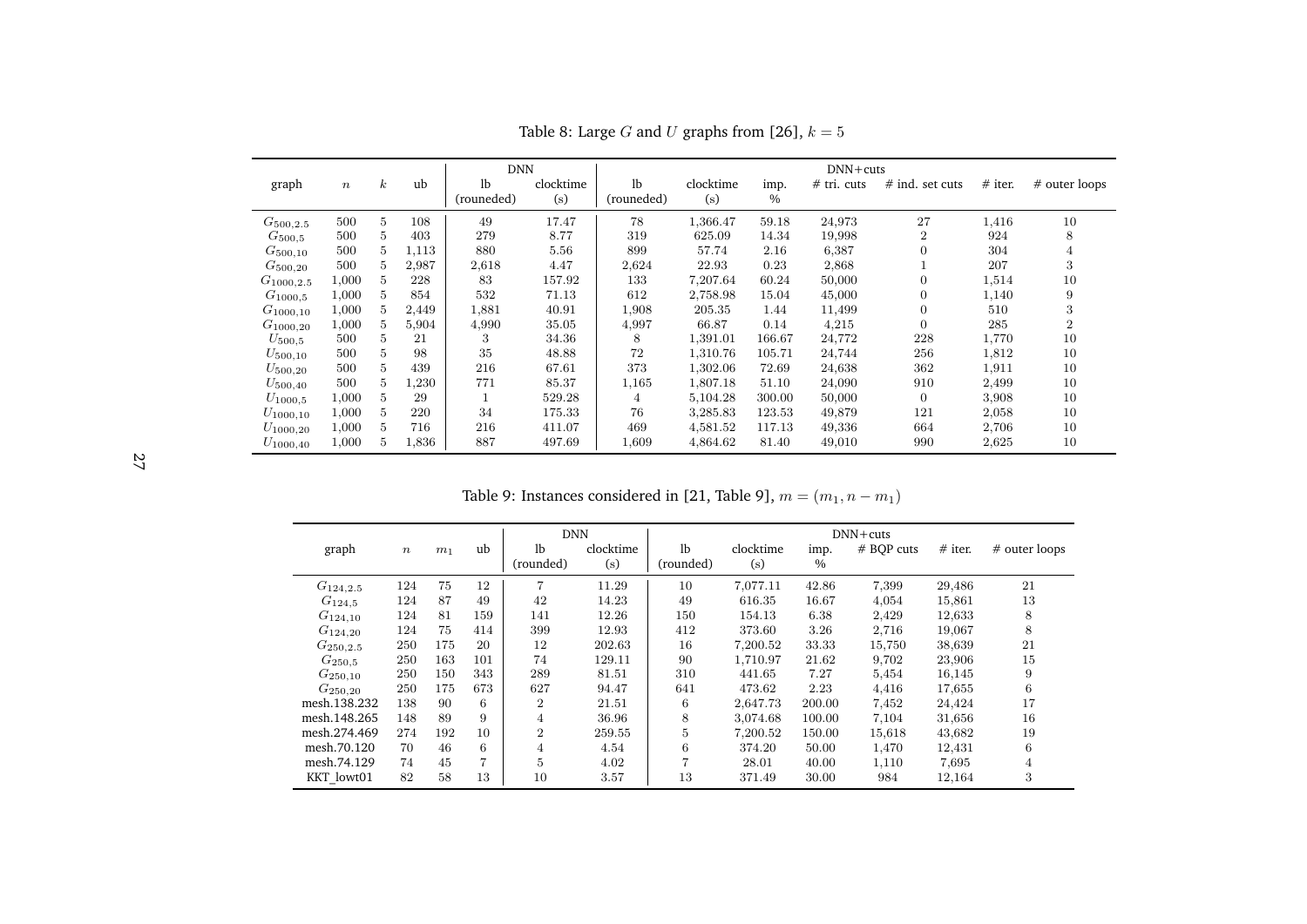<span id="page-27-0"></span>

|                 |       |                |        | <b>DNN</b>      |                  |                             |                  |              | $DNN + cuts$ |           |                |
|-----------------|-------|----------------|--------|-----------------|------------------|-----------------------------|------------------|--------------|--------------|-----------|----------------|
| graph           | $\,n$ | m <sub>1</sub> | ub     | lb<br>(rounded) | clocktime<br>(s) | 1 <sub>b</sub><br>(rounded) | clocktime<br>(s) | imp.<br>$\%$ | # BOP cuts   | $#$ iter. | # outer loops  |
| spinglass2pm 18 | 324   | 195            | $-222$ | $-245$          | 252.02           | $-227$                      | 7.200.07         | 7.35         | 12.960       | 35,081    | 8              |
| spinglass2pm 20 | 400   | 280            | $-258$ | $-267$          | 735.60           | $-262$                      | 7.200.39         | 1.87         | 14,000       | 47,002    |                |
| spinglass2pm 21 | 441   | 287            | $-294$ | $-318$          | 667.70           | $-304$                      | 7.200.25         | 4.40         | 15.435       | 41.725    |                |
| spinglass2pm 22 | 484   | 291            | $-336$ | $-369$          | 831.91           | $-347$                      | 7.200.64         | 5.96         | 24,200       | 34.795    | 10             |
| $G_{500.5}$     | 500   | 350            | 173    | 127             | 804.22           | 149                         | 7.200.63         | 17.32        | 20,000       | 32.734    | 10             |
| $G_{500,10}$    | 500   | 325            | 563    | 463             | 518.01           | 490                         | 3.101.66         | 5.83         | 11,361       | 22,746    | 8              |
| $G_{500,20}$    | 500   | 300            | 1.682  | 1.497           | 426.13           | 1,534                       | 2.405.54         | 2.47         | 9.646        | 21,665    | 6              |
| $G_{1000.5}$    | 1,000 | 650            | 387    | 260             | 5,048.12         | 271                         | 7.200.38         | 4.23         | 8.000        | 26,970    | $\overline{2}$ |
| $G_{1000,10}$   | 1,000 | 600            | 1.304  | 1.048           | 3.400.21         | 1.074                       | 7.200.49         | 2.48         | 16,000       | 22,496    | 4              |
| $G_{1000,20}$   | 1,000 | 700            | 2,844  | 2,503           | 4,952.74         | 2,514                       | 7,200.66         | 0.44         | 12,000       | 26,158    | 3              |

Table 10: Instances considered in [\[21,](#page-29-19) Table 9],  $m = (m_1, n - m_1)$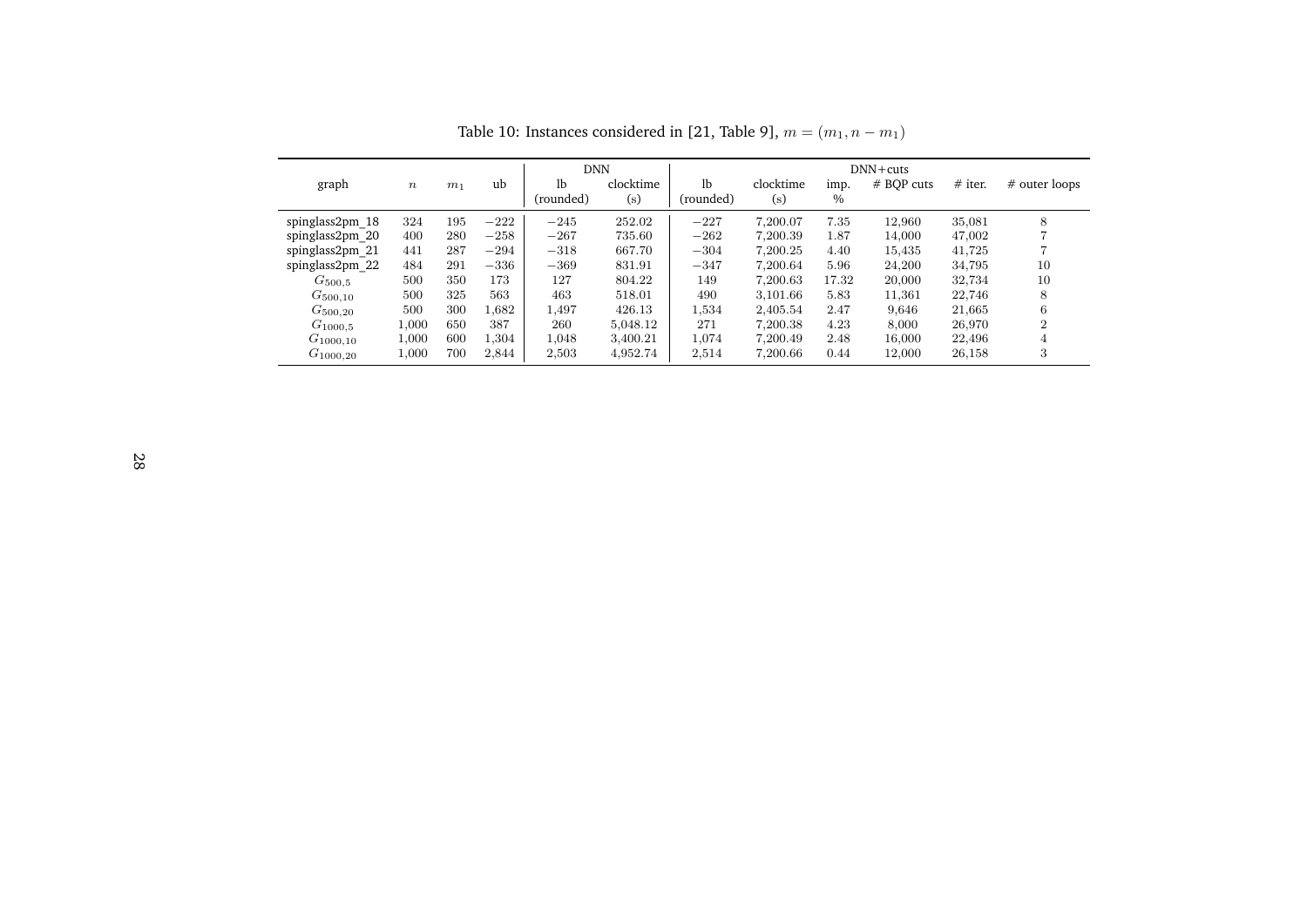# **References**

- <span id="page-28-14"></span><span id="page-28-13"></span>[1] Andersen Ang, Jianzhu Ma, Nianjun Liu, Kun Huang, and Yijie Wang. Fast projection onto the capped simplex with applications to sparse regression in bioinformatics. arXiv:2110.08471, 2021.
- <span id="page-28-10"></span>[2] Miguel F. Anjos, Bissan Ghaddar, Lena Hupp, Frauke Liers, and Angelika Wiegele. *Solving k-way graph partitioning problems to optimality: The impact of semidefinite relaxations and the bundle method*, pages 355–386. Springer Berlin Heidelberg, Berlin, Heidelberg, 2013.
- <span id="page-28-11"></span>[3] Michael Armbruster. *Branch-and-Cut for a Semidefinite Relaxation of Large-scale Minimum Bisection Problems*. PhD thesis, Technische Universität Chemnitz, 2007.
- <span id="page-28-4"></span>[4] Michael Armbruster, Christoph Helmberg, Marzena Fügenschuh, and Alexander Martin. LP and SDP branch-and-cut algorithms for the minimum graph bisection problem: a computational comparison. *Mathematical Programming Computation*, 4(3):275–306, 2012.
- <span id="page-28-9"></span>[5] Heinz H. Bauschke and Valentin R. Koch. Projection methods: Swiss army knives for solving feasibility and best approximation problems with halfspaces. *Contemp. Math.*, 636:1–40, 2015.
- <span id="page-28-0"></span>[6] Charles-Edmond Bichot and Patrick Siarry. *Graph Partitioning*. ISTE Ltd, 2011. URL [https:](https://onlinelibrary.wiley.com/doi/book/10.1002/9781118601181) [//onlinelibrary.wiley.com/doi/book/10.1002/9781118601181](https://onlinelibrary.wiley.com/doi/book/10.1002/9781118601181).
- <span id="page-28-7"></span>[7] James P. Boyle and Richard L. Dykstra. A method for finding projections onto the intersection of convex sets in Hilbert spaces. In R. Dykstra, T. Robertson, and F. T. Wright, editors, *Advances in Order Restricted Statistical Inference, Lecture Notes in Statistics*, volume 37. Springer, 1985.
- <span id="page-28-15"></span>[8] Lorenzo Brunetta, Michele Conforti, and Giovanni Rinaldi. A branch-and-cut algorithm for the equicut problem. *Mathematical Programming*, 78(2):243–263, 1997.
- <span id="page-28-1"></span>[9] Aydın Buluç, Henning Meyerhenke, Ilya Safro, Peter Sanders, and Christian Schulz. *Recent Advances in Graph Partitioning*, volume 9220. Springer, Cham., 2016.
- <span id="page-28-5"></span>[10] Sam Burer and Dieter Vandenbussche. Solving lift-and-project relaxations of binary integer programs. *SIAM J. Optim.*, 16(3):726–750, 2006.
- <span id="page-28-16"></span>[11] Oliver Collins, Sam Dolinar, Robert McEliece, and Fabrizio Pollara. A VLSI decomposition of the deBruijn graph. *Journal of the ACM (JACM)*, 39(4):931–948, 1992.
- <span id="page-28-3"></span>[12] Edwin R. van Dam and Renata Sotirov. Semidefinite programming and eigenvalue bounds for the graph partition problem. *Mathematical Programming*, 151:379–404, 2015.
- <span id="page-28-2"></span>[13] Wilm E. Donath and Alan J. Hoffman. Lower bounds for the partitioning of graphs. *IBM Journal of Research and Development*, 17:420–425, 1973.
- <span id="page-28-8"></span>[14] Richard L. Dykstra. An algorithm for restricted least squares regression. *J. Am. Stat. Assoc.*, 78 (384):837–842, 1983.
- <span id="page-28-17"></span>[15] Rainer Feldmann, Burkhard Monien, Peter Mysliwietz, and Stefan Tschöke. A better upper bound on the bisection width of de bruijn networks. In *Annual Symposium on Theoretical Aspects of Computer Science*, pages 511–522. Springer, 1997.
- <span id="page-28-12"></span>[16] Carlos Eduardo Ferreira, Alexander Martin, C Carvalho de Souza, Robert Weismantel, and Laurence A Wolsey. The node capacitated graph partitioning problem: a computational study. *Math. Programming*, 81(2, Ser. B):229–256, 1998.
- <span id="page-28-6"></span>[17] Michel Fortin and Roland Glowinski. *Augmented Lagrangian Methods: Applications to the Numerical Solution of Boundary-Value Problems*. Studies in Mathematics and Its Applications. North-Holland Publishing Comp., 1983.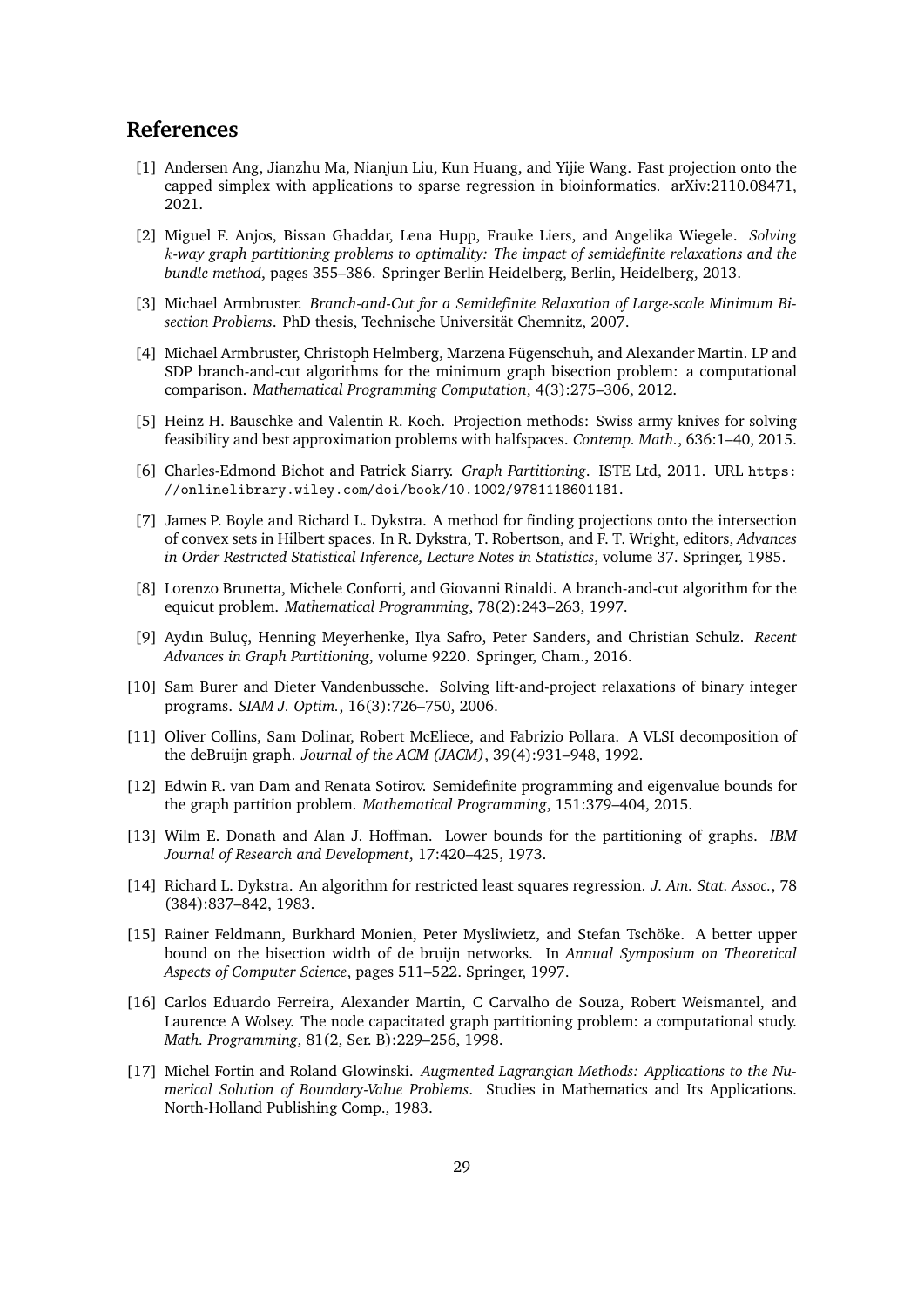- <span id="page-29-20"></span><span id="page-29-19"></span><span id="page-29-14"></span>[18] Norbert Gaffke and Rudolf Mathar. A cyclic projection algorithm via duality. *Metrika*, 36: 29–54, 1989.
- <span id="page-29-15"></span>[19] Philippe Galinier and Jin-Kao Hao. Hybrid evolutionary algorithms for graph coloring. *J. Comb. Optim.*, 3:379–397, 1999.
- <span id="page-29-1"></span>[20] Michael R. Garey, David S. Johnson, and Larry Stockmeyer. Some simplified NP-complete graph problems. *Theor. Comput. Sci.*, 1:237–267, 1976.
- <span id="page-29-5"></span>[21] William W. Hager, Dzung T. Phan, and Hongchao Zhang. An exact algorithm for graph partitioning. *Mathematical Programming*, 137:531–556, 2013.
- <span id="page-29-18"></span>[22] Christoph Helmberg. A cutting plane algorithm for large scale semidefinite relaxations. In *The Sharpest Cut: The Impact of Manfred Padberg and His Work*, pages 233–256. SIAM, 2004.
- <span id="page-29-2"></span>[23] Roy van Houte, Jesse Mulderij, Thomas Attema, Irina Chiscop, and Frank Phillipson. Mathematical formulation of quantum circuit design problems in networks of quantum computers. *Quantum Information Processing*, 18(141), 2020.
- <span id="page-29-8"></span>[24] Hao Hu and Renata Sotirov. On solving the quadratic shortest path problem. *INFORMS J. Comput.*, 32(2):219–233, 2020.
- <span id="page-29-10"></span>[25] Hao Hu, Renata Sotirov, and Henry Wolkowicz. Facial reduction for symmetry reduced semidefinite doubly nonnegative programs. https://arxiv.org/abs/1912.10245, 2019.
- <span id="page-29-17"></span>[26] David S. Johnson, Cecilia R. Aragon, Lyle A. McGeoch, and Catherine Schevon. Optimization by Simulated Annealing: An Experimental Evaluation; Part I, Graph Partitioning. *Operations Research*, 37(6):865–892, 1989.
- <span id="page-29-3"></span>[27] Stefan E. Karisch and Franz Rendl. Semidefinite programming and graph equipartition. In *Topics in Semidefinite and Interior-Point Methods*, pages 77–95. AMS, 1998.
- <span id="page-29-0"></span>[28] Stefan E. Karisch, Franz Rendl, and Jens Clausen. Solving graph bisection problems with semidefinite programming. *INFORMS Journal of Computing*, 12(3):177–191, 2000.
- <span id="page-29-4"></span>[29] Etienne de Klerk, Dima Pasechnik, Renata Sotirov, and Cristian Dobre. On semidefinite programming relaxations of maximum *k*-section. *Mathematical Programming*, 136:253–278, 2012.
- <span id="page-29-6"></span>[30] Olga Kuryatnikova, Renata Sotirov, and Juan Vera. The maximum *k*-colorable subgraph problem and related problems. *INFORMS Journal on Computing*, 34(1):656–669, 2021.
- <span id="page-29-9"></span>[31] Xinxin Li, Ting Kei Pong, Hao Sun, and H. Wolkowicz. A strictly contractive Peaceman-Rachford splitting method for the doubly nonnegative relaxation of the minimum cut problem. *Comput. Optim. Appl.*, 78:853–891, 2021.
- <span id="page-29-12"></span>[32] Dirk A. Lorenz and Quoc Tran-Dinh. Non-stationary Douglas-Rachford and alternating direction method of multipliers: adaptive stepsizes and convergence. *Computational Optimization and Applications*, 74(1):67–92, 2019.
- <span id="page-29-7"></span>[33] Ngoc Hoang Anh Mai, Jean-Bernard Lasserre, Victor Magron, and Jie Wang. Exploiting constant trace property in large-scale polynomial optimization. arXiv:2012.08873, 2020.
- <span id="page-29-11"></span>[34] Frank de Meijer and Renata Sotirov. SDP-based bounds for the Quadratic Cycle Cover problem via cutting-plane Augmented Lagrangian methods and Reinforcement Learning. *INFORMS Journal on Computing*, 33(4):1262–1276, 2021.
- <span id="page-29-16"></span>[35] Mosek ApS. The MOSEK optimization toolbox. *Version 9.1.*, 2019.
- <span id="page-29-13"></span>[36] Danilo E. Oliveira, Henry Wolkowicz, and Yangyang Xu. ADMM for the SDP relaxation of the QAP. *Mathematical Programming Computation*, 10(4):631–658, 2018.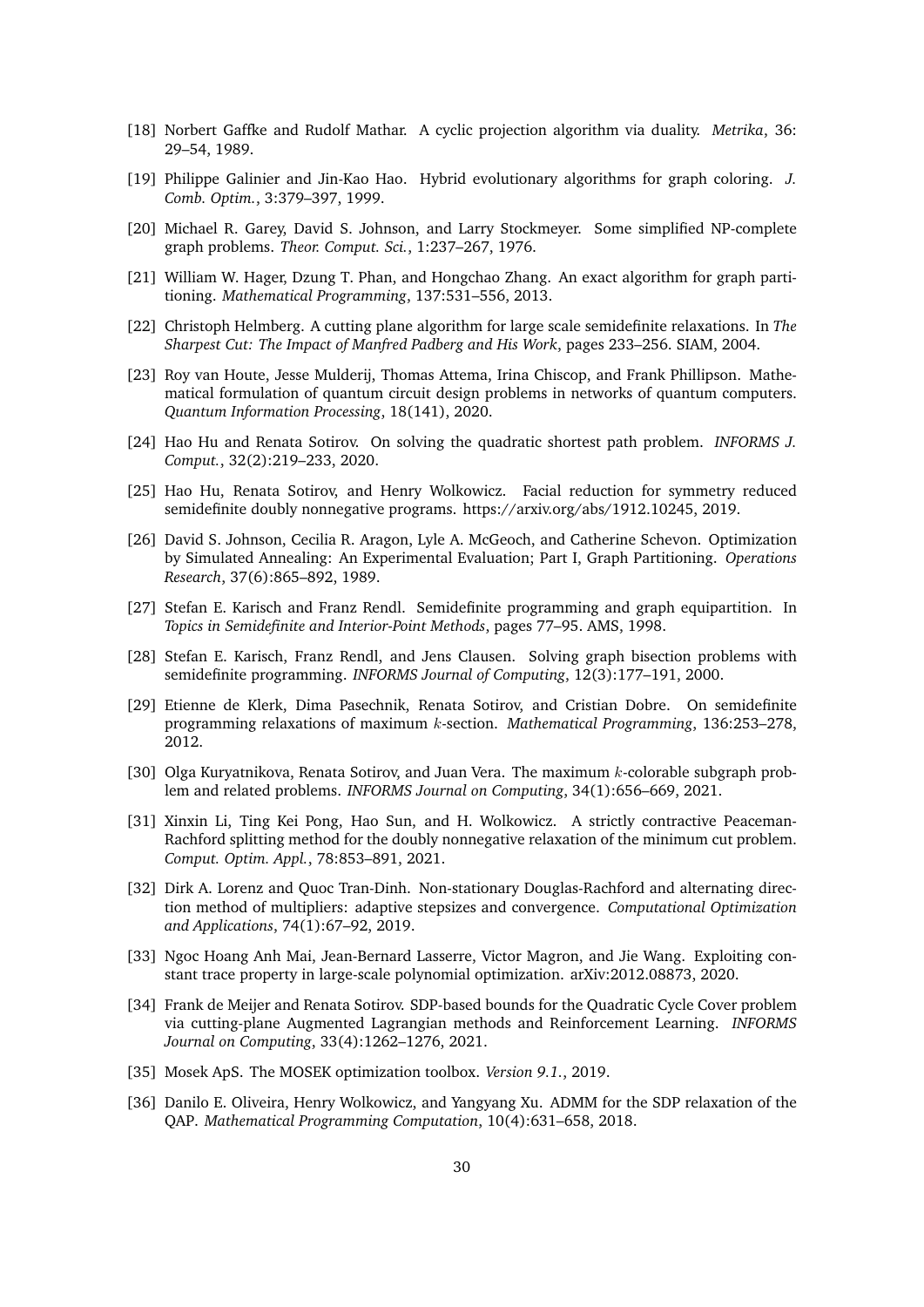- <span id="page-30-12"></span>[37] Danilo Elias Oliveira, Henry Wolkowicz, and Yangyang Xu. ADMM for the SDP relaxation of the QAP. *Math. Program. Comput.*, 10:631–658, 2018.
- <span id="page-30-15"></span>[38] Manfred Padberg. The boolean quadric polytope: some characteristics, facets and relatives. *Mathematical Programming*, 45:139–172, 1989.
- <span id="page-30-8"></span>[39] Janez Povh, Franz Rendl, and Angelika Wiegele. A boundary point method to solve semidefinite programs. *Comput.*, 78(3):277–286, 2006.
- <span id="page-30-6"></span>[40] Franz Rendl and Renata Sotirov. The min-cut and vertex separator problem. *Computational Optimization and Applications*, 69:159–187, 2018.
- <span id="page-30-1"></span>[41] Franz Rendl and Henry Wolkowicz. A projection technique for partitioning nodes of a graph. *Ann. Oper. Res.*, 58:155–179, 1995.
- <span id="page-30-0"></span>[42] Franz Rendl, Renata Sotirov, and Christian Truden. Lower bounds for the bandwidth problem. *Computers* & *Operations Research*, 135:105422, 2021.
- <span id="page-30-17"></span>[43] Giovanni Rinaldi. Rudy: a generator for random graphs, 1998. URL [http://www-user.](http://www-user.tu-chemnitz.de/helmberg/rudy.tar.gz) [tu-chemnitz.de/helmberg/rudy.tar.gz](http://www-user.tu-chemnitz.de/helmberg/rudy.tar.gz).
- <span id="page-30-5"></span>[44] Renata Sotirov. SDP relaxations for some combinatorial optimization problems. In *In M.F. Anjos and J.B. Lasserre, editors, Handbook on Semidefinite, Conic and Polynomial Optimization*, pages 795–819. Springer, 2012.
- <span id="page-30-3"></span>[45] Renata Sotirov. An efficient semidefinite programming relaxation for the graph partition problem. *INFORMS J. Comput.*, 26(1):16–30, 2014.
- <span id="page-30-4"></span>[46] Renata Sotirov. Graph bisection revisited. *Annals of Operations Research*, 265:143–154, 2018.
- <span id="page-30-16"></span>[47] Cid Carvalho de Souza. *The graph equipartition problem: Optimal solutions, extensions and applications*. PhD thesis, Université Catholique de Louvain, Louvain-la-Neuve, Belgium, 1993.
- <span id="page-30-9"></span>[48] Defeng Sun, Kim-Chuan Toh, Yancheng Yuan, and Xin-Yuan Zhao. SDPNAL+: A Matlab software for semidefinite programming with bound constraints (version 1.0). *Optim. Methods Softw.*, 35(1):87–115, 2020.
- <span id="page-30-7"></span>[49] Levent Tunçel. On the Slater condition for the SDP relaxations of nonconvex sets. *Operations Research Letters*, 29:181–186, 2001.
- <span id="page-30-10"></span>[50] Zaiwen Wen, Donald Goldfarb, and Wotao Yin. Alternating direction augmented Lagrangian methods for semidefinite programming. *Math. Program. Comput.*, 2:203–230, 2010.
- <span id="page-30-13"></span>[51] Angelika Wiegele and Shudian Zhao. SDP-based bounds for graph partition via extended ADMM. *Computational Optimization and Applications*, 82:251–291, 2022.
- <span id="page-30-2"></span>[52] Henry Wolkowicz and Qing Zhao. Semidefinite programming relaxations for the graph partitioning problem. *Discrete Appl. Math.*, 96/97:461–479, 1999.
- <span id="page-30-11"></span>[53] Alp Yurtsever, Joel A. Tropp, Olivier Fercoq, Madeleine Udell, and Volkan Cevher. Scalable semidefinite programming. *SIAM Journal on Mathematics of Data Science*, 3(1):171–200, 2021.
- <span id="page-30-14"></span>[54] Shudian Zhao. *Splitting into Pieces: Alternating Direction Methods of Multipliers and Graph Partitioning*. PhD thesis, Alpen-Adria-Universität Klagenfurt, 2022.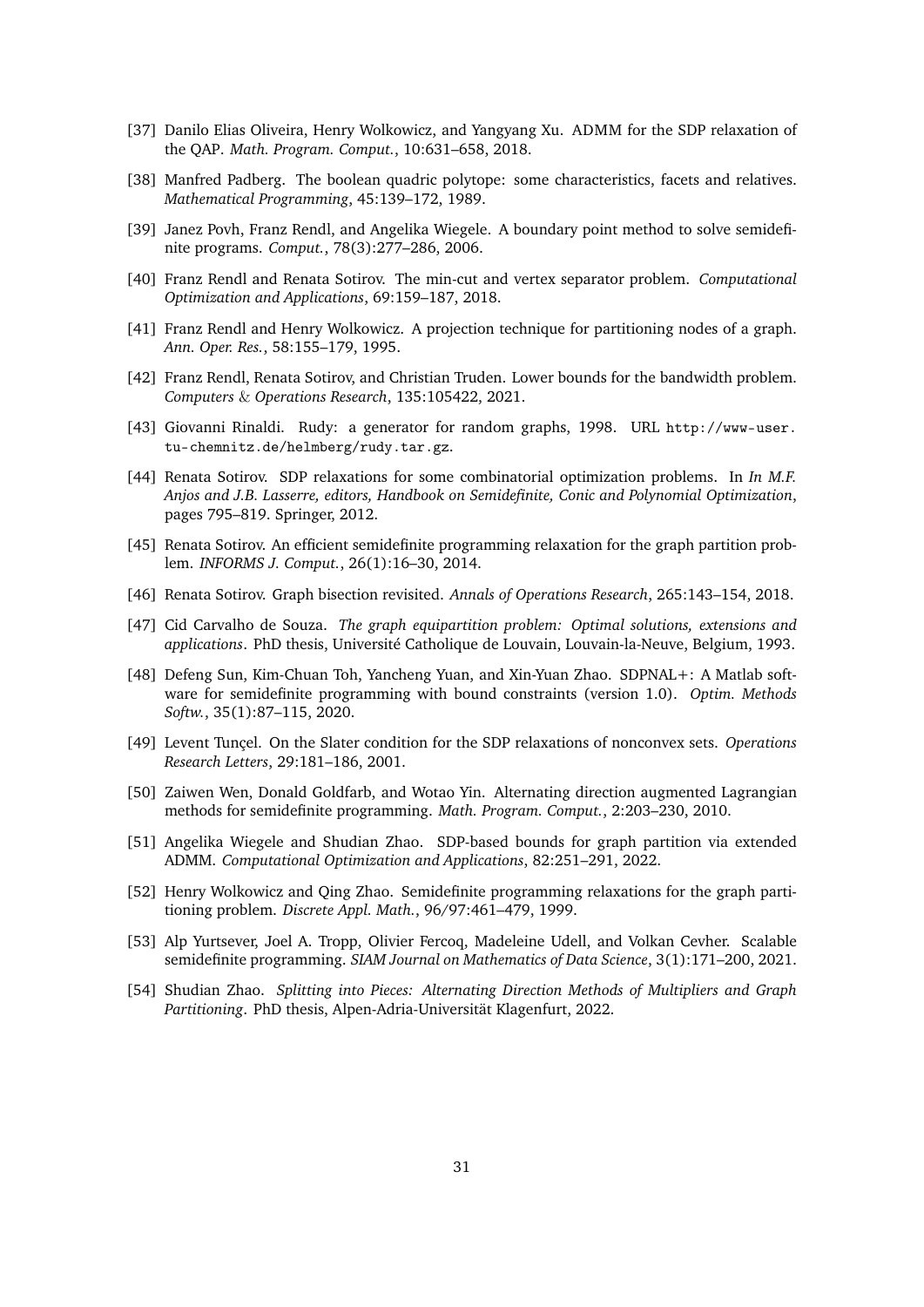# <span id="page-31-0"></span>**A Projection onto polyhedral sets**

One of the ingredients of the CP–ADMM is the orthogonal projection onto a polyhedral set. More precisely, the *X*-subproblem in [\(25b\)](#page-10-2) involves a projection onto the set  $\mathcal{X}$ , where  $\mathcal{X}$  is given in [\(12\)](#page-6-4) and [\(22\)](#page-9-5) for the *k*-EP and GBP, respectively. We focus here on the projector for the GBP. The projector for the *k*-EP, which has a simpler structure, can be obtained similarly.

Recall from  $(22)$  that the polyhedral set  $\mathcal{X}_{BP}$  looks as follows:

$$
\mathcal{X}_{BP} = \left\{ X = \begin{pmatrix} x^0 & (x^1)^\top & (x^2)^\top \\ x^1 & X^{11} & X^{12} \\ x^2 & X^{21} & X^{22} \end{pmatrix} \in \mathcal{S}^{2n+1} : \begin{array}{l} \mathcal{G}_{\mathcal{J}}(X) = \mathbf{0}, \ X_{1,1} = 1, \ \text{tr}(X^{ii}) = m_i, \ i \in [2], \\ \text{diag}(X^{11}) + \text{diag}(X^{22}) = \mathbf{1}_n, \ X\mathbf{u}_1 = \text{diag}(X), \\ \mathbf{0} \le X \le \mathbf{J} \end{array} \right\}.
$$

Let  $\mathcal{P}_{\mathcal{X}_{BP}}: \mathcal{S}^{2n+1} \to \mathcal{S}^{2n+1}$  denote the projection onto  $\mathcal{X}_{BP}.$ 

Observe that each constraint that defines  $\mathcal{X}_{BP}$  either acts on the diagonal, first row, and first column of the matrix, or on the remaining entries. In the latter case, an entry  $X_{ij}$  is either bounded by 0 and 1 or equals 0 if  $(i, j) \in \mathcal{J}$ . These projections are very simple and are given by the operators *T*<sub>inner</sub> and *T*<sub>box</sub> in Table [11.](#page-31-1)

Next, we focus on the entries on the diagonal, first row, and first column of the orthogonal projection. Suppose  $Y = \mathcal{P}_{\mathcal{X}_{BP}}(X)$  and let  $y_1 := diag(Y^{11})$  and  $y_2 := diag(Y^{22})$ . Then  $y_1$  and  $y_2$ can be obtained via the following optimization problem:

$$
\min_{y_1, y_2 \in \mathbb{R}^n} \quad (y_1 - \text{diag}(X^{11}))^{\top} (y_1 - \text{diag}(X^{11})) + 2(y_1 - x^1)^{\top} (y_1 - x^1) \n+ (y_2 - \text{diag}(X^{22}))^{\top} (y_2 - \text{diag}(X^{22})) + 2(y_2 - x^2)^{\top} (y_2 - x^2) \n\text{s.t.} \quad \mathbf{1}_n^{\top} y_1 = m_1, \ \mathbf{1}_n^{\top} y_2 = m_2, \ y_1 + y_2 = \mathbf{1}_n, \ y_1 \ge \mathbf{0}_n, \ y_2 \ge \mathbf{0}_n.
$$
\n(44)

Using basic algebra, one can show that the optimal  $y_1$  to [\(44\)](#page-31-2) is attained by the minimizer of the following optimization problem:

<span id="page-31-3"></span><span id="page-31-2"></span>
$$
\min_{y_1 \in \mathbb{R}^n} \quad \left\| y_1 - \left( \frac{1}{6} (\text{diag}(X^{11}) - \text{diag}(X^{22})) + \frac{1}{3} (x^1 - x^2) + \frac{1}{2} \mathbf{1}_n \right) \right\|_2^2
$$
\n
$$
\text{s.t.} \quad \mathbf{1}_n^{\top} y_1 = m_1, \ \mathbf{0}_n \le y_1 \le \mathbf{1}_n,
$$
\n
$$
(45)
$$

<span id="page-31-1"></span>while the corresponding optimal  $y_2$  to [\(44\)](#page-31-2) is  $y_2 = \mathbf{1}_n - y_1$ . Observe that [\(45\)](#page-31-3) is equivalent to a projection onto the capped simplex  $\overline{\Delta}(m_1) = \{y \in \mathbb{R}^n : \mathbf{1}_n^\top y = m_1, \mathbf{0}_n \leq y \leq \mathbf{1}_n\}$ . The projection onto  $\bar{\Delta}(m_1)$  we denote by  $\mathcal{P}_{\bar{\Delta}(m_1)} : \mathbb{R}^n \to \mathbb{R}^n$ , which can be performed efficiently, see [\[1\]](#page-28-14). We define the operator  $T_{\text{arrow}}$ , see Table [11,](#page-31-1) to embed the optimal  $y_1$  and  $y_2$  in the space  $S^{2n+1}$ .

|  | Operator                                                                               | Description                                                                                                                                                                                |  |  |  |  |  |  |  |
|--|----------------------------------------------------------------------------------------|--------------------------------------------------------------------------------------------------------------------------------------------------------------------------------------------|--|--|--|--|--|--|--|
|  | $T_{\text{inner}} \quad : \quad \mathcal{S}^{2n+1} \rightarrow \mathcal{S}^{2n+1}$     | $T_{\text{inner}}(X)_{ij} = 0$ if $i = 1$ or $j = 1$ or $i = j$ or $(i, j) \in \mathcal{J}$<br>and $T_{inner}(X)_{ij} = X_{ij}$ otherwise.                                                 |  |  |  |  |  |  |  |
|  | $T_{\rm box} \quad \  \, : \quad \, \mathcal{S}^{2n+1} \rightarrow \mathcal{S}^{2n+1}$ | $T_{\text{box}}(X)_{ij} = \min(\max(X_{ij}, 0), 1)$ for all $(i, j)$ .                                                                                                                     |  |  |  |  |  |  |  |
|  | $T_{\mathrm{arrow}} \qquad : \quad \mathbb{R}^n \rightarrow \mathcal{S}^{2n+1}$        | $T_{\rm arrow}(x) = \begin{pmatrix} 1 & x^\top & (\mathbf{1}_n-x)^\top \\ x & \mathrm{Diag}(x) & \mathbf{0} \\ \mathbf{1}_n-x & \mathbf{0} & \mathrm{Diag}(\mathbf{1}_n-x) \end{pmatrix}.$ |  |  |  |  |  |  |  |

Table 11: Overview of operators and their definitions.

Now, the projector  $\mathcal{P}_{X_{BP}}$  can be written out explicitly as follows: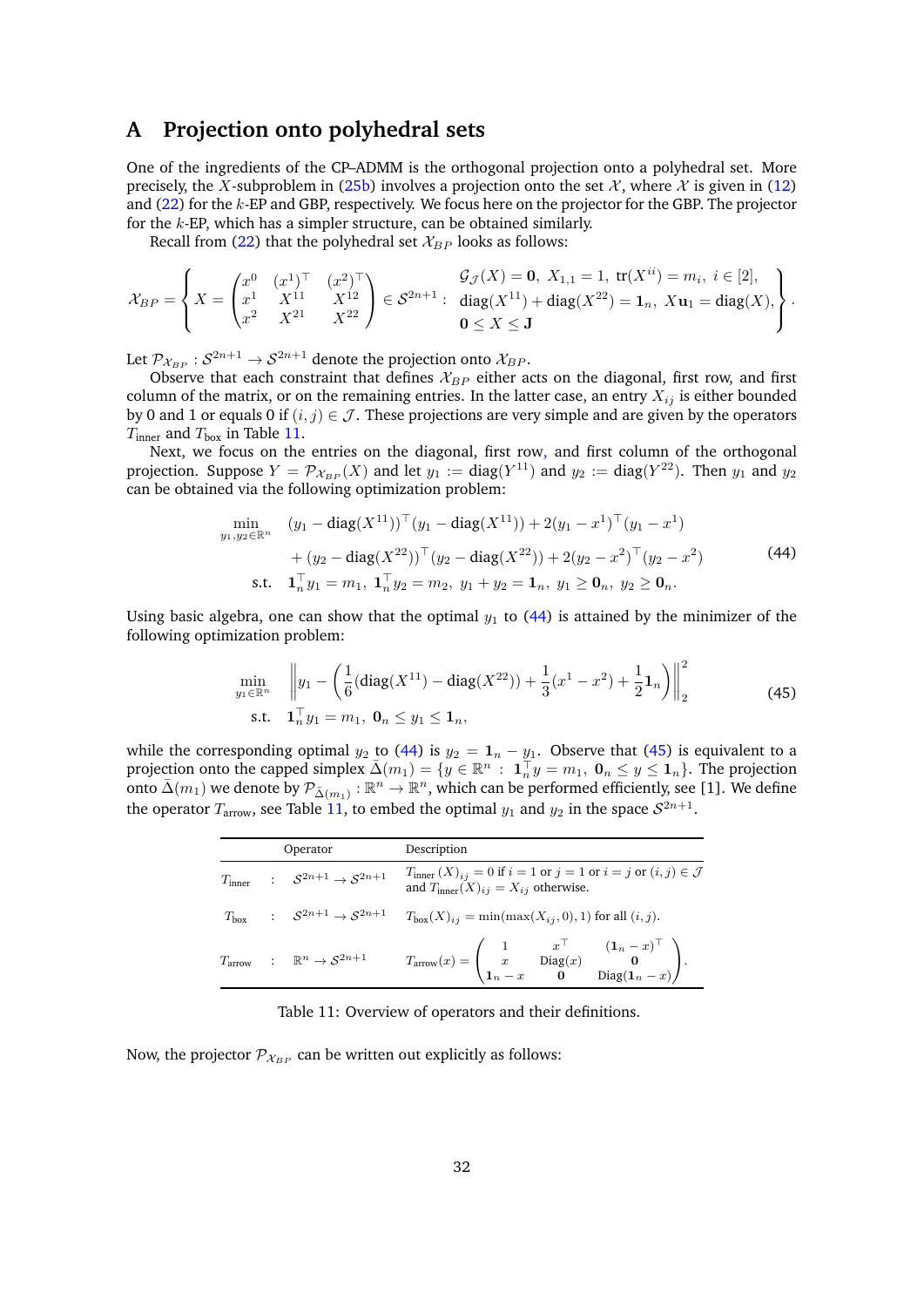$$
\mathcal{P}_{\mathcal{X}_{BP}}\left(\begin{pmatrix} x^0 & (x^1)^\top & (x^2)^\top \\ x^1 & X^{11} & X^{12} \\ x^2 & X^{21} & X^{22} \end{pmatrix}\right) = T_{\text{box}}\left(T_{\text{inner}}\left(\begin{pmatrix} x^0 & (x^1)^\top & (x^2)^\top \\ x^1 & X^{11} & X^{12} \\ x^2 & X^{21} & X^{22} \end{pmatrix}\right)\right)
$$

$$
+T_{\text{arrow}}\left(\mathcal{P}_{\bar{\Delta}(m_1)}\left(\frac{1}{6}(\text{diag}(X^{11}) - \text{diag}(X^{22})) + \frac{1}{3}(x^1 - x^2) + \frac{1}{2}\mathbf{1}_n\right)\right).
$$

# **B Proofs for Cutting Plane Projectors**

### <span id="page-32-0"></span>**B.1 Proof of Lemma [4](#page-15-4)**

The first statement is trivial. Now assume  $M \notin \mathcal{H}_{ijl}^{\Delta}$ , i.e.,  $M_{ij} + M_{il} > \frac{k-1}{k} + M_{jl}$ . The projection of *M* onto  $\mathcal{H}^{\Delta}_{ijl}$  is the solution to  $\min_{\hat{M} \in \mathcal{S}^n} \left\{ \|\hat{M} - M\|_F^2 : \hat{M} \in \mathcal{H}^{\Delta}_{ijl} \right\}$ . Since the inequality that describes  $\mathcal{H}_{ijl}^{\Delta}$  only involves the submatrix induced by indices  $i, j$  and  $l$ , we can restrict ourselves to the following convex optimization problem:

$$
\min_{\alpha,\beta,\gamma} \quad 2(\alpha - M_{ij})^2 + 2(\beta - M_{il})^2 + 2(\gamma - M_{jl})^2
$$
\ns.t.

\n
$$
\alpha + \beta \le \frac{k-1}{k} + \gamma.
$$

Let  $\lambda \geq 0$  denote the Lagrange multiplier for the inequality, then the KKT conditions imply the following system:

$$
\begin{cases}\n4(\alpha - M_{ij}) + \lambda = 0 \\
4(\beta - M_{il}) + \lambda = 0 \\
4(\gamma - M_{jl}) - \lambda = 0 \\
\lambda(\alpha + \beta - \frac{k-1}{k} - \gamma) = 0 \\
\alpha + \beta \le \frac{k-1}{k} + \gamma \\
\lambda \ge 0.\n\end{cases}
$$

By complementarity, we have either  $\lambda = 0$  or  $\alpha + \beta - \frac{k-1}{k} - \gamma = 0$ . The first case leads to the solution  $\hat{M} = M$  that is a KKT-point if  $M \in \mathcal{H}_{ijl}^{\Delta}$ . If  $M \notin \mathcal{H}_{ijl}^{\Delta}$ , then  $\alpha + \beta - \frac{k-1}{k} - \gamma = 0$ . It follows from the first three conditions of the above system that we have

$$
\alpha = M_{ij} - \frac{1}{4}\lambda, \quad \beta = M_{il} - \frac{1}{4}\lambda, \quad \gamma = M_{jl} + \frac{1}{4}\lambda.
$$

Substitution into  $\alpha + \beta - \frac{k-1}{k} - \gamma = 0$  yields

$$
0 = M_{ij} - \frac{1}{4}\lambda + M_{il} - \frac{1}{4}\lambda - \frac{k-1}{k} - M_{jl} - \frac{1}{4}\lambda
$$
  

$$
\iff \lambda = \frac{4}{3}\left(M_{ij} + M_{il} - M_{jl} - \frac{k-1}{k}\right).
$$

Using this expression of the Lagrange multiplier gives the optimal values for *α, β* and *γ*:

$$
\alpha = M_{ij} - \frac{1}{4} \cdot \frac{4}{3} \left( M_{ij} + M_{il} - M_{jl} - \frac{k-1}{k} \right) = \frac{2}{3} M_{ij} - \frac{1}{3} M_{il} + \frac{1}{3} M_{jl} + \frac{1}{3} - \frac{1}{3k},
$$
  
\n
$$
\beta = M_{il} - \frac{1}{4} \cdot \frac{4}{3} \left( M_{ij} + M_{il} - M_{jl} - \frac{k-1}{k} \right) = -\frac{1}{3} M_{ij} + \frac{2}{3} M_{il} + \frac{1}{3} M_{jl} + \frac{1}{3} - \frac{1}{3k},
$$
  
\n
$$
\gamma = M_{jl} + \frac{1}{4} \cdot \frac{4}{3} \left( M_{ij} + M_{il} - M_{jl} - \frac{k-1}{k} \right) = \frac{1}{3} M_{ij} + \frac{1}{3} M_{il} + \frac{2}{3} M_{jl} - \frac{1}{3} + \frac{1}{3k}.
$$

Setting  $\hat{M}_{ij} = \hat{M}_{ji} = \alpha$ ,  $\hat{M}_{il} = \hat{M}_{li} = \beta$  and  $\hat{M}_{jl} = \hat{M}_{lj} = \gamma$  gives the desired result.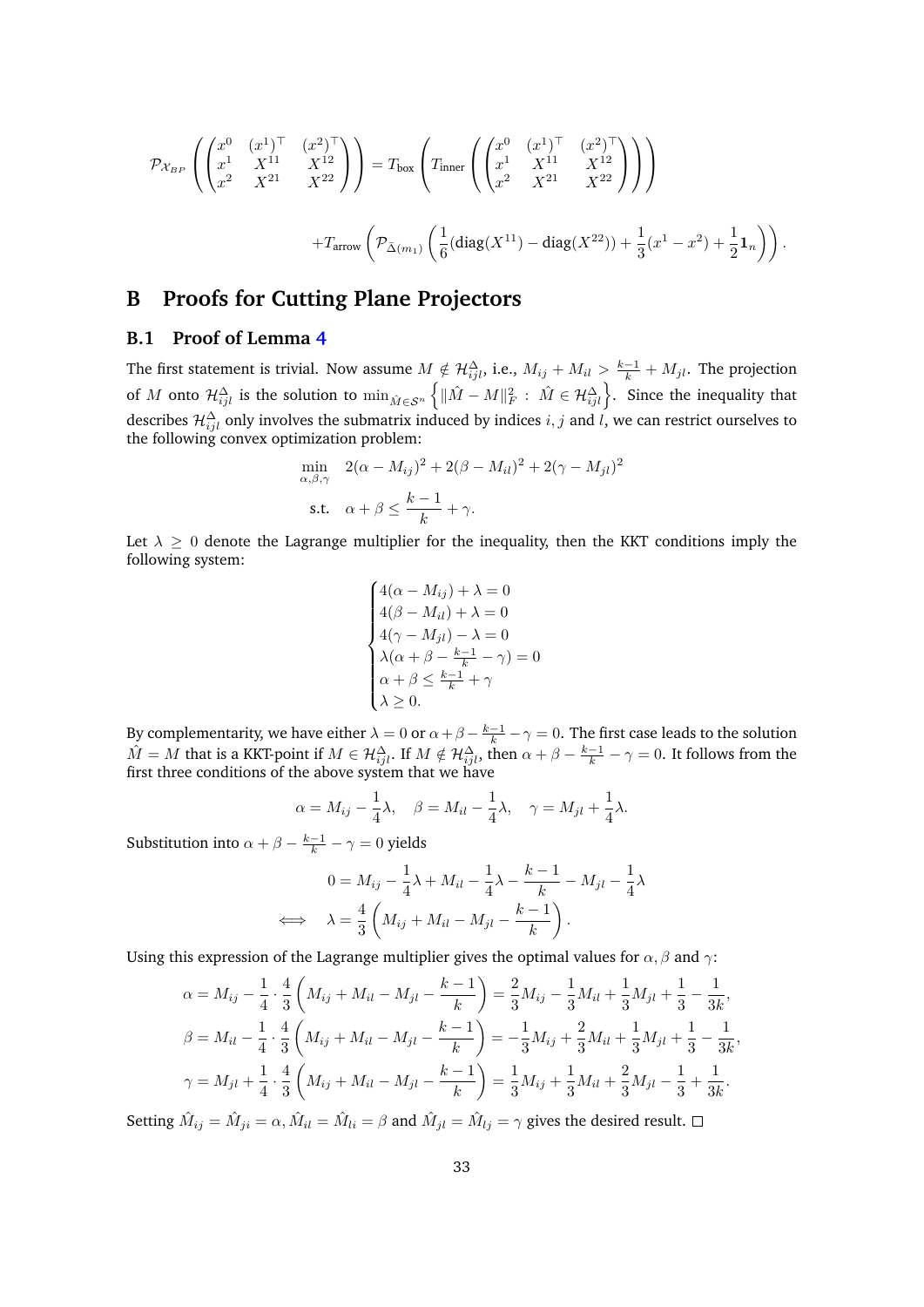#### <span id="page-33-0"></span>**B.2 Proof of Lemma [5](#page-16-2)**

We use a similar technique as used in the proof of Lemma [4.](#page-15-4) The statement is trivial if  $M \in \mathcal{H}_I^{IS}$ . If  $M \notin \mathcal{H}_I^{IS}$ , it suffices to consider the following optimization problem:

$$
\min_{z} \sum_{i,j \in I, i < j} 2\left(z_{ij} - M_{ij}\right)^2
$$
\n
$$
\text{s.t.} \sum_{i,j \in I, i < j} z_{ij} \ge \frac{1-k}{2}.
$$

Since this problem is convex, we restrict ourselves to solutions satisfying the KKT conditions. Let  $\lambda \geq 0$  denote the Lagrange multiplier for the inequality. The KKT conditions read as follows:

$$
\begin{cases}\n4(z_{ij} - M_{ij}) - \lambda = 0 & \forall i, j \in I, i < j \\
\lambda \left( \frac{1 - k}{2} - \sum_{i,j \in I, i < j} z_{ij} \right) = 0 \\
\sum_{i,j \in I, i < j} z_{ij} \ge \frac{1 - k}{2} \\
\lambda \ge 0.\n\end{cases}
$$

Complementarity implies that either  $\lambda = 0$  or  $\frac{1-k}{2} - \sum_{i,j \in I, i < j} z_{ij} = 0$ . The former case leads to the solution  $z_{ij} = M_{ij}$  for all  $i, j \in I, i < j$ , which is only a KKT point if  $M \in \mathcal{H}_I^{IS}$ . Since this is not the case, we have  $\sum_{i,j\in I, i. It follows from the system's first equation that  $z_{ij} = M_{ij} + \frac{1}{4}\lambda$$ for all  $i, j \in I, i < j$ . Substitution into  $\sum_{i,j \in I, i < j} z_{ij} = \frac{1-k}{2}$  yields:

$$
\sum_{i,j\in I,i\n
$$
\Longleftrightarrow \quad \frac{k(k+1)}{2\cdot 4}\lambda = \frac{1-k}{2} - \sum_{i,j\in I,i\n
$$
\Longleftrightarrow \quad \lambda = \frac{8}{k(k+1)} \left( \frac{1-k}{2} - \sum_{i,j\in I,i
$$
$$
$$

Hence, this implies that for all  $p, q \in I, p < q$  we have

$$
z_{pq} = M_{pq} + \frac{1}{4}\lambda = M_{pq} - \frac{k-1}{k(k+1)} - \frac{2}{k(k+1)} \sum_{i,j \in I, i < j} M_{ij}.
$$

Setting  $\hat{M}_{pq} = z_{pq}$  for all  $p, q \in I, p < q$ ,  $\hat{M}_{pq} = z_{qp}$  for all  $p, q \in I, p > q$ , and  $\hat{M}_{pq} = M_{pq}$  otherwise leads to the desired result.  $\square$ 

#### <span id="page-33-1"></span>**B.3 Proof of Lemma [6](#page-18-1)**

The projection of  $M$  onto  $\mathcal{H}_{ijl}^{BQP}$  is the solution to  $\min_{\hat{M}\in \mathcal{S}^{2n+1}}\left\{\|\hat{M} - M\|_F^2:\ \hat{M}\in \mathcal{H}_{ijl}\right\}.$  The inequality describing  $\mathcal{H}_{ijl}^{BQP}$  only involves the pairs  $(i, l), (j, l), (i, j)$  and  $(l, l)$ . Since diag $(X^{11})$  =  $x^1$ , diag $(X^{22}) = x^2$  and  $x^1 + x^2 = \mathbf{1}_n$  should be satisfied for  $\hat{M}$ , any change in  $(l,l)$  also has an effect on the pairs  $(1, l)$ ,  $(l^*, l^*)$  and  $(1, l^*)$ , where  $l^*$  is the index corresponding to *l* in the diagonal block not containing *l*. Taking these pairs into account, we can restrict ourselves to the following convex optimization problem:

$$
\min_{\alpha,\beta,\gamma,\mu} \quad 2(\alpha - M_{il})^2 + 2(\beta - M_{jk})^2 + 2(\gamma - M_{ij})^2 + (\mu - M_{ll})^2 + 2(\mu - M_{1l})^2
$$
\n
$$
+ (1 - \mu - M_{l^*l^*})^2 + 2(1 - \mu - M_{1l^*})^2
$$
\ns.t.

\n
$$
\alpha + \beta \le \gamma + \mu.
$$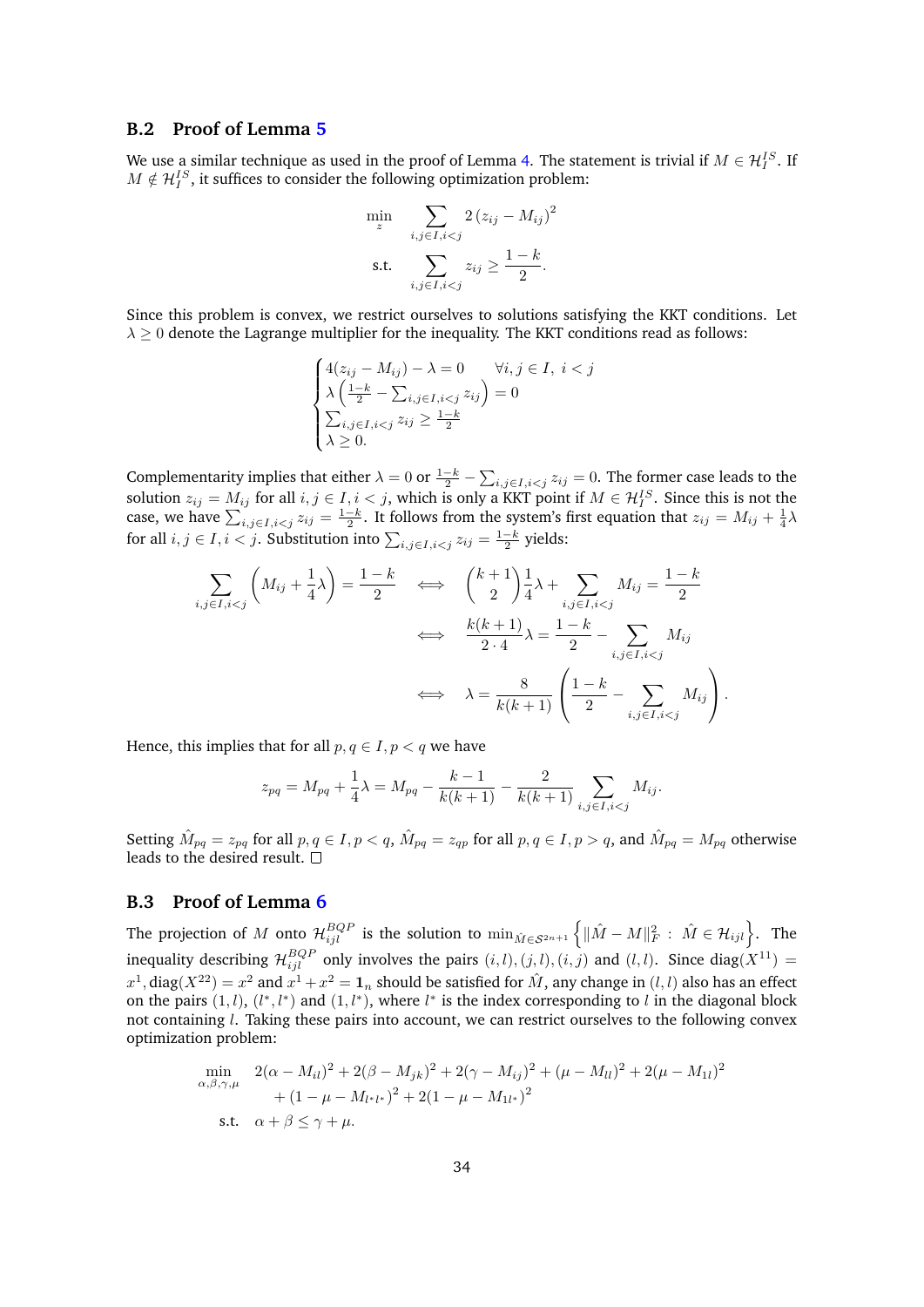Let  $\lambda \geq 0$  denote the Lagrange multiplier for the inequality, then the KKT conditions imply the following system:

$$
\begin{cases}\n4(\alpha - M_{il}) + \lambda = 0 \\
4(\beta - M_{jl}) + \lambda = 0 \\
4(\gamma - M_{ij}) - \lambda = 0 \\
2(\mu - M_{ll}) + 4(\mu - M_{1l}) + 2(\mu - 1 + M_{l^*l^*}) + 4(\mu - 1 + M_{1l^*}) - \lambda = 0 \\
\lambda(\alpha + \beta - \gamma - \mu) = 0 \\
\alpha + \beta \le \gamma + \mu \\
\lambda \ge 0.\n\end{cases}
$$

Complementarity implies that either  $\alpha + \beta = \gamma + \mu$  or  $\lambda = 0$ . The latter case leads to the KKT-point  $(\alpha, \beta, \gamma, \mu) = (M_{il}, M_{jl}, M_{ij}, \frac{1}{6}M_{ll} + \frac{1}{3}M_{1l} - \frac{1}{6}M_{l^*l^*} - \frac{1}{3}M_{1l^*} + \frac{1}{2})$ , which is optimal if  $M_{il} + M_{jl} \le$  $M_{ij} + \frac{1}{6}M_{ll} + \frac{1}{3}M_{1l} - \frac{1}{6}M_{l^*l^*} - \frac{1}{3}M_{1l^*} + \frac{1}{2}.$ 

Now assume that  $\lambda \neq 0$ . Then  $\alpha + \beta = \gamma + \mu$ . The first four equalities of the KKT system can be rewritten as:

$$
\alpha = M_{il} - \frac{1}{4}\lambda, \quad \beta = M_{jl} - \frac{1}{4}\lambda, \quad \gamma = M_{ij} + \frac{1}{4}\lambda
$$
  

$$
\mu = \frac{1}{6}M_{ll} + \frac{1}{3}M_{1l} - \frac{1}{6}M_{l^{*}l^{*}} - \frac{1}{3}M_{1l^{*}} + \frac{1}{2} + \frac{1}{12}\lambda
$$

Substitution into  $\alpha + \beta = \gamma + \mu$  yields

$$
M_{il} - \frac{1}{4}\lambda + M_{jl} - \frac{1}{4}\lambda = M_{ij} + \frac{1}{4}\lambda + \frac{1}{6}M_{ll} + \frac{1}{3}M_{1l} - \frac{1}{6}M_{l^*l^*} - \frac{1}{3}M_{1l^*} + \frac{1}{2} + \frac{1}{12}\lambda
$$
  

$$
\iff \lambda = \frac{12}{10}\left(M_{il} + M_{jl} - M_{ij} - \frac{1}{6}M_{ll} - \frac{1}{3}M_{1l} + \frac{1}{6}M_{l^*l^*} + \frac{1}{3}M_{1l^*} - \frac{1}{2}\right).
$$

Substitution of this expression for the Lagrange multiplier into the remaining equalities provides the optimal values for  $\alpha$ ,  $\beta$ ,  $\gamma$  and  $\mu$ :

$$
\alpha = \frac{7}{10}M_{il} - \frac{3}{10}M_{jl} + \frac{3}{10}M_{ij} + \frac{1}{20}M_{ll} + \frac{1}{10}M_{1l} - \frac{1}{20}M_{l^*l^*} - \frac{1}{10}M_{1l^*} + \frac{3}{20}
$$
  
\n
$$
\beta = -\frac{3}{10}M_{il} + \frac{7}{10}M_{jl} + \frac{3}{10}M_{ij} + \frac{1}{20}M_{ll} + \frac{1}{10}M_{1l} - \frac{1}{20}M_{l^*l^*} - \frac{1}{10}M_{1l^*} + \frac{3}{20}
$$
  
\n
$$
\gamma = \frac{3}{10}M_{il} + \frac{3}{10}M_{jl} + \frac{7}{10}M_{ij} - \frac{1}{20}M_{ll} - \frac{1}{10}M_{1l} + \frac{1}{20}M_{l^*l^*} + \frac{1}{10}M_{1l^*} - \frac{3}{20}
$$
  
\n
$$
\mu = \frac{1}{10}M_{il} + \frac{1}{10}M_{jl} - \frac{1}{10}M_{ij} + \frac{3}{20}M_{ll} + \frac{3}{10}M_{1l} - \frac{3}{20}M_{l^*l^*} - \frac{3}{10}M_{1l^*} + \frac{9}{20}.
$$

Setting  $\hat{M}_{il} = \hat{M}_{li} = \alpha$ ,  $\hat{M}_{jl} = \hat{M}_{lj} = \beta$ ,  $\hat{M}_{ij} = \hat{M}_{ji} = \gamma$ ,  $\hat{M}_{ll} = \hat{M}_{1l} = \hat{M}_{l1} = \mu$  and  $\hat{M}_{l^*l^*} = \hat{M}_{1l^*} = \mu$  $\hat{M}_{l^*1} = 1 - \mu$  gives the final result.

# <span id="page-34-0"></span>**C Additional numerical results**

In this section we report additional numerical results. Table [12](#page-36-1) serves to evaluate a quality of the DNN relaxation [\(13\)](#page-6-2) with additional cuts for large graphs obtained after adding at most 3*n* cuts in each outer while-loop of Algorithm [1.](#page-13-1) In Table [3,](#page-23-1) Section [5](#page-18-0) we report the results when the number of added cuts in each outer while-loop is at most 5*n*. Our numerical results show that lower bounds might significantly improve when adding more cuts. Therefore, our final choice for adding cuts for large graphs is 5*n*.

We furthermore give in Table [13](#page-36-0) additional numerical results for the DNN relaxation [\(13\)](#page-6-2) with additional cuts and  $k = 2$  for (rather small) instances from the literature. All these instances have been considered in [\[21\]](#page-29-5). The first group of instances are grid graphs of Brunetta et al. [\[8\]](#page-28-15). These graphs are as follows.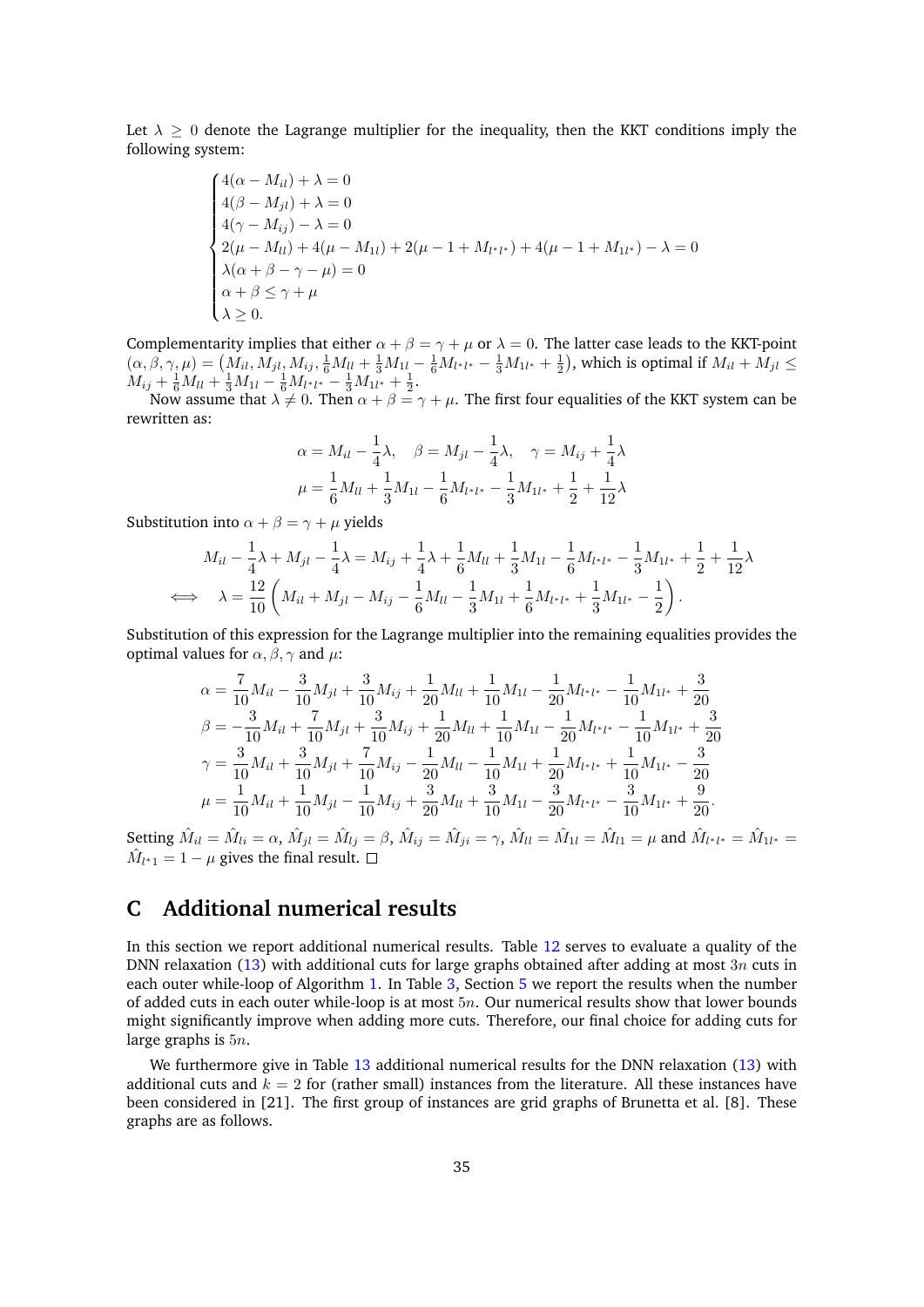- Planar grid instances: To represent instances of equicut on planar grid graphs we assign a weight from 1 to 10, drawn from a uniform distribution, to the edges of a  $h \times k$  planar grid, and a 0 weight to the other edges. The names of those graphs are formed by the size followed by the letter 'g'.
- Toroidal grid instances: Same as planar grid instances but for toroidal grids. The names of those graphs are formed by the size followed by the letter 't'.
- Mixed grid instances: These are dense instances with all edges having a nonzero weight. The edges of a planar grid receive weights from 10 to 100 uniformly generated and all the other edges a weight from 1 to 10, also uniformly generated. The names of those graphs are formed by the size followed by the letter 'm'.

The second group of instances are randomly generated graphs from [\[21\]](#page-29-5): for a fixed density, the edges are assigned integer weights uniformly drawn from [1,10]. Graphs' names begin with 'v', 't',  $q', 'c',$  and 's'.

Table [13](#page-36-0) also includes results on instances constructed with de Bruijn networks by [\[21\]](#page-29-5), of which the original data arise in applications related to parallel computer architecture [\[11,](#page-28-16) [15\]](#page-28-17). Graphs' names begin with 'db'. Finally, we test some instances from finite element meshes from [\[21\]](#page-29-5), graphs' names begin with 'm'.

There are 64 instances in Table [13,](#page-36-0) and we prove optimality for 53 instances. The longest time required to compute a lower bound is 2.5 minutes, and computation of upper bounds is negligible.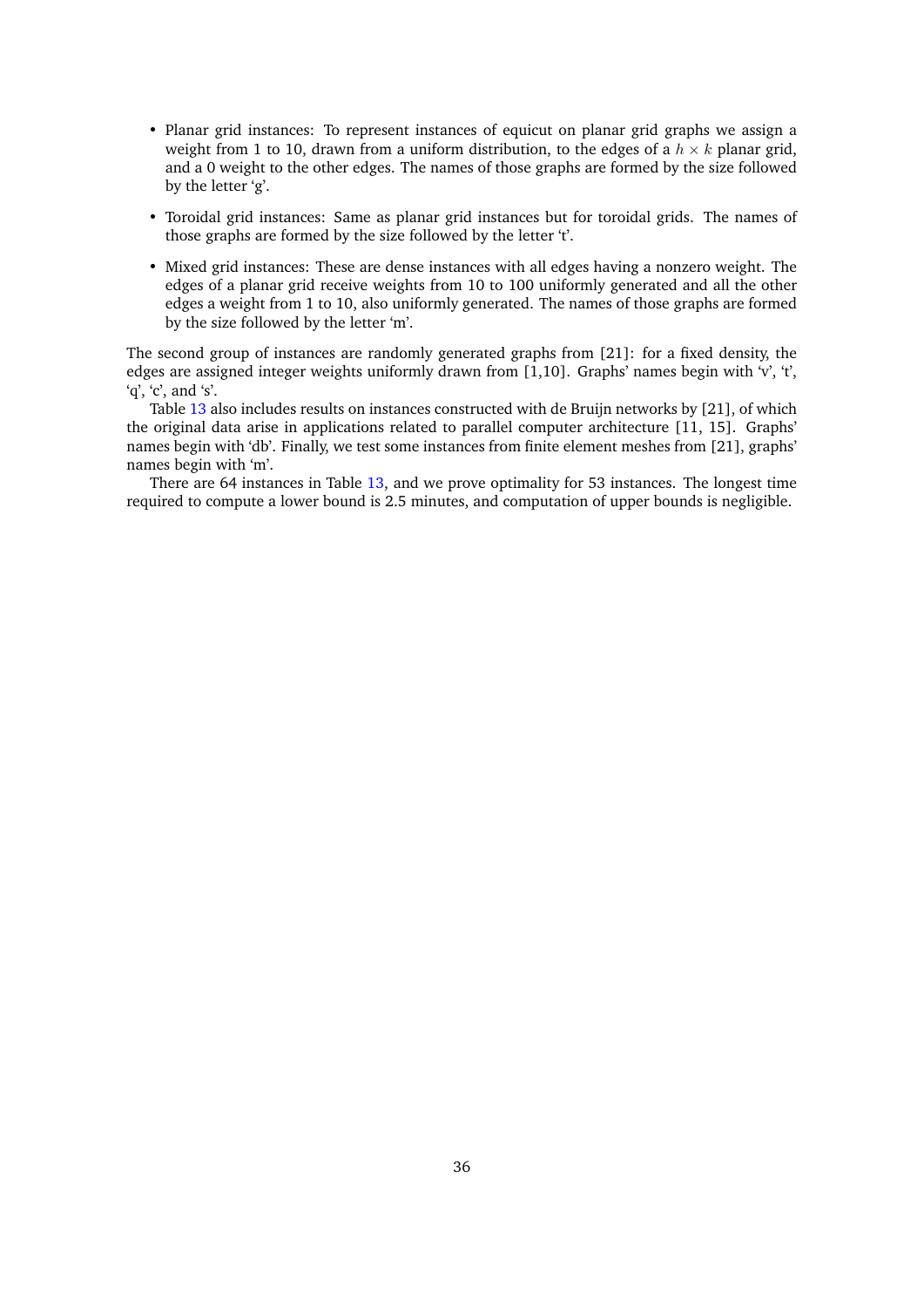|                | <b>DNN</b>       |                |                |                |           |                |           |        | $DNN + cuts$  |                 |           |               |
|----------------|------------------|----------------|----------------|----------------|-----------|----------------|-----------|--------|---------------|-----------------|-----------|---------------|
| graph          | $\boldsymbol{n}$ | $\kappa$       | ub             | lb             | clocktime | 1 <sub>b</sub> | clocktime | imp.   | $#$ tri. cuts | # ind. set cuts | $#$ iter. | # outer loops |
|                |                  |                |                | (rounded)      | (s)       | (rounded)      | (s)       | $\%$   |               |                 |           |               |
| $G_{500,2.5}$  | 500              | $\overline{2}$ | 49             | 25             | 45.83     | 41             | 1,094.09  | 64.00  | 14,593        | 407             | 1,560     | 10            |
| $G_{500,5}$    | 500              | $\overline{2}$ | 218            | 156            | 22.60     | 196            | 222.60    | 25.64  | 14,597        | 403             | 1,116     | 10            |
| $G_{500,10}$   | 500              | $\overline{2}$ | 626            | 513            | 15.90     | 554            | 91.75     | 7.99   | 10,989        | 464             | 743       | 9             |
| $G_{500,20}$   | 500              | $\overline{2}$ | 1,744          | 1,566          | 14.78     | 1,613          | 35.03     | 3.00   | 8,075         | 743             | 547       |               |
| $G_{1000.2.5}$ | 1,000            | $\overline{2}$ | 102            | 45             | 421.80    | 72             | 7,206.50  | 60.00  | 29,796        | 204             | 1,979     | 10            |
| $G_{1000.5}$   | 1,000            | $\overline{2}$ | 451            | 307            | 204.65    | 378            | 1,400.91  | 23.13  | 29,432        | 568             | 1,975     | 10            |
| $G_{1000,10}$  | 1,000            | $\overline{2}$ | 1,367          | 1,113          | 152.35    | 1,179          | 495.80    | 5.93   | 21,285        | 799             | 1,329     | 9             |
| $G_{1000,20}$  | 1,000            | $\overline{2}$ | 3,389          | 3,007          | 140.69    | 3,079          | 374.94    | 2.39   | 15,471        | 1,242           | 1,208     | 6             |
| $U_{500.5}$    | 500              | $\overline{2}$ | $\overline{2}$ |                | 74.43     | $\overline{2}$ | 1,391.38  | 100.00 | 15,000        | $\overline{0}$  | 3,136     | 10            |
| $U_{500,10}$   | 500              | $\overline{2}$ | 26             | 8              | 39.52     | 19             | 393.38    | 137.50 | 9,921         | 5,079           | 1,770     | 10            |
| $U_{500,20}$   | 500              | $\overline{2}$ | 178            | 56             | 66.28     | 135            | 565.41    | 141.07 | 10,439        | 4,561           | 2,782     | 10            |
| $U_{500,40}$   | 500              | $\overline{2}$ | 412            | 163            | 97.47     | 339            | 1,004.65  | 107.98 | 8,739         | 6,261           | 3,326     | 10            |
| $U_{1000,5}$   | 1,000            | $\overline{2}$ |                | $\overline{0}$ | 725.58    | $\overline{0}$ | 4,498.22  | 0.00   | 30,000        | $\overline{0}$  | 6,792     | 10            |
| $U_{1000,10}$  | 1,000            | $\overline{2}$ | 39             | 8              | 674.90    | 22             | 2,284.10  | 175.00 | 25,014        | 4,986           | 3,583     | 10            |
| $U_{1000,20}$  | 1,000            | $\overline{2}$ | 222            | 51             | 213.67    | 133            | 1,840.46  | 160.78 | 21,093        | 8,907           | 2,827     | 10            |
| $U_{1000.40}$  | 1,000            | $\overline{2}$ | 737            | 240            | 561.08    | 571            | 3,685.70  | 137.92 | 21,429        | 8,571           | 3,310     | 10            |

Table 12: Large *<sup>G</sup>* and *<sup>U</sup>* graphs from [\[26\]](#page-29-20) (Maxineq=3*n*)

Table 13: Graphs considered in the paper of Hager, Phan and Zhang [\[21\]](#page-29-19) (Maxineq=3*n*)

<span id="page-36-1"></span><span id="page-36-0"></span>

| <b>DNN</b> |                  |                  |    |                  |           | $DNN + cuts$   |           |        |               |                   |           |                |  |
|------------|------------------|------------------|----|------------------|-----------|----------------|-----------|--------|---------------|-------------------|-----------|----------------|--|
| graph      | $\boldsymbol{n}$ | $\boldsymbol{k}$ | ub | 1 <sub>b</sub>   | clocktime | 1 <sub>b</sub> | clocktime | imp.   | $#$ tri. cuts | $#$ ind. set cuts | $#$ iter. | # outer loops  |  |
|            |                  |                  |    | (rounded)        | (s)       | (rounded)      | (s)       | $\%$   |               |                   |           |                |  |
| 10x2g      | 20               | $\overline{2}$   | 6  | 3                | 0.13      | 6              | 1.09      | 124.48 | 23            | 97                | 367       | $\overline{2}$ |  |
| 5x6g       | 30               | $\overline{2}$   | 19 | 12               | 0.04      | 19             | 4.34      | 72.20  | 281           | 169               | 581       | 5              |  |
| 2x16g      | 32               | $\overline{2}$   | 8  | 3                | 0.10      | 8              | 1.91      | 171.05 | 193           | 191               | 341       | 4              |  |
| 18x2g      | 36               | $\overline{2}$   | 6  | 3                | 0.19      | 6              | 1.35      | 149.36 | 146           | 178               | 251       | 3              |  |
| 2x19g      | 38               | $\overline{2}$   | 6  | $\boldsymbol{2}$ | 0.16      | 4              | 29.45     | 194.02 | 692           | 993               | 1,184     | 16             |  |
| 5x8g       | 40               | $\overline{2}$   | 18 | 12               | 0.09      | 18             | 0.80      | 59.65  | 91            | 149               | 254       | $\overline{2}$ |  |
| 3x14g      | 42               | $\overline{2}$   | 10 | 4                | 0.11      | 10             | 6.56      | 177.75 | 443           | 439               | 511       |                |  |
| 5x10g      | 50               | $\overline{2}$   | 22 | 12               | 0.20      | 22             | 3.31      | 97.19  | 460           | 290               | 479       | 5              |  |
| 6x10g      | 60               | $\overline{2}$   | 28 | 14               | 0.15      | 28             | 17.60     | 108.16 | 1,117         | 1,223             | 696       | 13             |  |
| 7x10g      | 70               | $\overline{2}$   | 23 | 11               | 0.27      | 23             | 16.96     | 110.78 | 1,081         | 1,229             | 792       | 11             |  |
| 4x5t       | 20               | $\overline{2}$   | 28 | 25               | 0.01      | 28             | 0.15      | 14.50  | 44            | 16                | 135       |                |  |
| 12x2t      | 24               | $\overline{2}$   | 9  | 5                | 0.11      | 9              | 1.34      | 103.58 | 134           | 82                | 373       | 3              |  |
| 6x5t       | 30               | $\overline{2}$   | 31 | 23               | 0.02      | 31             | 1.03      | 36.88  | 93            | 87                | 202       | $\overline{2}$ |  |
| 8x5t       | 40               | $\overline{2}$   | 33 | 21               | 0.05      | 33             | 1.81      | 62.79  | 348           | 132               | 277       | 4              |  |
| 23x2t      | 46               | $\overline{2}$   | 9  | $\overline{2}$   | 0.31      | $\overline{7}$ | 17.00     | 254.00 | 1,094         | 1,083             | 634       | 18             |  |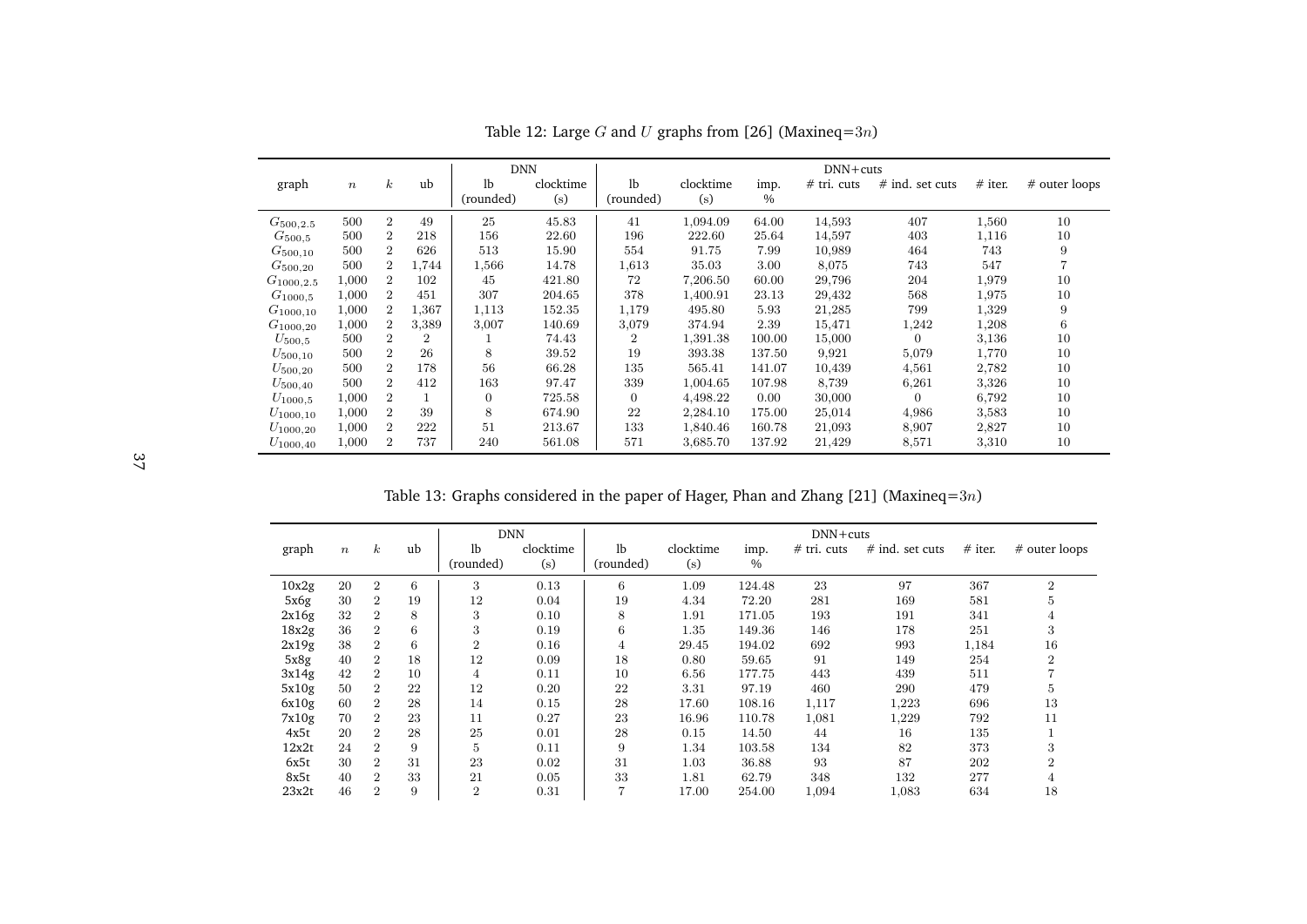| 4x12t           | 48  | $\boldsymbol{2}$ | 24               | 11             | 0.18       | 24             | 4.41     | 118.42    | 539          | 325              | 446     | 6                 |
|-----------------|-----|------------------|------------------|----------------|------------|----------------|----------|-----------|--------------|------------------|---------|-------------------|
| 5x10t           | 50  | $\sqrt{2}$       | 33               | 17             | 0.09       | 33             | 3.90     | 99.72     | 513          | 237              | 348     | $\bf 5$           |
| 10x6t           | 60  | $\overline{2}$   | 43               | 20             | 0.08       | 42             | 126.51   | 115.77    | 1,412        | 928              | 1,537   | $13\,$            |
| 7x10t           | 70  | $\sqrt{2}$       | 45               | 21             | 0.10       | 45             | 8.13     | 121.64    | 1,120        | 350              | 505     | $\overline{7}$    |
| 10x8t           | 80  | $\sqrt{2}$       | 43               | $\sqrt{24}$    | 0.15       | $43\,$         | 62.01    | $83.34\,$ | 2,263        | 2,150            | 890     | 19                |
| 2x10m           | 20  | $\,2$            | 118              | 112            | 0.01       | 118            | 0.14     | 5.40      | 44           | 16               | 139     | $\,1\,$           |
| 6x5m            | 30  | $\,2$            | 270              | 259            | 0.03       | 270            | 0.60     | 4.59      | 144          | 36               | 219     | $\,2$             |
| 2x17m           | 34  | $\,2$            | 316              | $\bf 297$      | 0.03       | 313            | 18.76    | 5.69      | 432          | 486              | 1,203   | $\boldsymbol{9}$  |
| 10x4m           | 40  | $\,2$            | 436              | 424            | 0.02       | 436            | 0.91     | 2.89      | 156          | 84               | 200     | $\,2$             |
| 5x10m           | 50  | $\sqrt{2}$       | 670              | 654            | 0.05       | 670            | 1.90     | 2.45      | 346          | 104              | 258     | $\,3$             |
| 4x13m           | 52  | $\sqrt{2}$       | 721              | 695            | 0.05       | 721            | 4.41     | 3.82      | 459          | 477              | 349     | $\,6$             |
| 13x4m           | 52  | $\,2$            | 721              | 695            | 0.05       | 721            | 4.67     | 3.82      | 440          | 496              | 398     | $\,6\,$           |
| 9x6m            | 54  | $\,2$            | 792              | 762            | $0.07\,$   | $792\,$        | 2.13     | 3.96      | 410          | 238              | 299     | $\overline{4}$    |
| 10x6m           | 60  | $\sqrt{2}$       | 954              | 932            | 0.10       | 954            | 1.68     | 2.39      | 460          | 80               | 330     | $\,3$             |
| 10x7m           | 70  | $\overline{2}$   | 1,288            | 1,259          | 0.14       | 1,288          | 3.36     | 2.36      | 624          | 216              | 372     | $\,4\,$           |
| v000            | 20  | $\sqrt{2}$       | 401              | 393            | $\rm 0.02$ | 401            | 0.50     | 2.29      | 80           | 40               | 164     | $\,2$             |
| v090            | 20  | $\sqrt{2}$       | 21               | 19             | $\rm 0.02$ | $21\,$         | 0.74     | 14.62     | $57\,$       | $63\,$           | 190     | $\,2$             |
| t000            | 30  | $\,2$            | 900              | 878            | $\rm 0.03$ | 900            | 1.67     | 2.51      | 284          | 166              | 289     | $\bf 5$           |
| t050            | 30  | $\,2$            | 397              | 371            | 0.06       | 397            | 3.49     | 7.28      | 343          | 197              | 449     | $\,6\,$           |
| t090            | 30  | $\overline{2}$   | 24               | $21\,$         | 0.06       | 24             | 0.36     | 15.91     | $\,65$       | $25\,$           | 154     | $\,1\,$           |
| q000            | 40  | $\sqrt{2}$       | 1,606            | 1,578          | 0.03       | 1,606          | 0.92     | 1.80      | 329          | 151              | 247     | $\overline{4}$    |
| q010            | 40  | $\sqrt{2}$       | 1,425            | 1,387          | $\rm 0.03$ | 1,424          | 4.40     | 2.70      | 404          | 196              | 812     | $\bf 5$           |
| q020            | 40  | $\sqrt{2}$       | 1,238            | 1,203          | $\rm 0.02$ | 1,238          | 4.25     | 2.96      | 487          | 233              | 657     | $\,6$             |
| q030            | 40  | $\,2$            | 1,056            | 1,016          | 0.03       | 1,055          | 2.83     | 3.84      | 491          | 229              | 421     | $\,6\,$           |
| q080            | 40  | $\sqrt{2}$       | 199              | 169            | $0.04\,$   | 199            | $5.31\,$ | 18.03     | $521\,$      | 319              | 542     | $\,7$             |
| q090            | 40  | $\sqrt{2}$       | 63               | 51             | 0.10       | 63             | 1.79     | 24.36     | 315          | 165              | 369     | $\sqrt{4}$        |
| c030            | 50  | $\sqrt{2}$       | 1,658            | 1,593          | 0.05       | 1,655          | 4.88     | 3.92      | 725          | $325\,$          | 529     | $\,7$             |
| c070            | 50  | $\sqrt{2}$       | 603              | 556            | $0.06\,$   | 600            | 7.11     | 7.99      | 817          | 315              | 694     | $\boldsymbol{9}$  |
| c080            | 50  | $\sqrt{2}$       | 368              | 328            | 0.08       | 367            | 22.48    | 11.94     | 967          | 353              | 1,124   | $\overline{9}$    |
| c090            | 50  | $\,2$            | 122              | $102\,$        | 0.08       | 122            | $1.45\,$ | 19.69     | 421          | 179              | 348     | $\,4\,$           |
| c290            | 52  | $\,2$            | 123              | $\rm 97$       | $0.06\,$   | 123            | 2.71     | 27.58     | 543          | 237              | 381     | $\bf 5$           |
| c490            | 54  | $\overline{2}$   | 160              | $135\,$        | 0.07       | 160            | 2.28     | 18.54     | 577          | 233              | 371     | $\bf 5$           |
| c690            | 56  | $\,2$            | 177              | 150            | 0.11       | 177            | 2.79     | $18.60\,$ | 623          | 217              | 415     | $\bf 5$           |
| c890            | 58  | $\,2$            | 227              | 186            | 0.13       | 223            | 13.69    | 20.32     | 1,219        | 347              | 861     | $\boldsymbol{9}$  |
| s090            | 60  | $\sqrt{2}$       | 238              | $201\,$        | 0.09       | 238            | 5.98     | 18.68     | 886          | 374              | 539     | $\scriptstyle{7}$ |
| db <sub>3</sub> | 8   | $\,2$            | $\overline{4}$   | $\overline{4}$ | 0.00       | $\overline{4}$ | 0.00     | 4.65      | $\mathbf{0}$ | $\boldsymbol{0}$ | $69\,$  | $\boldsymbol{0}$  |
| db5             | 32  | $\,2$            | 10               | $\overline{7}$ | 0.02       | 10             | 1.41     | $45.26\,$ | 194          | 94               | 349     | $\,3$             |
| db6             | 64  | $\,2$            | 18               | $11\,$         | 0.10       | 18             | 5.52     | 76.04     | 1,020        | 324              | 518     | $\,7$             |
| db7             | 128 | $\,2$            | 30               | 16             | 0.40       | 30             | 149.44   | 98.16     | 3,650        | 958              | 910     | 12                |
| m4              | 32  | $\,2$            | 6                | $\overline{4}$ | 0.04       | $\,6\,$        | 0.51     | 63.21     | 138          | 54               | 163     | $\,2$             |
| ma              | 54  | $\sqrt{2}$       | $\boldsymbol{2}$ | $\mathbf{1}$   | 0.11       | $\overline{2}$ | 0.26     | 169.34    | 132          | $30\,$           | 181     | $1\,$             |
| me              | 60  | $\,2$            | 3                | $\,2$          | 0.14       | $\,3$          | 0.40     | 149.76    | $90\,$       | 90               | 171     | $1\,$             |
| m6              | 70  | $\sqrt{2}$       | 7                | $\,3$          | 0.19       | 7              | 2.39     | 140.55    | 475          | 365              | $351\,$ | $\overline{4}$    |
| mb              | 74  | $\sqrt{2}$       | $\overline{4}$   | $\overline{2}$ | 0.23       | $\overline{4}$ | 5.17     | 264.83    | 626          | 706              | 446     | $\,6\,$           |
| mc              | 74  | $\overline{2}$   | 6                | 3              | 0.16       | 6              | 2.22     | 163.69    | 420          | 468              | 342     | $\overline{4}$    |